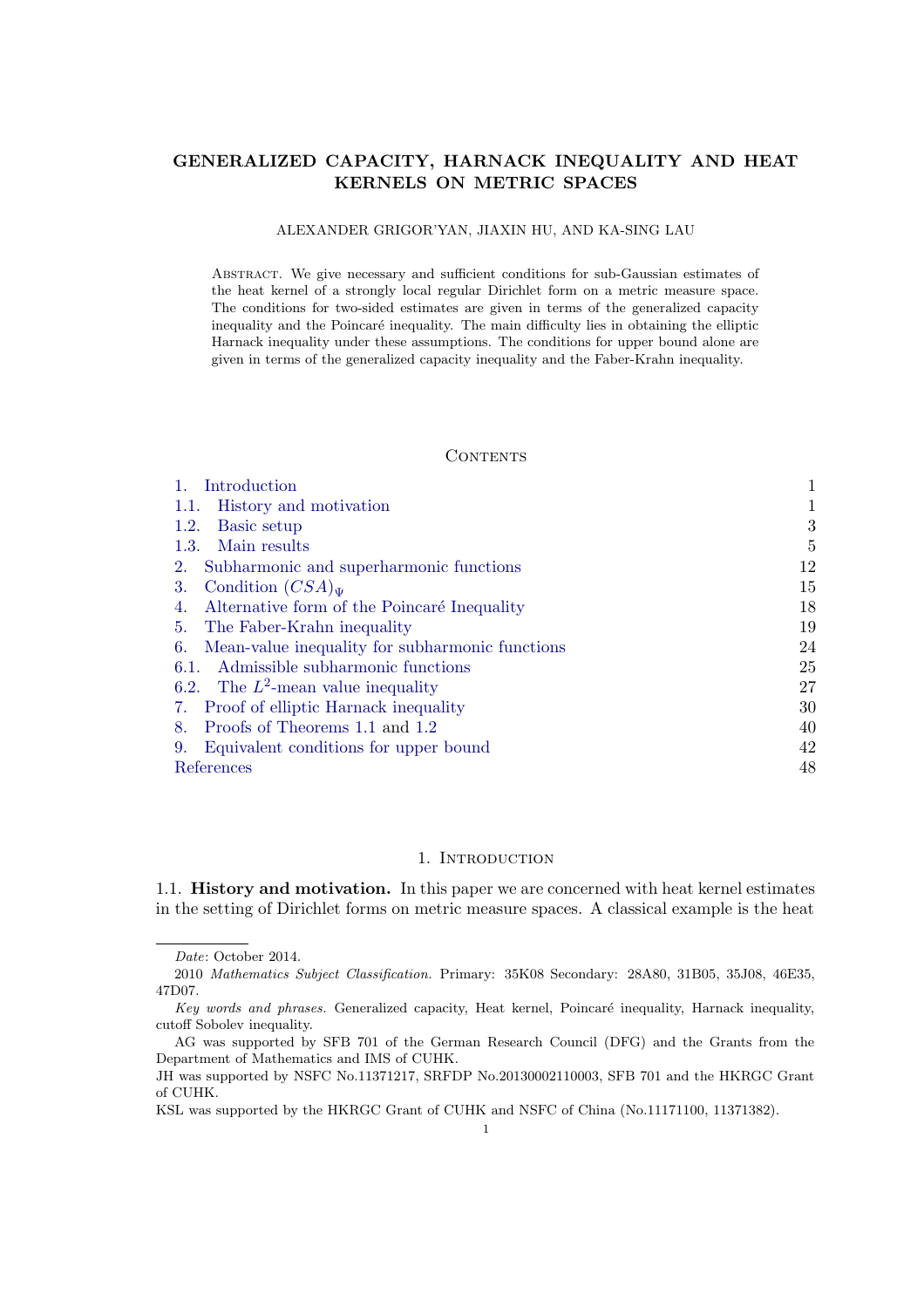kernel  $p_t(x, y)$  in  $\mathbb{R}^n$  that is the fundamental solution of the heat equation given by

$$
p_t(x, y) = \frac{1}{(4\pi t)^{n/2}} \exp \left(-\frac{|x - y|^2}{4t}\right).
$$

The notion of the heat kernel is well defined on any Riemannian manifold. Then  $p_t(x, y)$  is a smooth positive function but obtaining estimates is a highly non-trivial task as the heat kernel depends significantly on the geometry of the underlying spaces. For example, on a complete Riemannian manifold of non-negative Ricci curvature the heat kernel satisfies the Li-Yau estimate

$$
p_t(x, y) \asymp \frac{C}{V(x, \sqrt{t})} \exp\left(-c \frac{d^2(x, y)}{t}\right)
$$

where  $d(x, y)$  is the geodesic distance,  $V(x, r)$  is the volume of the geodesic ball of radius r centered at x, and the sign  $\approx$  means that both inequalities with  $\leq$  and  $\geq$  are satisfied but with different values of positive constants  $c, C$ . This and further results on heat kernel bounds on Riemannian manifolds and in  $\mathbb{R}^n$  can be found in [2, 11, 13, 14, 19, 20, 21, 44, 49, 50, 52, 53, 55] and in many other references.

The development of Analysis on fractals in the past three decades has led to construction of diffusion processes and their associated heat kernels on wide class of fractals. For example, the [d](#page-47-0)iffusion on Sierp[ins](#page-48-0)ki gasket  $SG$  in  $\mathbb{R}^n$  was constru[ct](#page-47-0)ed [by](#page-47-0) [Barlo](#page-47-0)[w](#page-48-0) [and](#page-48-0) [Per](#page-48-0)kins [\[10](#page-49-0)] [and](#page-49-0) [Kusuoka](#page-49-0) [39]. Moreover, Barlow and Perkins [10] proved that the associated heat kernel  $p_t(x, y)$  on SG is a continuous function of  $t, x, y$  and satisfies the estimate

$$
p_t(x,y) \asymp \frac{C}{t^{\alpha/\beta}} \exp\left(-c\left(\frac{d^{\beta}(x,y)}{t}\right)^{\frac{1}{\beta-1}}\right),\tag{1.1}
$$

where  $\alpha = \frac{\log(n+1)}{\log 2}$  is the Hausdorff dimension of  $SG$ ,  $\beta = \frac{\log(n+3)}{\log 2}$  is a so called walk dimension, and  $d(x, y) = |x - y|$  (see also [3]). The estimate (1.1) is satisfied also on many other fractals but with different values of the parameters  $\alpha, \beta$  depending on the particular fractal. For example, this is the case for Sierpinski carpets (see [4], [5]).

Kigami introduced in [34] the notion of p.c.f. fractals and showed the existence of the heat kernel on p.c.f. fractals with regular har[m](#page-47-0)onic structure. Hambly and Kumagai [31] proved two sided estimates of heat kernel on p.c.f. fractals; in general such estimate look more complicated than (1.1). As a consequence of their estimates, the heat [ke](#page-47-0)r[ne](#page-47-0)l satisfies the upper bound in  $(1.1)$  $(1.1)$  [w](#page-48-0)ith the resistance metric d and the following near-diagonal lower bound:

$$
p_t(x,y) \ge \frac{C}{t^{\alpha/\beta}} \quad \text{whenever} \quad d(x,y) \le t^{1/\beta}.\tag{1.2}
$$

The validity of the full lower bound in (1.1) depends on some additional properties of the distance function d that are not satisfied by the resistance metric (see [30]).

The above mentioned results motivate investigation of heat kernels associated with strongly local regular Dirichlet forms on metric measure spaces with volume doubling property. The main problem here is to provide reasonable necessary and/or sufficient conditions for the heat kernel bounds in terms of more convenient con[diti](#page-48-0)ons. A number of results in this direction were obtained in [1, 22, 23, 24, 25, 26, 27, 28, 29, 30, 32, 34, 35, 36, 37] and in other papers.

In this paper we prove the necessary and sufficient conditions for the heat kernel to satisfy the upper bound in  $(1.1)$  and the lower bound  $(1.2)$  in terms of the Poincaré inequality and a generalized capacity inequ[al](#page-47-0)i[ty.](#page-48-0) [W](#page-48-0)e [st](#page-48-0)a[te](#page-48-0) [the](#page-48-0) [results](#page-48-0) [in](#page-48-0) [Subsection](#page-48-0) [1.3](#page-48-0) [after](#page-48-0) [i](#page-48-0)ntroduction of all necessary notions, and compare them with the previously known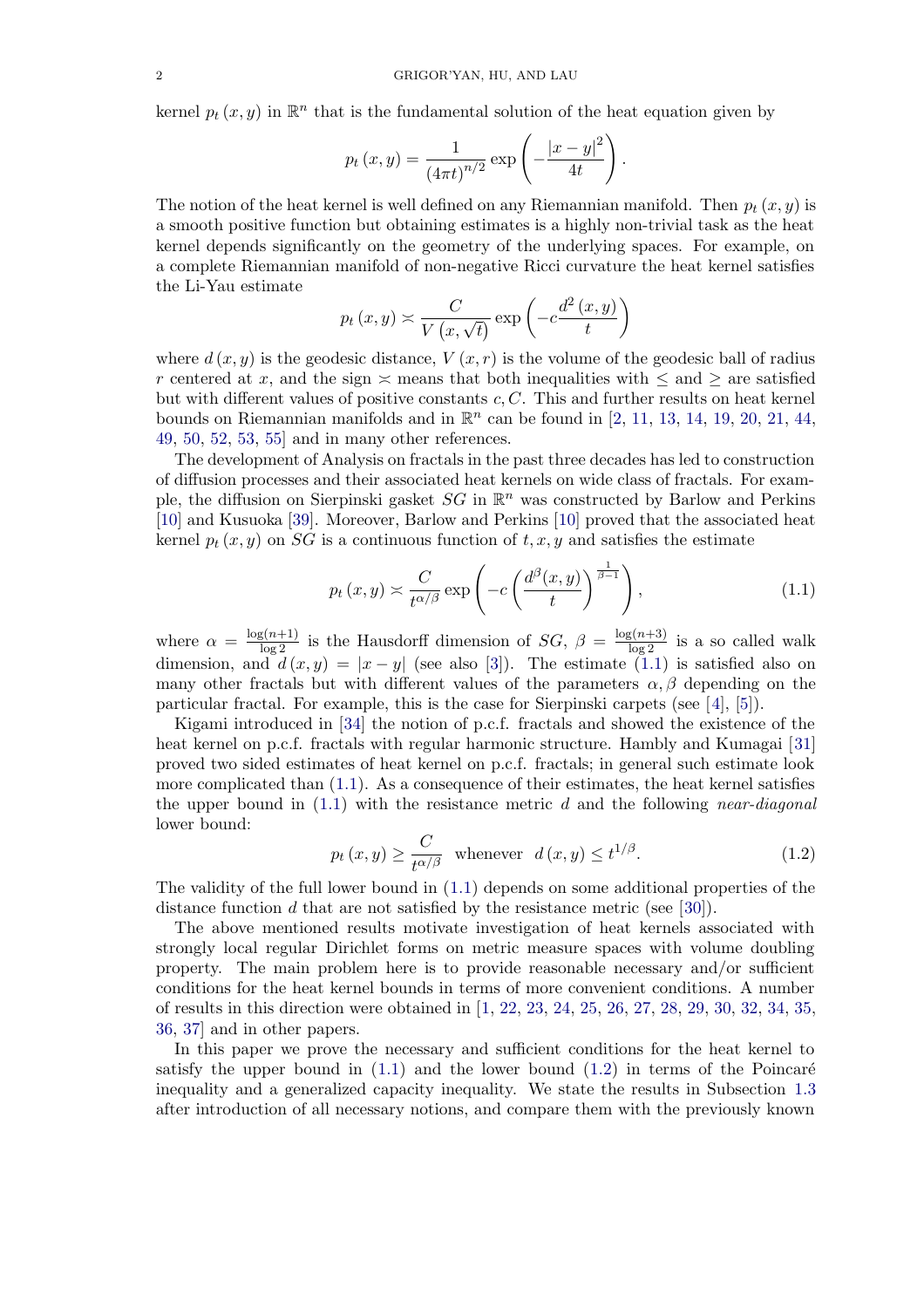<span id="page-2-0"></span>results. Our work on this subject was strongly motivated by the papers of Andres and Barlow [1] and Barlow, Bass and Kumagai [7].

NOTATION. The letters  $C, C', C_i, c, c', c_i$  will always refer to positive constants, whose values are unimportant and may change at each occurrence. All results of this paper are quantitative, that is, the constants in the co[nc](#page-47-0)lusions depend only on the constants in the assumpt[io](#page-47-0)ns.

1.2. **Basic setup.** Everywhere in this paper  $(M, d)$  is a locally compact separable metric space and  $\mu$  is a Radon measure on M with full support (namely,  $\mu(\Omega) > 0$  for any non-empty open subset  $\Omega$  of M). We refer to such a triple  $(M, d, \mu)$  as a metric measure space.

Denote by

$$
B(x,r) = \{ y \in M : d(x,y) < r \}
$$

the open metric ball of radius  $r > 0$  centered at x. If B is a ball of radius r, then  $\lambda B$ denotes the concentric ball of radius  $\lambda r$ .

We always assume that every ball  $B(x, r)$  is precompact. In particular, the volume function

$$
V(x,r) := \mu(B(x,r))
$$

is finite and positive for all  $x \in M$  and  $r > 0$ .

Let  $(\mathcal{E}, \mathcal{F})$  be a Dirichlet form in  $L^2 := L^2(M, \mu)$ , where  $\mathcal{F}$  is a dense subspace of  $L^2$  and  $\mathcal E$  is a bilinear form on  $\mathcal F$  that is symmetric, non-negative definite, closed and Markovian (see [16]). Recall that  $(\mathcal{E}, \mathcal{F})$  is called *regular* if  $\mathcal{F} \cap C_0(M)$  is dense both in  $\mathcal{F}$  and in  $C_0(M)$ , where  $C_0(M)$  is the space of all continuous functions with compact support in M, endowed with sup-norm, and the norm in  $\mathcal{F}$  is  $\mathcal{E}(u, u) + ||u||_2^2$ . The form  $(\mathcal{E}, \mathcal{F})$  is called strongly local if  $\mathcal{E}(f,g) = 0$  for all functions  $f, g \in \mathcal{F}$  such that their supports are compact and  $f \equiv \text{const}$  in an open neighborhood of supp q.

Let  $\Delta$  be the generator of  $(\mathcal{E}, \mathcal{F})$ , that is,  $\Delta$  is a self-adjoint and non-positive definite operator in  $L^2$  with the domain dom ( $\Delta$ ) that is dense in F and such that, for all  $f \in$ dom  $(\Delta)$  and  $q \in \mathcal{F}$ ,

$$
\mathcal{E}(f,g) = -(\Delta f,g) ,
$$

where  $(\cdot, \cdot)$  is the inner product in  $L^2$ . The associated *heat semigroup* 

$$
P_t = e^{t\Delta}, \ t \ge 0,
$$

is a family of contractive, strongly continuous, self-adjoint operators in  $L^2$  that satisfies the Markovian property (cf. [16]).

It is known that  $P_t$  extends to a contractive semigroup in  $L^p$  for any  $p \in [1,\infty]$ . The form  $(\mathcal{E}, \mathcal{F})$  is called *conservative* if  $P_t 1 = 1$  for every  $t > 0$ .

A family  ${p_t}_{t>0}$  of non-negative  $\mu \times \mu$ -measurable functions on  $M \times M$  is called the heat kernel of the form  $(\mathcal{E}, \mathcal{F})$  $(\mathcal{E}, \mathcal{F})$  [i](#page-48-0)f  $p_t$  is the integral kernel of the operator  $P_t$ , that is, for any  $t > 0$  and for any  $f \in L^2$ ,

$$
P_{t}f(x) = \int_{M} p_{t}(x, y) f(y) d\mu(y)
$$
\n(1.3)

for  $\mu$ -almost all  $x \in M$ .

For a non-empty open  $\Omega \subset M$ , let  $\mathcal{F}(\Omega)$  be the closure of  $\mathcal{F} \cap C_0(\Omega)$  in the norm of F. It is known that if  $(\mathcal{E}, \mathcal{F})$  is regular, then  $(\mathcal{E}, \mathcal{F}(\Omega))$  is also a regular Dirichlet form in  $L^2(\Omega, \mu)$ . Denote by  $P_t^{\Omega}$  the heat semigroup of  $(\mathcal{E}, \mathcal{F}(\Omega))$  and by  $\Delta^{\Omega}$  the generator of  $(\mathcal{E}, \mathcal{F}(\Omega))$ .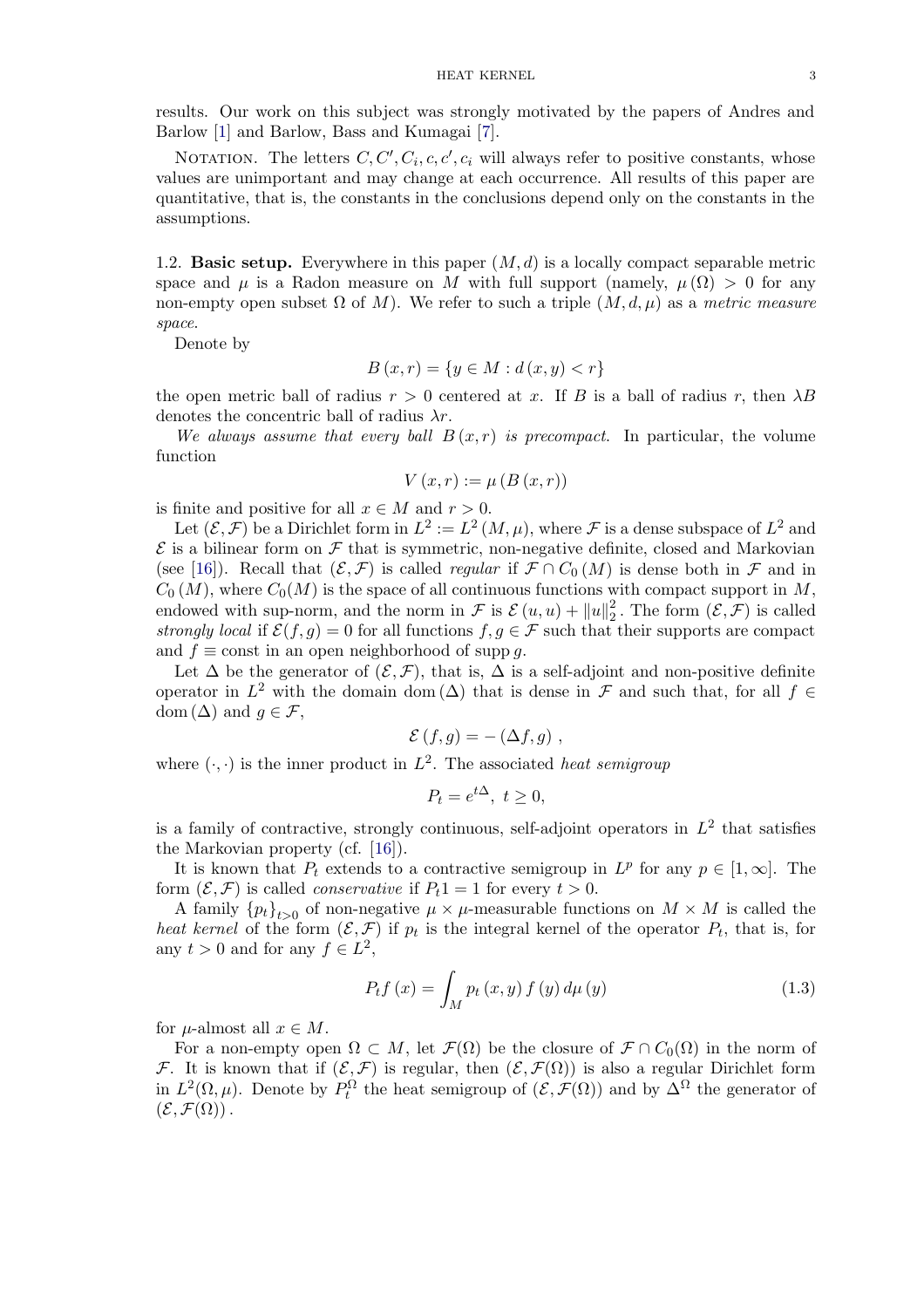<span id="page-3-0"></span>An example of the above setting is given by a Riemannian manifold M with the geodesic distance  $d$ , the Riemannian measure  $\mu$  and the classical Dirichlet form

$$
\mathcal{E}(f,g) = \int_M \langle \nabla f, \nabla g \rangle d\mu \tag{1.4}
$$

with the domain  $\mathcal{F} = W_0^1(M,\mu)$  (cf. [21]). A particular case of this example is any Euclidean space  $\mathbb{R}^n$ .

Another class of examples that is of utmost interest for us is given by fractal spaces (cf. [3], [34], [54]).

In the sequel we review some properti[es](#page-48-0) of the energy measure associated the regular Dirichlet form (cf. [33], [47], or [16, Section 3.2]). Let  $(\mathcal{E}, \mathcal{F})$  be a regular Dirichlet form in  $L^2$ . It is known that each  $u \in \mathcal{F}$  admits a *quasi-continuous* version  $\tilde{u}$  (cf. [16, Theorem [2.1](#page-47-0).[3,](#page-48-0) [p](#page-48-0).7[1\]\)](#page-49-0). In what follows we make a convention that  $u \in \mathcal{F}$  is understood to be its quasi-continuous modification. For each  $u \in \mathcal{F} \cap L^{\infty}$ , there exists a unique positive Radon mea[su](#page-48-0)re  $\Gamma \langle u \rangle$  on M such [th](#page-49-0)at

$$
\int_M f d\Gamma \langle u \rangle = \mathcal{E}(uf, u) - \frac{1}{2} \mathcal{E}(u^2, f) \text{ for any } f \in \mathcal{F} \cap C_0(M), \tag{1.5}
$$

and  $\Gamma(u)(M) < \infty$ . The measure  $\Gamma(u)$  is called the *energy measure* of u. Note that the energy measure  $\Gamma(u)$  can be uniquely extended to any  $u \in \mathcal{F}$ .

For  $u, w \in \mathcal{F}$ , we introduce a signed measure  $\Gamma \langle u, w \rangle$  by

$$
\Gamma \langle u, w \rangle = \frac{1}{2} \left( \Gamma \langle u + w \rangle - \Gamma \langle u \rangle - \Gamma \langle w \rangle \right). \tag{1.6}
$$

Then  $u, v \mapsto \Gamma(u, w)$  is symmetric and bilinear. The following identity is satisfied for all  $u, w \in \mathcal{F} \cap L^{\infty}$  and  $f \in \mathcal{F} \cap C_0$ 

$$
\int_{M} f d\Gamma \langle u, w \rangle = \frac{1}{2} \left\{ \mathcal{E}(uf, w) + \mathcal{E}(u, wf) - \mathcal{E}(uw, f) \right\}
$$
\n(1.7)

(see for example [47, formula (3.11)]). For all  $u, w \in \mathcal{F}$  we have

$$
\mathcal{E}(u, w) = \int_{M} d\Gamma \langle u, w \rangle.
$$
 (1.8)

Moreover, the Ca[uch](#page-49-0)y-Schwarz inequality holds:

$$
\left| \int_{M} fg d\Gamma \langle u, w \rangle \right| \leq \left( \int_{M} f^{2} d\Gamma \langle u \rangle \right)^{1/2} \left( \int_{M} g^{2} d\Gamma \langle w \rangle \right)^{1/2} \tag{1.9}
$$

$$
\leq \frac{1}{2b} \int_M f^2 d\Gamma \langle u \rangle + \frac{b}{2} \int_M g^2 d\Gamma \langle w \rangle, \tag{1.10}
$$

for all  $f, g \in \mathcal{F} \cap C_0$ ,  $u, w \in \mathcal{F}, b > 0$ .

If in addition  $(\mathcal{E}, \mathcal{F})$  is strongly local, then the Leibniz and chain rules hold: for all  $u, w, \varphi \in \mathcal{F} \cap L^{\infty},$ 

$$
d\Gamma \langle uw, \varphi \rangle = u d\Gamma \langle w, \varphi \rangle + w d\Gamma \langle u, \varphi \rangle \text{ (Leibniz rule)}
$$
  

$$
d\Gamma \langle \Phi(u), w \rangle = \Phi'(u) d\Gamma \langle u, w \rangle \text{ (chain rule)}
$$
(1.11)

where  $\Phi : \mathbb{R} \to \mathbb{R}$  is any smooth function with  $\Phi(0) = 0$  (see [16, Lemma 3.2.5, p.127, and Theorem 3.2.2, p.129 ]).

For an open subset  $\Omega$  of M and for  $u_1, u_2 \in \mathcal{F} \cap C_0$ , if  $u_1|_{\Omega} = u_2|_{\Omega}$ , then

$$
1_{\Omega}d\Gamma\langle u_1\rangle = 1_{\Omega}d\Gamma\langle u_2\rangle \text{ on } M,
$$

and if  $u_1$  is constant in  $\Omega$  and  $u_2$  is arbitrary, then

$$
1_{\Omega}d\Gamma\langle u_1, u_2 \rangle = 0 \text{ on } M,
$$
\n(1.12)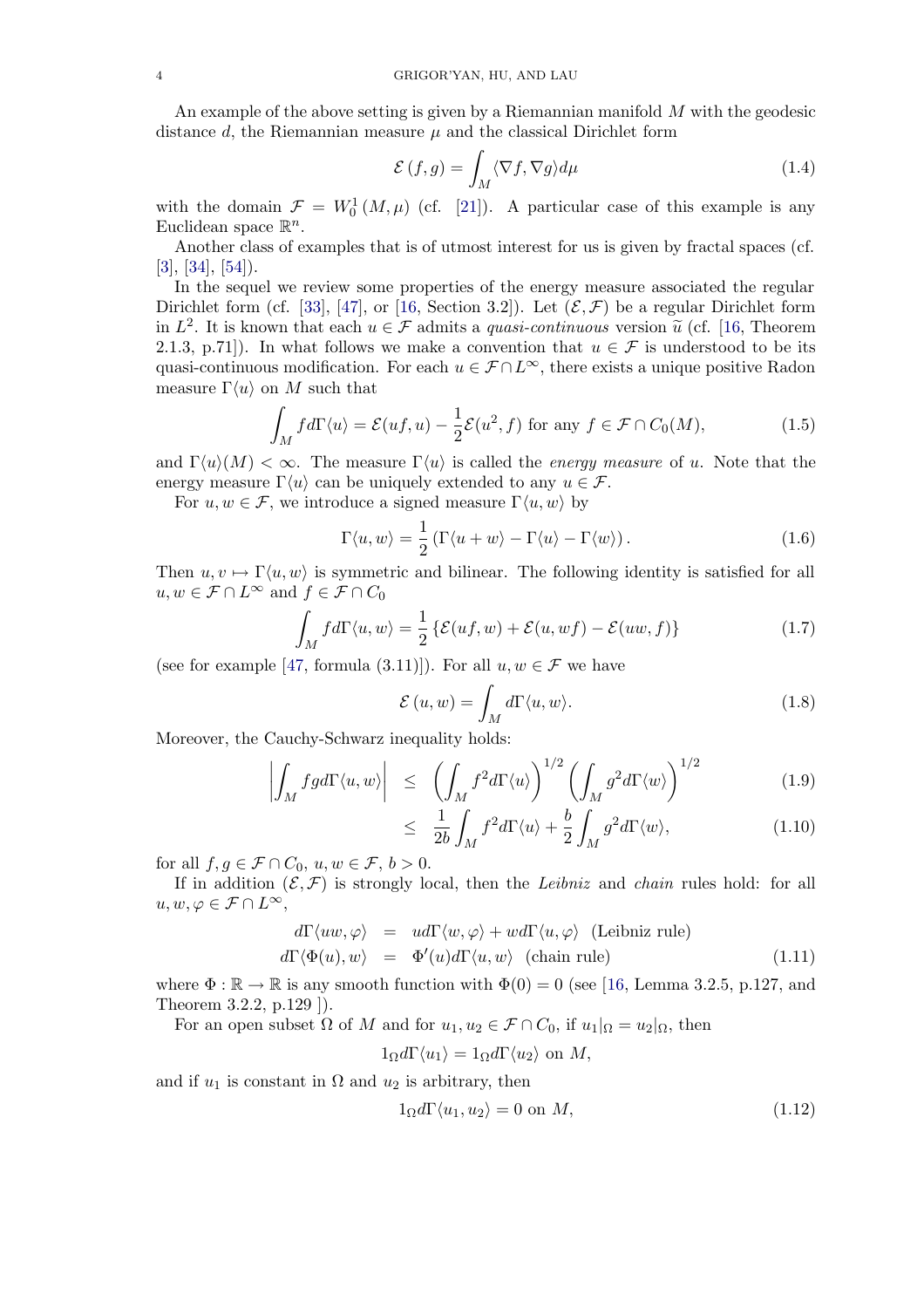<span id="page-4-0"></span>(cf. [33], or [47, formula (3.7), (3.8), p.387]). Finally, for all  $u, w \in \mathcal{F} \cap L^{\infty}$ , we have

$$
d\Gamma\langle u_+,w\rangle = \mathbf{1}_{\{u>0\}} d\Gamma\langle u,w\rangle \text{ on } M,
$$

where  $u_+ = u \vee 0$ .

1.3. [Ma](#page-48-0)in [resu](#page-49-0)lts. Before we state our main results, let us give some necessary definitions. Let  $(M, d, \mu)$  be a metric measure space with precompact metric balls, and  $(\mathcal{E}, \mathcal{F})$ be a strongly local, regular Dirichlet form in  $L^2(M,\mu)$ .

**Definition.** We say that the *volume doubling* condition  $(VD)$  holds if there exists a constant  $C_D$  such that, for all  $x \in M$  and all  $r > 0$ ,

$$
V(x, 2r) \leq C_D V(x, r).
$$

It is known that  $(VD)$  implies that, for all  $x, y \in M$  and  $0 < r_1 \leq r_2$ ,

$$
\frac{V(x,r_2)}{V(y,r_1)} \le C_D \left(\frac{r_2 + d(x,y)}{r_1}\right)^{\alpha},\tag{1.13}
$$

for some  $\alpha > 0$  (cf. [24]). For example,  $(VD)$  is satisfied on any Riemannian manifold of non-negative Ricci curvature and on all mentioned above fractal spaces. Moreover, on the fractal spaces one usually has a stronger volume regularity condition  $V(x,r) \simeq r^{\alpha}$  for all  $r > 0$ .

**Definition.** We say that the *reverse volume doubling property*  $(RVD)$  holds if there exist positive constants  $\alpha'$  and C such that, for all  $x \in M$  and  $0 < r_1 \le r_2$ ,

$$
\frac{V(x,r_2)}{V(x,r_1)} \ge C^{-1} \left(\frac{r_2}{r_1}\right)^{\alpha'}.
$$
\n(1.14)

It is known that  $(VD) \Rightarrow (RVD)$  if M is connected and unbounded (cf. [24]).

Throughout the paper we fix a function  $\Psi$  that is a continuous increasing bijection of  $(0, \infty)$  onto itself satisfying the following condition

$$
\frac{1}{C_{\Psi}} \left(\frac{R}{r}\right)^{\beta} \le \frac{\Psi(R)}{\Psi(r)} \le C_{\Psi} \left(\frac{R}{r}\right)^{\beta'} \tag{1.15}
$$

for all  $0 < r \leq R$  and for some constants  $1 < \beta \leq \beta'$  and  $C_{\Psi} \geq 1$ .

**Poincaré inequality.** We say that the *Poincaré inequality*  $(PI)_{\Psi}$  holds if there exist constants  $C_P > 0$  and  $\sigma \in (0,1)$  such that, for any ball  $B = B(x,r)$  and any function  $u \in \mathcal{F}$ ,

$$
\int_{\sigma B} |u - u_{\sigma B}|^2 d\mu \le C_P \Psi(r) \int_B d\Gamma \langle u \rangle, \tag{1.16}
$$

where  $u_A$  is the mean of the function u over A, that is,

$$
u_A:=\frac{1}{\mu(A)}\int_Aud\mu.
$$

For example, in  $\mathbb{R}^n$  and on manifolds of non-negative Ricci curvature  $(PI)_{\Psi}$  holds with  $\Psi(r) = r^2.$ 

**Definition.** Let  $\Omega$  be an open subset of M. We say that a function  $u \in \mathcal{F}$  is subharmonic (resp. *superharmonic*) in  $\Omega$  if

$$
\mathcal{E}(u,\varphi) \le 0 \quad \text{(resp. } \mathcal{E}(u,\varphi) \ge 0\text{)}\tag{1.17}
$$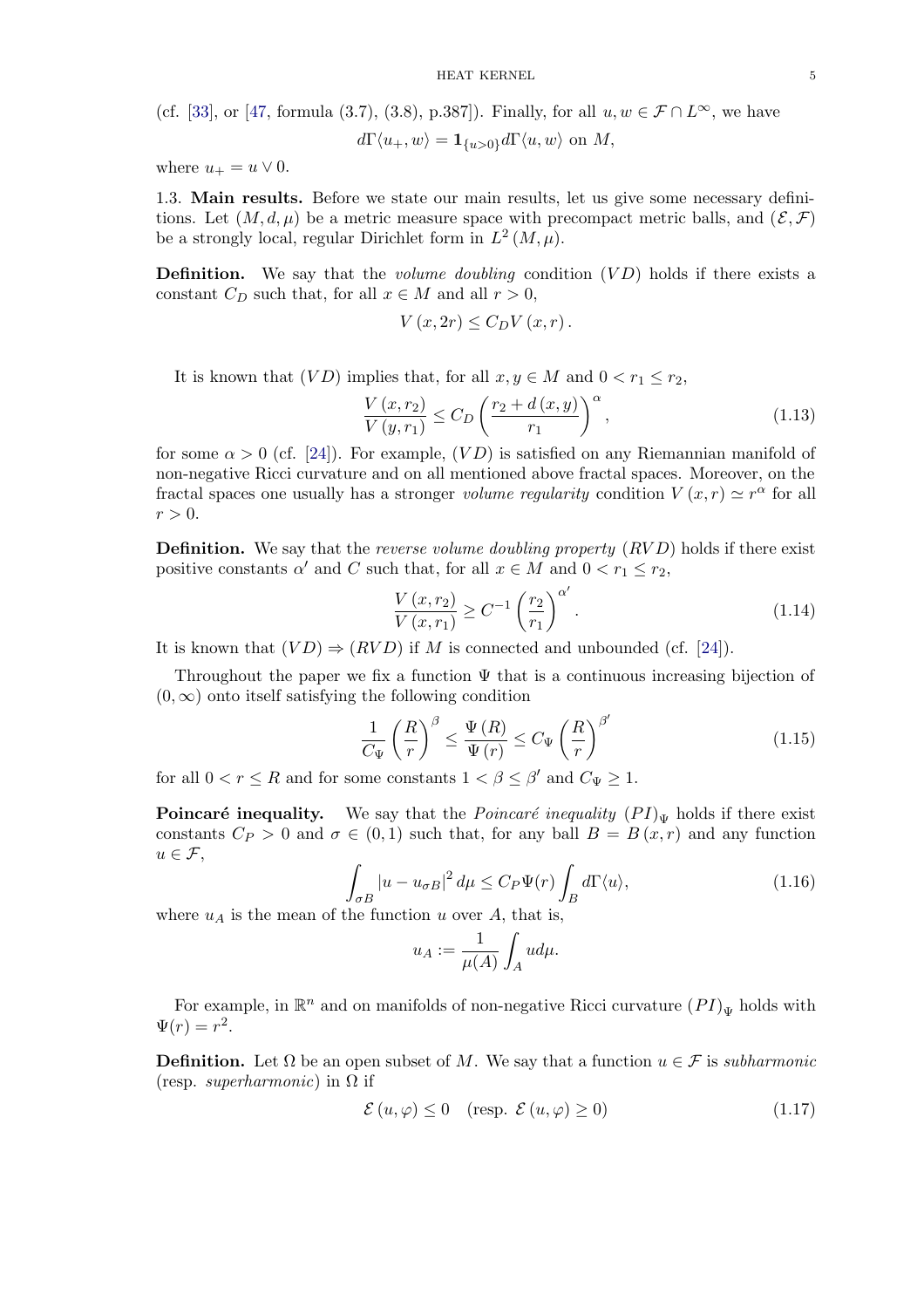for any  $0 \leq \varphi \in \mathcal{F}(\Omega)$ .

By the standard approximation argument, it suffices to have  $(1.17)$  for any non-negative  $\varphi \in \mathcal{F} \cap C_0(\Omega)$ .

For a local Dirichlet form  $(\mathcal{E}, \mathcal{F})$  the notion of subharmonicity can be extended to functions outside  $\mathcal F$  as follows.

**Definition.** Let  $(\mathcal{E}, \mathcal{F})$  be a local Dirichlet form and let  $\Omega$  be an open subset of M. We say that a Borel function u defined in  $\Omega$  is *subharmonic* (resp. *superharmonic*) in  $\Omega$  if there is a function  $v \in \mathcal{F}$  such that  $v = u$  in  $\Omega$  and v is subharmonic (resp. superharmonic) in the sense of the previous Definition.

A reason for this definition is that, by the locality, the value of  $\mathcal{E}(v, \varphi)$  for  $\varphi \in \mathcal{F} \cap C_0(\Omega)$ does not depend on the choice of v as long as  $v = u$  in  $\Omega$ .

A function is called harmonic if it is subharmonic and superharmonic.

**Harnack inequality.** We say that the *elliptic Harnack inequality*  $(H)$  holds on M if there exist two constants  $C_H > 1$  and  $\eta \in (0,1)$  such that, for any ball B in M and for any function  $u \in \mathcal{F}$  that is harmonic and non-negative in B, the following inequality is satisfied:

$$
\operatorname*{exp}_{\eta B} u \leq C_H \operatorname*{einf}_{\eta B} u.
$$

Let us emphasize that the constants  $C_H$  and  $\eta$  should be independent of the ball B and function u.

The elliptic Harnack inequality is a central notion in this paper. It is known that if M is a complete Riemannian manifold then  $(VD)$  and  $(PI)_{\Psi}$  with  $\Psi(r) = r^2$  imply  $(H)$  (cf. [17] and [51]). In the present generality these two conditions are not enough to obtain  $(H)$ . We need one more condition – the generalized capacity inequality, that will be described below.

Let  $\Omega$  be an open subset of M and  $A \in \Omega$  be a Borel set (where  $A \in \Omega$  means that A [is](#page-48-0) [p](#page-48-0)reco[mpa](#page-49-0)ct and  $\overline{A} \subset \Omega$ ).

**Definition.** A *cutoff function* of the pair  $(A, \Omega)$  is any function  $\phi \in \mathcal{F}$  such that

- $0 \leq \phi \leq 1$  in M;
- $\phi \equiv 1$  in an open neighborhood of  $\overline{A}$ ;
- supp  $\phi \in \Omega$ .

Sometimes one requires in the definition of a cutoff function also the continuity of  $\phi$  (cf. [23]), but here we do not. Denote the set of all cutoff functions of  $(A, \Omega)$  by cutoff  $(A, \Omega)$ . It is known that if  $(\mathcal{E}, \mathcal{F})$  is regular, then cutoff  $(A, \Omega)$  is non-empty (see [16, Lemma  $1.4.2(ii), p.29]$ ).

**[De](#page-48-0)finition.** For any pair  $(A, \Omega)$  as above define the *capacity* cap $(A, \Omega)$  by

$$
cap(A, \Omega) := \inf \{ \mathcal{E}(\varphi) : \varphi \in \text{cutoff}(A, \Omega) \}.
$$
 (1.18)

**Capacity condition.** We say that the *capacity condition*  $(cap)_{\Psi}$  is satisfied if there exist constants  $\kappa \in (0,1)$  and  $C > 1$  such that, for any ball  $B = B(x,r)$  of radius  $r > 0$ ,

$$
C^{-1}\frac{\mu(B)}{\Psi(r)} \le \text{cap}(\kappa B, B) \le C\frac{\mu(B)}{\Psi(r)}.\tag{1.19}
$$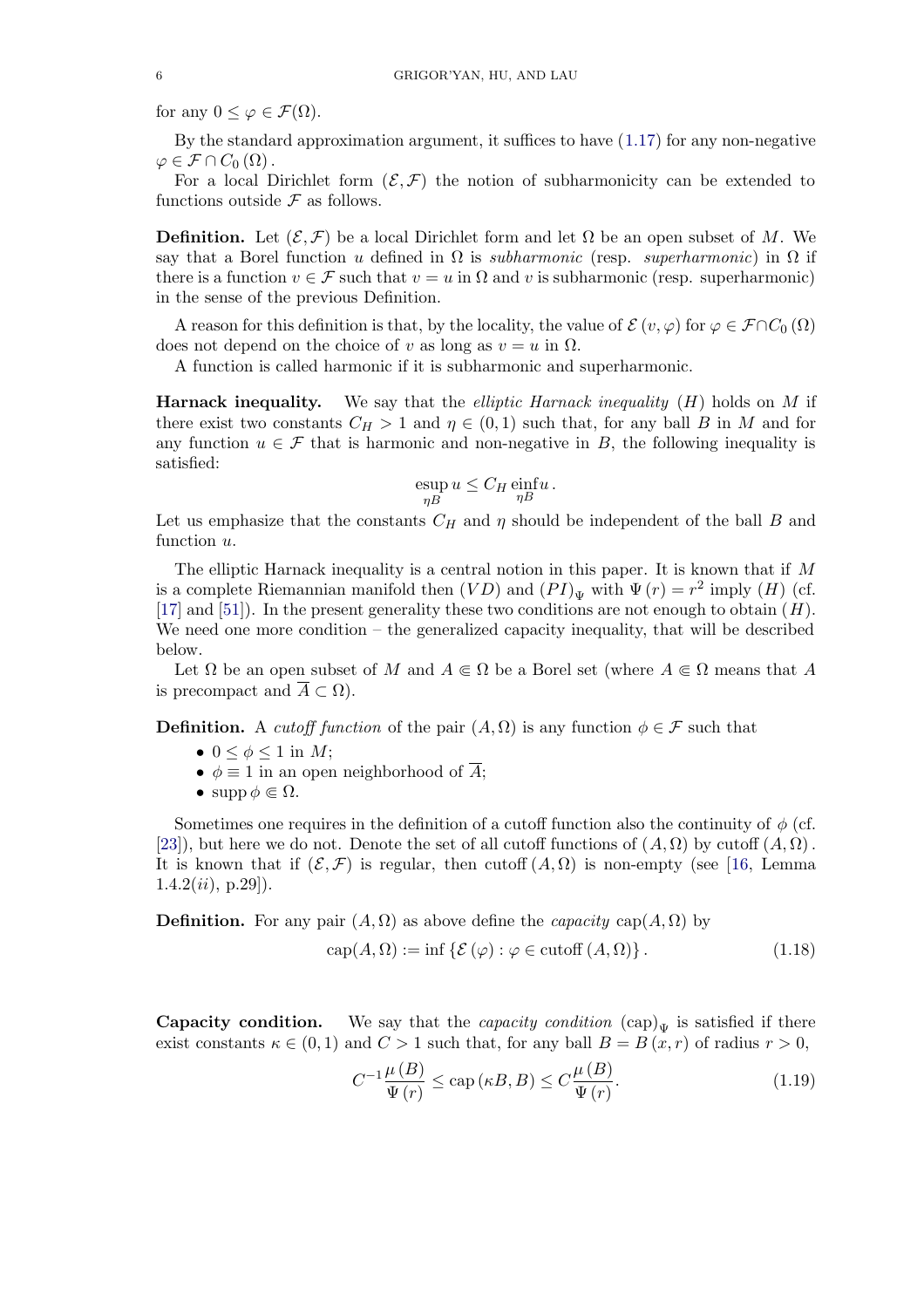<span id="page-6-0"></span>**Definition.** Let  $\Omega$  be an open subset of M and  $A \in \Omega$  be a Borel set. For any measurable function u on  $\Omega$ , define the *generalized capacity* cap<sub>u</sub> $(A, \Omega)$  by

$$
capu(A, \Omega) = \inf \left\{ \int_{\Omega} u^2 d\Gamma \langle \phi \rangle : \phi \in \text{cutoff}(A, \Omega) \right\}.
$$

In particular, for  $u \equiv 1$  we obtain  $cap_u(A, \Omega) = cap(A, \Omega)$ .

**Generalized capacity condition.** We say that the *generalized capacity inequality*  $(\text{Gcap}_{\leq})_{\Psi}$  holds if there exist two positive constants  $c_1, c_2$  such that, for any  $u \in \mathcal{F} \cap L^{\infty}$ and for any two concentric balls  $B_1 := B(x_0, R)$  and  $B_2 := B(x_0, R + r)$ ,

$$
cap_u(B_1, B_2) \le c_1 \int_{B_2 \setminus B_1} d\Gamma \langle u \rangle + \frac{c_2}{\Psi(r)} \int_{B_2 \setminus B_1} u^2 d\mu.
$$

Using the definition of cap<sub>u</sub>, we can restate  $(\text{Gcap}_{<})_{\Psi}$  as follows: for any  $u \in \mathcal{F} \cap L^{\infty}$ there is  $\phi \in \text{cutoff}(B_1, B_2)$  such that

$$
\int_{B_2 \setminus B_1} u^2 d\Gamma \langle \phi \rangle \le c_1 \int_{B_2 \setminus B_1} d\Gamma \langle u \rangle + \frac{c_2}{\Psi(r)} \int_{B_2 \setminus B_1} u^2 d\mu. \tag{1.20}
$$

This condition is very close to the following condition  $(CSA)_{\Psi}$  (cutoff Sobolev inequality in annulus) that was introduced by Andres and Barlow in [1] for the sake of proving upper bounds of heat kernel (see discussion below).

**Definition.** We say that the condition  $(CSA)_{\Psi}$  holds<sup>1</sup> if there exists a function  $\phi \in$ cutoff  $(B_1, B_2)$  such that  $(1.20)$  is satisfied for any  $u \in \mathcal{F} \cap L^{\infty}$ .

The condition  $(\text{Gcap}_{\leq})_{\Psi}$  is a priori weaker than  $(CSA)_{\Psi}$ , that is,

$$
(CSA)_{\Psi} \Rightarrow (\text{Gcap}_{\leq})_{\Psi},
$$

since in  $(Gcap_{\leq})_{\Psi}$  function  $\phi$  may depend on u.

Note that  $(CSA)_{\Psi}$  (and, hence,  $(Gcap_{\Psi})$ ) is satisfied on any geodesically complete Riemannian manifold with  $\Psi(r) = r^2$ . Indeed, the standard bump function

$$
\phi(x) = \frac{(R+r-d(x,x_0))_+}{r} \wedge 1
$$

vanishes outside  $B_2$ , is equal to 1 on  $B_1$  and satisfies  $|\nabla \phi| \leq 1/r$ , whence (1.20) follows for any  $u \in L^2$  with  $c_1 = 0, c_2 = 1$ .

Observe also that by [1, Lemma 5.1], inequality (1.20) implies (and hence, is equivalent to) the following

$$
\int_{B_2 \setminus B_1} u^2 d\Gamma \langle \phi \rangle \le \frac{1}{8} \int_{B_2 \setminus B_1} \phi^2 d\Gamma \langle u \rangle + \frac{c_2}{\Psi(r)} \int_{B_2 \setminus B_1} u^2 d\mu \tag{1.21}
$$

with different value  $c_2$ .

We also remark that if two Dirichlet forms  $(\mathcal{E}_1, \mathcal{F}_1), (\mathcal{E}_2, \mathcal{F}_2)$  are comparable, namely, if there exist two positive constants  $C_1, C_2$  such that

$$
C_1 \mathcal{E}_1 (u) \le \mathcal{E}_2 (u) \le C_2 \mathcal{E}_1 (u) \text{ for all } u \in \mathcal{F}_1 \cap \mathcal{F}_2,
$$

<sup>&</sup>lt;sup>1</sup>Note that in the definition of  $(CSA)_{\Psi}$  in [1] the cutoff function  $\phi$  was assumed to be continuous and (1.20) was assumed to hold for all  $u \in \mathcal{F}$ . However, the analysis of the proofs of [1, Theorem 5.5] shows that in obtaining  $(CSA)_{\Psi}$  from the heat kernel upper bound the boundedness of u was used and the continuity of  $\phi$  was not established. On the other hand, the proof in the opposite direction (obtaining heat kernel upper bound from  $(CSA)_{\Psi}$ ) goes through also [i](#page-47-0)f u in (1.20) is assumed bounded and  $\phi$  is not necessarily continuous.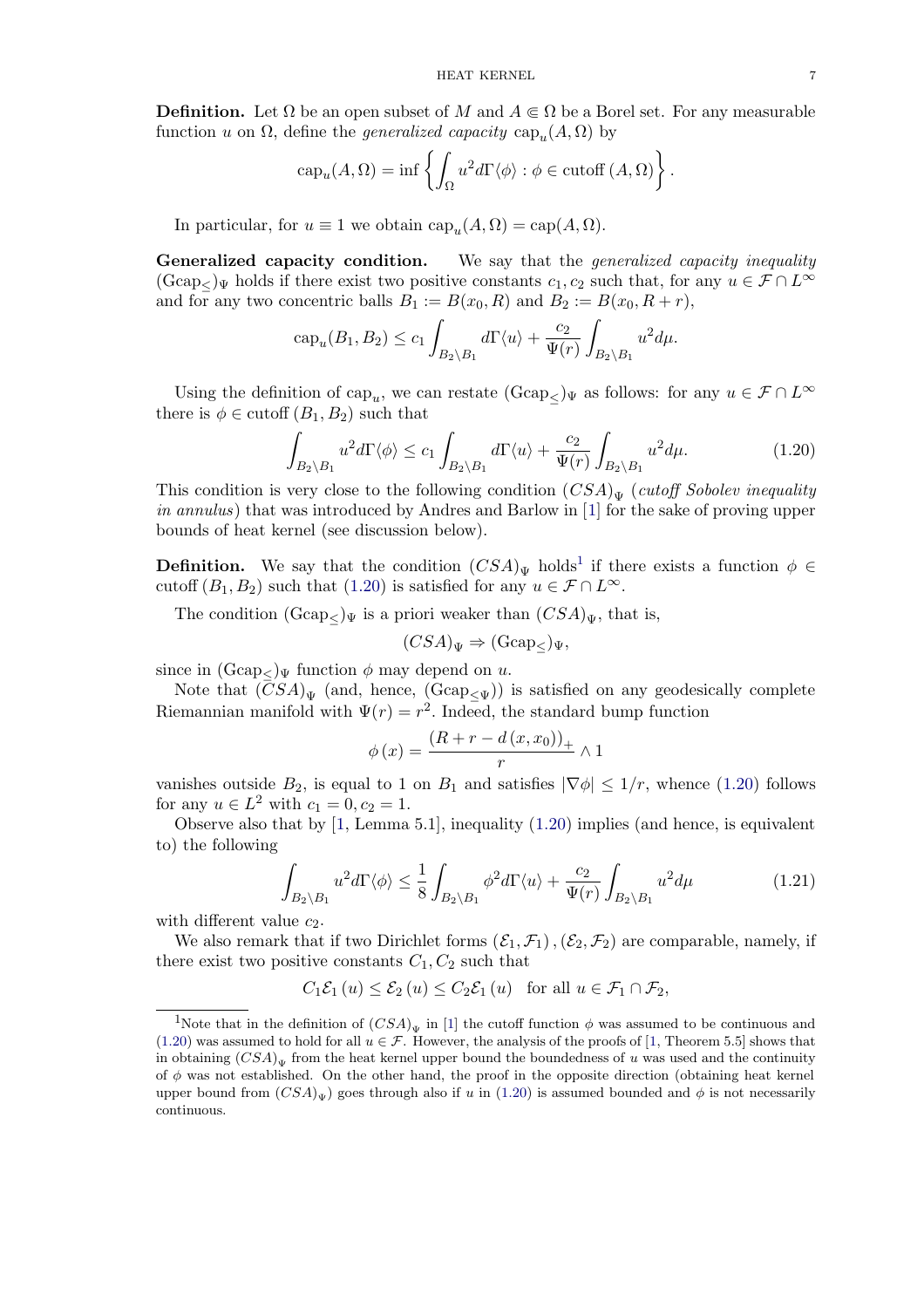<span id="page-7-0"></span>then so are their energy measures  $\Gamma_1, \Gamma_2$  with the same constants:

$$
C_1\Gamma_1 \langle u \rangle \leq \Gamma_2 \langle u \rangle \leq C_2\Gamma_1 \langle u \rangle,
$$

see [33, Proposition 1.5.5(b)] or [47, p.389]. From this, we see that all the conditions  $(PI)_{\Psi}$ ,  $(CSA)_{\Psi}$ ,  $(Gcap_{\leq})_{\Psi}$  are stable with respect to the quasi-isometry of Dirichlet forms. The following theorem is a key result in this paper.

**The[or](#page-48-0)em 1.1.** Let  $(M, d, \mu)$  be [a m](#page-49-0)etric measure space with precompact metric balls. Let  $(\mathcal{E}, \mathcal{F})$  be a regular, strongly local Dirichlet form in  $L^2(M, \mu)$  and  $\Psi$  be a function satisfying  $(1.15)$ . If conditions  $(VD)$ ,  $(RVD)$  are satisfied, then the following implication takes place:

$$
(PI)_{\Psi} + (\text{Gcap}_{\leq})_{\Psi} \Longrightarrow (H) + (\text{cap})_{\Psi}
$$

Choosing in  $(\text{Gcap}_{\leq})_{\Psi}$  the function  $u \equiv 1$ , we obtain that, for any ball B of radius r,

$$
\operatorname{cap}(\tfrac{1}{2}B,B) \le \frac{C\mu(B)}{\Psi(r)}.
$$

We refer to this condition as  $(\text{cap}_{<})_{\Psi}$ . We conjecture that, under the hypotheses of Theorem 1.1, the following stronger implication is true:

$$
(PI)_{\Psi} + (\text{cap}_{\leq})_{\Psi} \Longrightarrow (H),
$$

but we have not been able to prove this.

The proof of Theorem 1.1 will be given in Section 8. The main difficulty is to show the validity of the Harnack inequality  $(H)$ , that is, the implication

$$
(PI)_{\Psi} + (\text{Gcap}_{\leq})_{\Psi} \Longrightarrow (H).
$$

Here are the main steps of that proof.

In Section 5 we prove that  $(PI)_{\Psi}$  implies a certain Faber-Krahn inequality  $(FK)_{\Psi}$  (an isoperimetric inequality for the first eigenvalue).

In Section 6 we use  $(FK)_{\Psi}$  and  $(\text{Gcap}_{\leq})_{\Psi}$  to prove an  $L^2$ -mean value inequality  $(MV)$ for positive subharmonic functions. This is the only place in the proof where  $(Gcap_{\leq} \Psi)$  is used at full s[tr](#page-18-0)ength. For the proof of  $(MV)$  we adapt the method that originates from De Giorgi [15] (see also [40] and [17]). One uses in the proof a cutoff-function  $\phi$  that in the setting of  $\mathbb{R}^n$  $\mathbb{R}^n$  $\mathbb{R}^n$  and Riemannian manifolds is a standard bump function, but in the general setting is provided by the condition  $(Gcap_{<})\Psi$ .

In Section 7 we prove  $(H)$ . In the crucial Lemma 7.2 we use all conditions  $(MV)$ ,  $(PI)_{\Psi}$ ,  $(\text{cap}_{\leq})_{\Psi}$  t[o](#page-47-0) [ob](#page-47-0)tain some [we](#page-48-0)ak ve[rsio](#page-48-0)n of the Harnack inequality. The rest of the proof that consists of Lemmas 7.5-7.7 and Theorem 7.8 can be regarded as a long self-improvement argument leading from the weak Harnack inequality to  $(H)$ . This argument is essentially due to E.M. [L](#page-29-0)andis who developed it in the cont[ext](#page-30-0) of elliptic equations in divergence form in  $\mathbb{R}^n$  (cf. [43], [42], [38], [17]). Note that this self-improvement argument uses only  $(VD)$  and  $(RVD)$ .

Comparing our proof of the Harnack inequality with the celebrated proof of J. Moser [48], we mention the following. The first part of the Moser proof, that is frequently referred to as "Moser ite[rat](#page-48-0)io[ns"](#page-48-0), [also](#page-48-0) [wor](#page-48-0)ks in our setting and also needs a cutoff function from  $(\text{Gcap}_{\leq})_{\Psi}$ . The second part of the Moser proof uses John-Nirenberg lemma to obtain the mean value inequality for positive superharmonic functions and can be done in our [sett](#page-49-0)ing as well. However, a careful implementation of this method in our setting would be noticeably longer and more involved than the present approach.

Before stating the second main result, we need some more definitions. For any open set  $\Omega \subset M$ , set

$$
\lambda_{\min}(\Omega) := \inf_{u \in \mathcal{F}(\Omega) \setminus \{0\}} \frac{\mathcal{E}(u)}{\|u\|_2^2}.
$$
\n(1.22)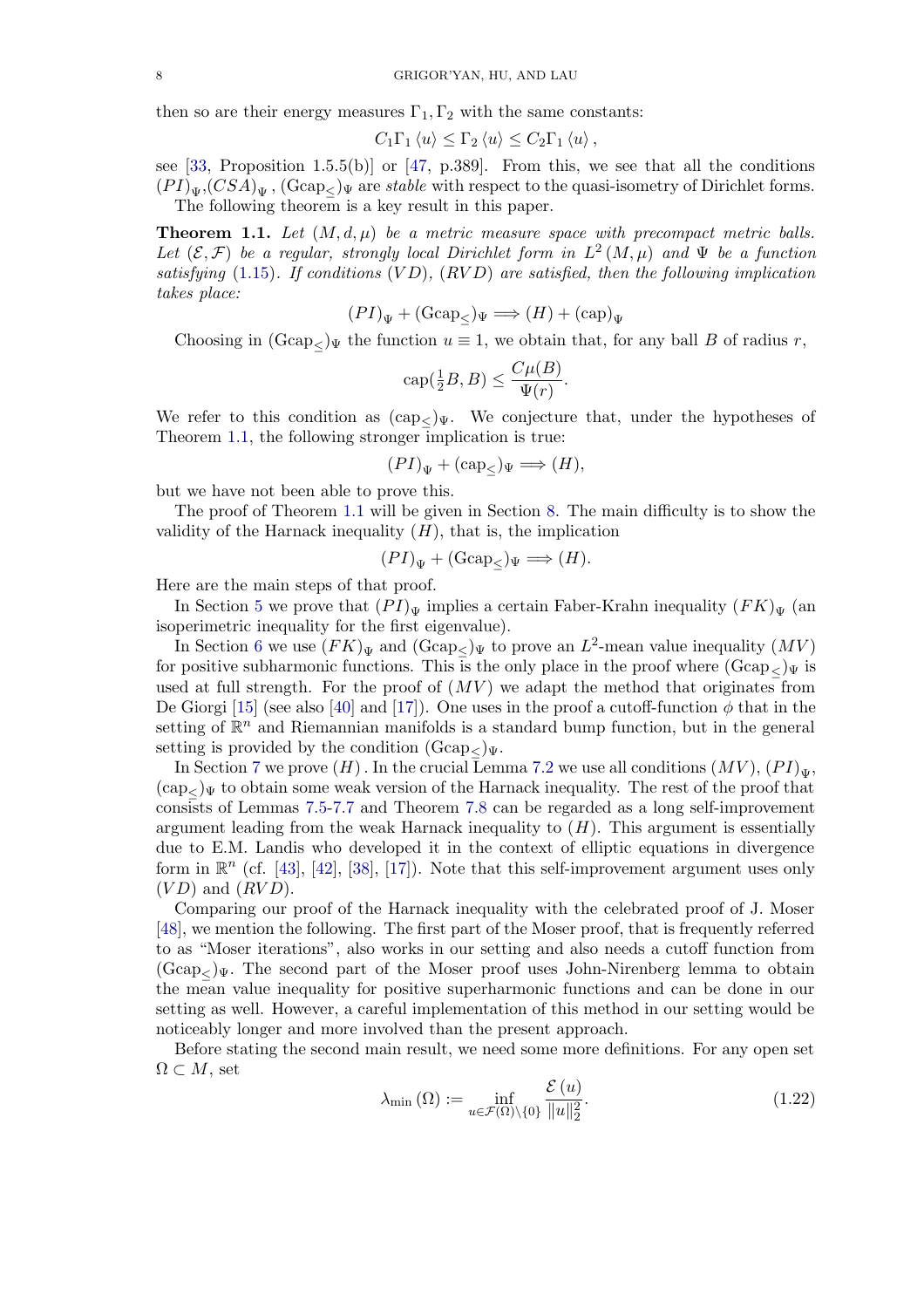<span id="page-8-0"></span>It is easy to show that  $\lambda_{\min}(\Omega)$  is the bottom of the spectrum of the generator  $-\Delta^{\Omega}$  of the Dirichlet form  $(\mathcal{E}, \mathcal{F}(\Omega))$ .

**Definition.** For an open  $\Omega \subset M$ , a linear operator  $G^{\Omega}: L^2(\Omega) \to \mathcal{F}(\Omega)$  is called a *Green operator* if, for any  $\varphi \in \mathcal{F}(\Omega)$  and any  $f \in L^2(\Omega)$ ,

$$
\mathcal{E}(G^{\Omega}f,\varphi) = (f,\varphi). \tag{1.23}
$$

If  $G^{\Omega}$  admits an integral kernel  $g^{\Omega}$ , that is, if

$$
G^{\Omega}f(x) = \int_{\Omega} g^{\Omega}(x, y) f(y) d\mu(y) \text{ for any } f \in L^{2}(\Omega), \tag{1.24}
$$

then  $q^{\Omega}$  is called a *Green function*.

It is known that if  $\lambda_{\min}(\Omega) > 0$  then the Green operator  $G^{\Omega}$  exists and is given by

$$
G^{\Omega}f = \int_0^{\infty} P_t^{\Omega} f \, dt. \tag{1.25}
$$

(see [23, Lemma 5.1]). For an open set  $\Omega \subset M$ , define the *function*  $E^{\Omega}$  on  $\Omega$  by

$$
E^{\Omega} := G^{\Omega} 1_{\Omega}.
$$
\n
$$
(1.26)
$$

The function  $E^{\Omega}$  is a unique weak solution of the following Poisson-type equation

$$
-\Delta^{\Omega} E^{\Omega} = 1. \tag{1.27}
$$

This function has also the following probabilistic meaning:  $E^{\Omega}(x)$  is the mean exit time from  $\Omega$  of the process associated to  $(\mathcal{E}, \mathcal{F})$  started at x.

**Mean exit time bounds.** We say that *condition*  $(E)_{\Psi}$  holds if there exist two constants  $C > 1$  and  $\varepsilon \in (0, 1)$  such that, for all balls B of radius  $r > 0$ ,

$$
\sup_{B} E^{B} \leq C \Psi(r) \quad \text{and} \quad \inf_{\varepsilon B} E^{B} \geq C^{-1} \Psi(r). \tag{1.28}
$$

We will refer to the first condition in (1.28) as  $(E_{\leq})_{\Psi}$  and the second one as  $(E_{\geq})_{\Psi}$ .

**Green function bounds.** We say that *condition*  $(G)_{\Psi}$  holds if there exist constants  $\kappa \in (0,1)$  and  $\dot{C} > 0$  such that, for any ball  $B := B(x,R)$ , the Green kernel  $q^B$  exists, is jointly continuous off the diagonal, and satisfies

$$
g^{B}(x, y) \leq C \int_{\kappa d(x, y)}^{R} \frac{\Psi(s) ds}{sV(x, s)} \text{ for } \mu\text{-almost all } y \in B \setminus \{x\},
$$
  

$$
g^{B}(x, y) \geq C^{-1} \int_{\kappa d(x, y)}^{R} \frac{\Psi(s) ds}{sV(x, s)} \text{ for } \mu\text{-almost all } y \in \kappa B \setminus \{x\}.
$$

Upper bound of heat kernel. We say that *condition*  $(UE)_{\Psi}$  holds if the heat kernel  $p_t(x, y)$  exists and satisfies the following upper estimate

$$
p_t(x,y) \le \frac{C}{V(x,\Psi^{-1}(t))} \exp\left(-\frac{1}{2}t\Phi\left(c\frac{d(x,y)}{t}\right)\right) \tag{1.29}
$$

for all  $t > 0$  and  $\mu$ -almost all  $x, y \in M$ , where c, C are positive constants, independent of  $x, y, t$ , and

$$
\Phi(s) := \sup_{r>0} \left\{ \frac{s}{r} - \frac{1}{\Psi(r)} \right\}.
$$
\n(1.30)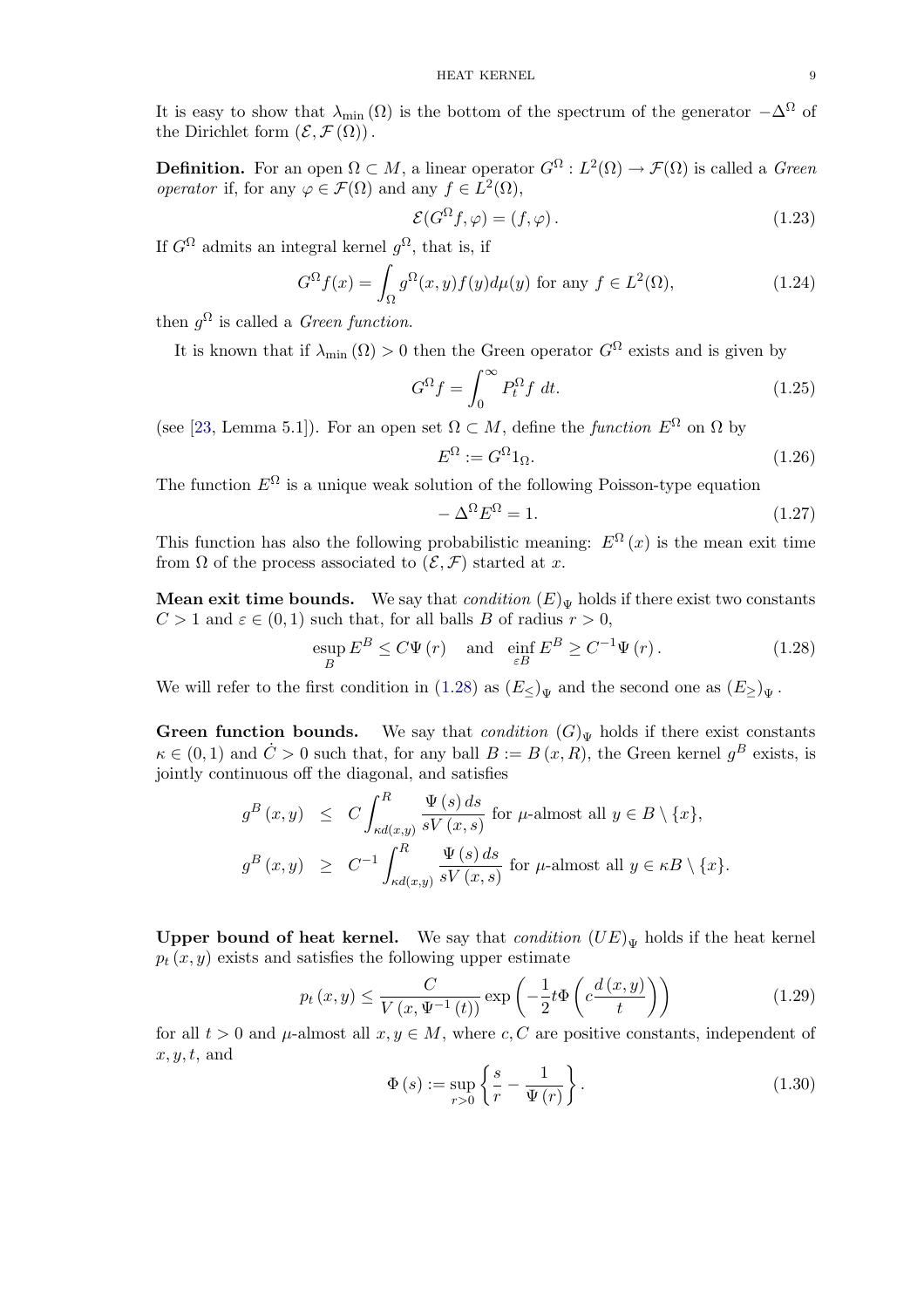<span id="page-9-0"></span>For example, if  $\Psi(r) = r^{\beta}$  with some  $\beta > 1$ , then the supremum in (1.30) is attained at  $r = (s/\beta)^{-\frac{1}{\beta-1}}$ , which yields  $\Phi(s) = cs^{\beta/(\beta-1)}$ . In this case (1.29) takes the form

$$
p_t(x, y) \leq \frac{C}{V(x, t^{1/\beta})} \exp\left(-c\left(\frac{d^{\beta}(x, y)}{t}\right)^{\frac{1}{\beta-1}}\right)
$$

 $(cf. (1.1)).$ 

**Near-diagonal lower bound.** We say that *condition*  $(NLE)_{\Psi}$  holds if the heat kernel  $p_t(x, y)$  exists and satisfies the lower estimate

$$
p_t(x, y) \ge \frac{c}{V(x, \Psi^{-1}(t))},
$$
\n(1.31)

for all  $t > 0$  and  $\mu$ -almost all  $x, y \in M$  such that

$$
d(x, y) \le \varepsilon \Psi^{-1}(t), \qquad (1.32)
$$

where  $c, \varepsilon > 0$  are constants independent of  $x, y, t$ .

It is easy to show that under condition (1.32) the term  $t\Phi\left(c\frac{d(x,y)}{t}\right)$ t ) in  $(1.29)$  is bounded by a constant, so that the upper bound  $(UE)_{\Psi}$  is consistent with  $(NLE)_{\Psi}$ .

It is known (cf. [23] and [9]) that the conjunction  $(UE)_{\Psi} + (NLE)_{\Psi}$  of the two estimates implies that the heat kernel  $p_t(x, y)$  admits a Hölder continuous in x, y [vers](#page-8-0)ion, so that  $(1.29)$  and  $(1.31)$  are a posteriori true for all  $x, y \in M$ .

The following theorem is the main result of this paper about two sided estimates of the heat kernel.

**[Theo](#page-8-0)rem 1.2.** Let  $(M, d, \mu)$  be a metric measure space with precompact metric balls. Let  $(\mathcal{E}, \mathcal{F})$  be a regular, strongly local Dirichlet form in  $L^2(M, \mu)$  and  $\Psi$  be a function satisfying (1.15). If conditions  $(VD)$ ,  $(RVD)$  are satisfied, then the following equivalences take place:

$$
(UE)_{\Psi} + (NLE)_{\Psi} \Leftrightarrow (PI)_{\Psi} + (\text{Gcap}_{\leq})_{\Psi}
$$
  
\n
$$
\Leftrightarrow (PI)_{\Psi} + (CSA)_{\Psi}
$$
  
\n
$$
\Leftrightarrow (PI)_{\Psi} + (E)_{\Psi}
$$
  
\n
$$
\Leftrightarrow (H) + (\text{cap})_{\Psi}
$$
  
\n
$$
\Leftrightarrow (H) + (E)_{\Psi}
$$
  
\n
$$
\Leftrightarrow (G)_{\Psi}.
$$

This theorem essentially follows from the implication

$$
(PI)_{\Psi} + (\text{Gcap}_{\leq})_{\Psi} \Longrightarrow (H) + (\text{cap})_{\Psi}
$$

of Theorem 1.1 and the previously known results of [23], [30], [1, Lemma 5.4, Theorem 5.5] (see Section 8 for details).

We consider the equivalence

$$
(UE)_{\Psi} + (NLE)_{\Psi} \Leftrightarrow (PI)_{\Psi} + (\text{Gcap}_{\leq})_{\Psi}
$$

as the most signi[fic](#page-39-0)ant part of Theorem 1.2, which provides convenient equivalent condition for the two-sided heat kernel estimate. Since condition  $(Gcap<sub>\ell</sub>)_{\Psi}$  is quasi-isometry stable, Theorem 1.2 implies that  $(UE)_{\Psi} + (NLE)_{\Psi}$  is also quasi-isometry stable.

In the setting of Riemannian manifold with  $\Psi(r) = r^2$ , the condition  $(\text{Gap}_{\leq})_{\Psi}$  is satisfied automatically, and we obtain

$$
(UE)_{\Psi} + (NLE)_{\Psi} \Leftrightarrow (PI)_{\Psi},
$$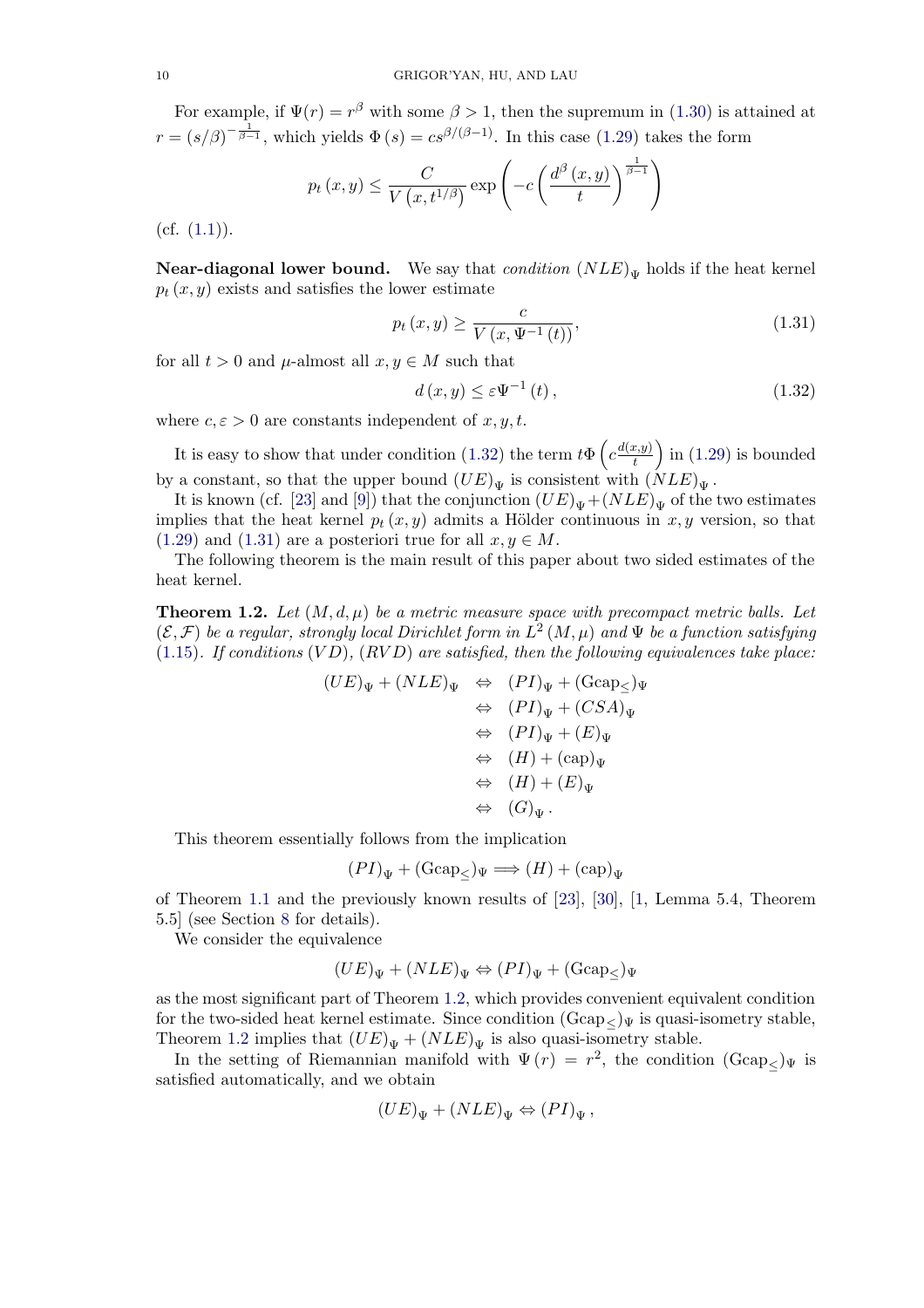which is the result of L.Saloff-Coste [51] (see also [17]). In the setting of *geodesic* metric spaces, Barlow, Bass and Kumagai [7] (see also [6] for a setting of graphs) proved the equivalence

$$
(UE)_{\Psi} + (NLE)_{\Psi} \Leftrightarrow (PI)_{\Psi} + (CS)_{\Psi},
$$

where  $(CS)_{\Psi}$  stands for a cutoff Sob[ole](#page-47-0)v inequalit[y,](#page-47-0) a rather complicated condition that, similarly to  $(CSA)_{\Psi}$ , provides the existence of a cutoff function with certain properties. The condition  $(CS)_{\Psi}$  is also quasi-isometry stable, which was used in [7] to prove the stability of  $(UE)_{\Psi} + (NLE)_{\Psi}$  in the setting of geodesic metric spaces. Our result implies the stability for a larger class of metric spaces, without the requirement of the metric to be geodesic.

Now let us turn to equivalent conditions for the upper bound  $(UE)_{\Psi}$  a[lo](#page-47-0)ne.

**Faber-Krahn inequality.** We say that the Faber-Krahn inequality  $(FK)_{\Psi}$  holds if there exist positive constants  $\nu > 0, C_F > 0$  such that, for any ball  $B \subset M$  and for any non-empty open set  $\Omega \subset B$ ,

$$
\lambda_{\min}(\Omega) \ge \frac{C_F}{\Psi(R)} \left(\frac{\mu(B)}{\mu(\Omega)}\right)^{\nu},\tag{1.33}
$$

where  $R$  is the radius of  $B$ .

Note that since  $\mu(B) \geq \mu(\Omega)$ , the value of  $\nu$  in (1.33) can be chosen to be arbitrarily small.

It is known (cf. [17]) that  $(FK)_{\Psi}$  with  $\Psi(r) = r^2$  holds on any geodesically complete Riemannian manifold of non-negative Ricci curvature. It was proved in [18, Prop. 5.2] that on geodesically complete Riemannian manifolds satisfying  $(VD)$ , the following equivalence holds with  $\Psi(r) = r^2$ :

$$
(UE)_{\Psi} \Leftrightarrow (FK)_{\Psi}.
$$
\n(1.34)

Andres and Barlow proved in [1] the following equivalent condition for  $(UE)_{\Psi}$  in the present abstract setting:

$$
(UE)_{\Psi} \Leftrightarrow (FK)_{\Psi} + (CSA)_{\Psi} \tag{1.35}
$$

assuming that the Dirichlet form  $(\mathcal{E}, \mathcal{F})$  is conservative<sup>2</sup>.

Our main result about heat kernel upper bound is the following theorem that somewhat strengthens the result of Andres and Barlow. We denote by  $(C)$  the condition that the Dirichlet form  $(\mathcal{E}, \mathcal{F})$  is conservative.

**Theorem 1.3.** Let  $(M, d, \mu)$  be a metric measure space with precompact metric balls. Let  $(\mathcal{E}, \mathcal{F})$  be a regular, strongly local Dirichlet form in  $L^2(M, \mu)$  and  $\Psi$  be a function satisfying  $(1.15)$ . If condition  $(VD)$  is satisfied, then the following equivalences take place

$$
(UE)_{\Psi} + (C) \Leftrightarrow (FK)_{\Psi} + (\text{Gcap}_{\leq})_{\Psi}
$$
\n
$$
(1.36)
$$

$$
\Leftrightarrow \ \ (FK)_{\Psi} + (E_{\geq})_{\Psi} \,. \tag{1.37}
$$

[Sin](#page-4-0)ce  $(\text{Gcap}_\leq)\Psi$  with  $\Psi(r) = r^2$  holds on any geodesically complete Riemannian manifold and on any such manifold  $(VD)$  implies  $(C)$ , we see that the equivalence (1.36) in the case of manifolds amounts to the above mentioned result (1.34) of [18, Prop. 5.2].

The proof of Theorem 1.3 is given in Section 9. We conjecture that  $(Gcap_{\leq} \Psi$  in  $(1.36)$ can be replaced by  $(\text{cap}_{<})_{\Psi}$ .

<sup>&</sup>lt;sup>2</sup>The condition of conservativeness of  $(\mathcal{E}, \mathcal{F})$  [wa](#page-48-0)s not explicitly stated in [1], but was implicitly used. Without the conservativeness the implication  $(UE)_{\Psi} \Rightarrow (CSA)_{\Psi}$  $(UE)_{\Psi} \Rightarrow (CSA)_{\Psi}$  is not true (cf. discussion in [24, p.516]).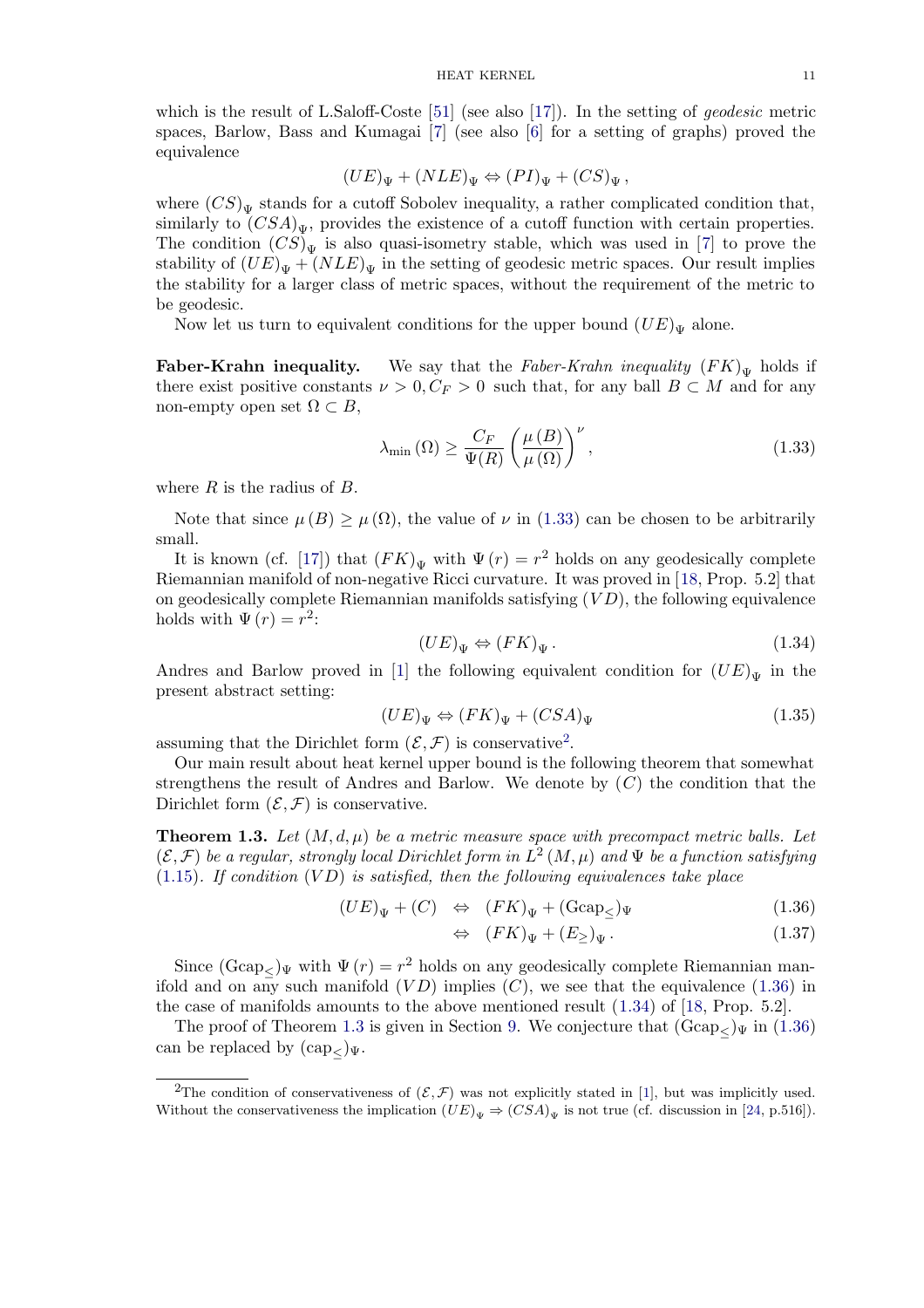#### 2. Subharmonic and superharmonic functions

<span id="page-11-0"></span>In this section we present some properties of subharmonic and superharmonic functions that will be used later on.

**Proposition 2.1.** Assume that  $(\mathcal{E}, \mathcal{F})$  is regular and strongly local. Let u be a bounded subharmonic function in a non-empty precompact open set  $\Omega \subset M$ .

- (1) If  $f \in C^2(\mathbb{R})$  with  $f'' \geq 0, f' \geq 0, f(0) = 0$  then  $f(u)$  is also a subharmonic function in  $\Omega$ . In particular, the function  $u^p$  is subharmonic in  $\Omega$  for any  $p \geq 1$ .
- (2) For any  $a \geq 0$ , the function  $(u a)_+$  is subharmonic in  $\Omega$ .

*Proof.* (1) We can assume that  $u \in \mathcal{F} \cap L^{\infty}$ , which implies that also  $f(u)$  belongs to  $\mathcal{F} \cap L^{\infty}$ (see [16, Theorem 1.4.2(v), p.28]). It is enough to show that

$$
\mathcal{E}\left(f(u),\varphi\right) \le 0\tag{2.38}
$$

for any non-negative  $\varphi \in \mathcal{F}(\Omega) \cap L^{\infty}$ . Using the Leibniz and chain rules, we have

$$
\mathcal{E}(f(u), \varphi) = \int_M d\Gamma \langle f(u), \varphi \rangle = \int_M f'(u) d\Gamma \langle u, \varphi \rangle
$$
  
= 
$$
\int_M d\Gamma \langle u, f'(u)\varphi \rangle - \int_\Omega \varphi f''(u) d\Gamma \langle u \rangle
$$
  

$$
\leq \int_M d\Gamma \langle u, f'(u)\varphi \rangle \leq 0,
$$

since u is subharmonic and  $0 \le f'(u)\varphi \in \mathcal{F}(\Omega)$ . This proves (2.38), showing that  $f(u)$  is subharmonic in  $\Omega$ .

(2) Clearly, we have  $(u - a)_+ \in \mathcal{F} \cap L^{\infty}$  for any  $a \geq 0$ . Set  $g(t) = (t - a)_+$  for any  $t \in \mathbb{R}$ . Let  $\{g\}_{k=1}^{\infty}$  be a sequence of functions such that each  $g_k \in C^2(\mathbb{R})$ ,  $g_k'' \geq 0$ ,  $g_k(0) =$  $g'_k(0) = 0$ , and as  $k \to \infty$ ,  $g_k \rightrightarrows g$  uniformly while  $g'_k \to g'$  everywhere except at point a. We will show that

$$
\mathcal{E}(g_k(u) - g(u)) \to 0 \text{ as } k \to \infty.
$$
 (2.39)

Indeed, let  $h_k := g_k - g$ . Note that by (1.12), we see that  $1_{\{u=a\}} \Gamma \langle u \rangle = 0$  for any  $u \in \mathcal{F}$ . Therefore, using the dominated convergence theorem,

$$
\mathcal{E}(g_k(u) - g(u)) = \mathcal{E}(h_k(u)) = \int_M [h'_k(u)]^2 d\Gamma \langle u \rangle
$$
  
= 
$$
\int_{\{u=a\}} [h'_k(u)]^2 d\Gamma \langle u \rangle + \int_{\{u \neq a\}} [h'_k(u)]^2 d\Gamma \langle u \rangle
$$
  
= 
$$
\int_{\{u \neq a\}} [h'_k(u)]^2 d\Gamma \langle u \rangle \to 0 \text{ as } k \to \infty,
$$

proving  $(2.39)$ .

By the above step (1), the function  $g_k(u)$  is subharmonic in  $\Omega$ , that is  $\mathcal{E}(g_k(u), \varphi) \leq 0$ . Passing to the limit as  $k \to \infty$  and then using (2.39), we have that  $\mathcal{E}(g(u), \varphi) \leq 0$ , thus proving that  $(u - a)$ , is subharmonic in  $\Omega$ . proving that  $(u - a)_+$  is subharmonic in  $\Omega$ .

For non-negative subharmonic functions, we have the following general result.

**Proposition 2.2.** Assume that  $(\mathcal{E}, \mathcal{F})$  is strongly local and regular. Let  $u \in \mathcal{F} \cap L^{\infty}$  be non-negative and subharmonic in a precompact open subset  $\Omega$ . Then, for any  $0 \leq \phi \in$  $\mathcal{F}(\Omega) \cap L^{\infty}$ ,

$$
\int_{\Omega} \phi^2 d\Gamma \langle u \rangle \le 4 \int_{\Omega} u^2 d\Gamma \langle \phi \rangle , \qquad (2.40)
$$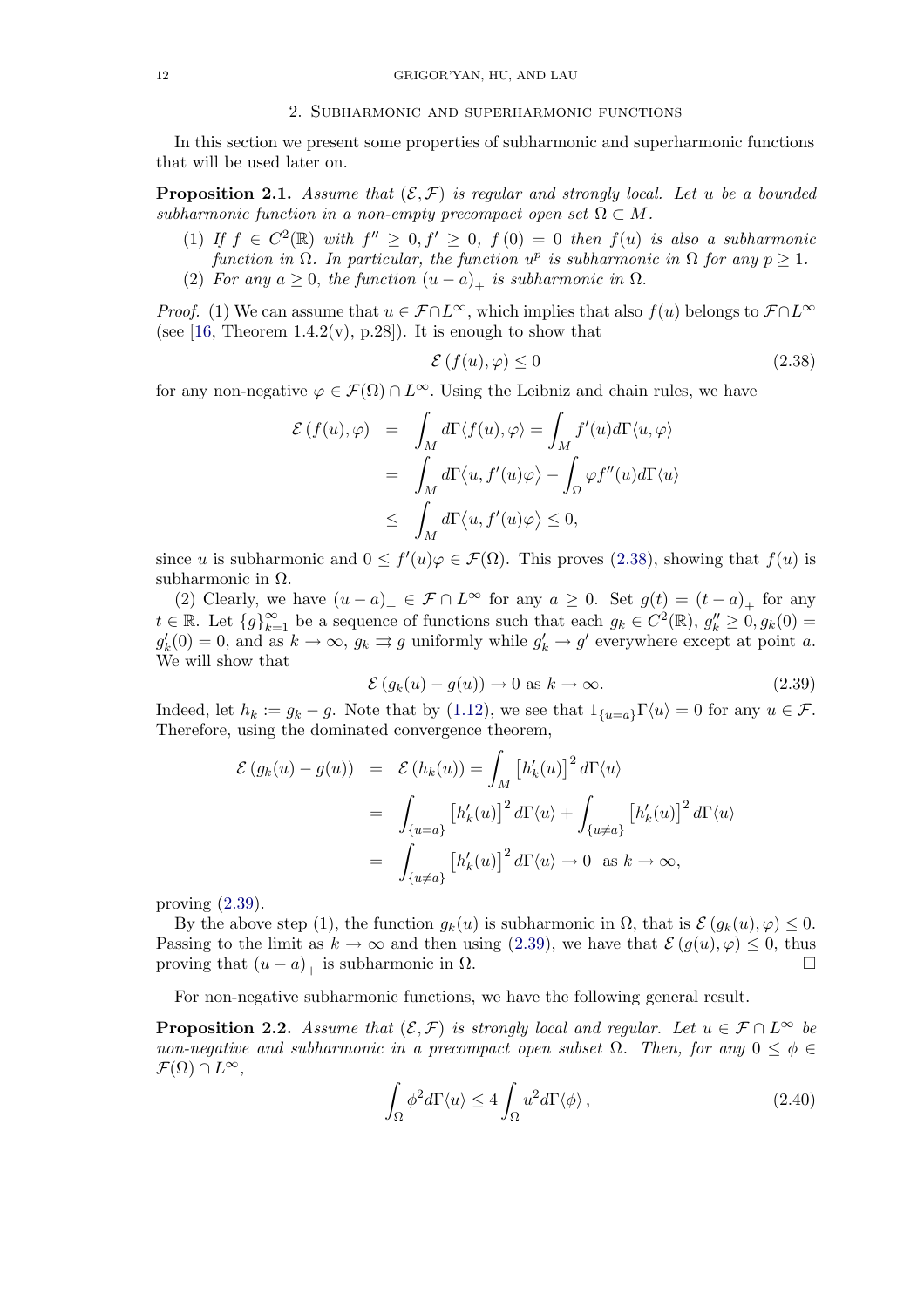<span id="page-12-0"></span>and

$$
\mathcal{E}(u\phi) = \int_{\Omega} d\Gamma \langle u\phi \rangle \le 10 \int_{\Omega} u^2 d\Gamma \langle \phi \rangle.
$$
 (2.41)

*Proof.* Since  $u\phi^2 \in \mathcal{F}(\Omega) \cap L^{\infty}$  and u is subharmonic in  $\Omega$ , we obtain by the Leibniz rule and Cauchy-Schwarz inequality (1.10) that

$$
0 \geq \mathcal{E}(u, u\phi^2) = \int_M d\Gamma \langle u, u\phi^2 \rangle
$$
  
\n
$$
= \int_M \phi^2 d\Gamma \langle u, u \rangle + 2 \int_M \phi u d\Gamma \langle u, \phi \rangle
$$
  
\n
$$
\geq \int_M \phi^2 d\Gamma \langle u \rangle - \left(\frac{1}{2} \int_M \phi^2 d\Gamma \langle u \rangle + 2 \int_M u^2 d\Gamma \langle \phi \rangle \right)
$$
  
\n
$$
= \frac{1}{2} \int_M \phi^2 d\Gamma \langle u \rangle - 2 \int_M u^2 d\Gamma \langle \phi \rangle,
$$

whence  $(2.40)$  follows.

Next, using bilinearity of  $\Gamma$ , (1.10), and (2.40), we obtain

$$
\mathcal{E}(u\phi) = \int_M d\Gamma \langle u\phi \rangle
$$
  
=  $\int_M u^2 d\Gamma \langle \phi \rangle + \int_M \phi^2 d\Gamma \langle u \rangle + 2 \int_M \phi u d\Gamma \langle u, \phi \rangle$   
 $\leq 2 \int_M u^2 d\Gamma \langle \phi \rangle + 2 \int_M \phi^2 d\Gamma \langle u \rangle$   
 $\leq 10 \int_M u^2 d\Gamma \langle \phi \rangle,$ 

thus proving  $(2.41)$ .

Let us introduce conditions  $(A_1)$  and  $(A_2)$  to be used later to prove the  $L^2$  mean value inequality.

**Condition**  $(A_1)$ . We say that *condition*  $(A_1)$  holds if there exists a constant  $C_0 > 0$  such that, for any ball  $B = B(x_0, r)$  of radius r and for any bounded non-negative subharmonic function u in B, there is some  $\phi \in \text{cutoff}(\frac{1}{2}B, B)$  satisfying

$$
\int_{B} u^{2} d\Gamma \langle \phi \rangle \le \frac{C_{0}}{\Psi(r)} \int_{B} u^{2} d\mu. \tag{2.42}
$$

Let us emphasize that the constant  $C_0$  is independent of  $B, u, \phi$ , whilst the cutoff function  $\phi$  may depend on u.

condition  $(A_2)$ . We say that *condition*  $(A_2)$  holds if there exists a constant  $C_1 > 0$  such that, for any ball  $B$  of radius  $r$  and for any bounded non-negative subharmonic function u in B, there is some  $\phi \in \text{cutoff}(\frac{1}{2}B, B)$  satisfying

$$
\mathcal{E}(u\phi) \le \frac{C_1}{\Psi(r)} \int_B u^2 d\mu. \tag{2.43}
$$

Most likely, the both conditions  $(A_1)$  and  $(A_2)$  are unstable with respect to the quasiisometry of Dirichlet forms, because the class of subharmonic functions changes uncontrollably under quasi-isometry. However, the both conditions  $(A_1), (A_2)$  are consequences of the stable condition  $(Gcap_{\leq})_{\Psi}$  as below.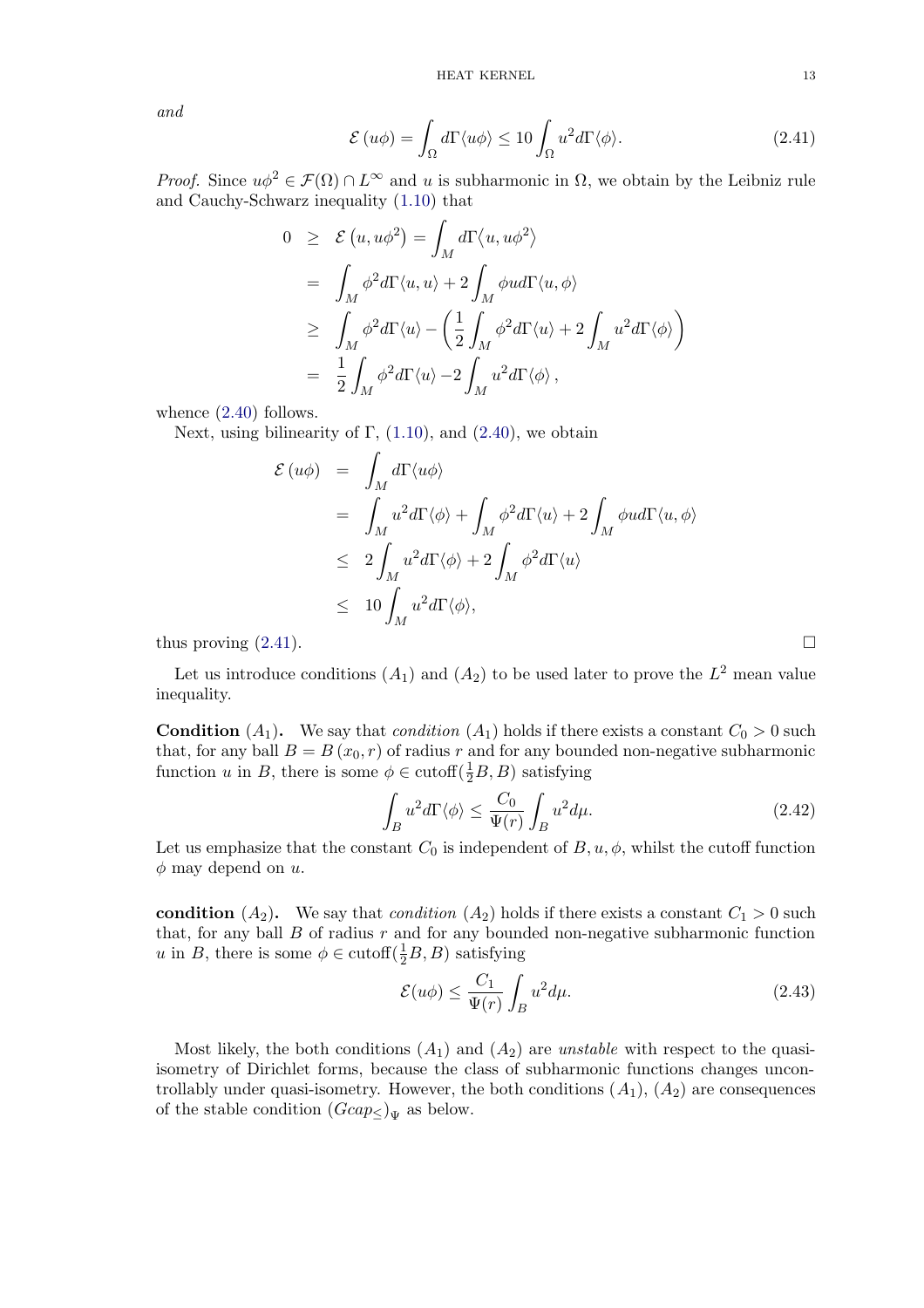<span id="page-13-0"></span>**Proposition 2.3.** Assume that  $(\mathcal{E}, \mathcal{F})$  is regular and strongly local. Then

$$
(\text{Gcap}_{\leq})_{\Psi} \Rightarrow (A_1) \Rightarrow (A_2). \tag{2.44}
$$

Proof. We first show the implication

$$
(\text{Gcap}_{\leq})_{\Psi} \Rightarrow (A_1).
$$

Let u be a bounded non-negative subharmonic function in a ball B of radius r. If  $(Gcap_{\leq} \mathcal{V})$ holds, then it follows from (1.21) that there is some  $\phi \in \text{cutoff}(\frac{1}{2}B, B)$  such that

$$
\int_{B} u^{2} d\Gamma \langle \phi \rangle \leq \frac{1}{8} \int_{B \setminus \frac{1}{2}B} \phi^{2} d\Gamma \langle u \rangle + \frac{c_{2}}{\Psi(r)} \int_{B \setminus \frac{1}{2}B} u^{2} d\mu
$$
\n
$$
\leq \frac{1}{8} \int_{B} \phi^{2} d\Gamma \langle u \rangle + \frac{c_{2}}{\Psi(r)} \int_{B} u^{2} d\mu
$$
\n
$$
\leq \frac{1}{2} \int_{B} u^{2} d\Gamma \langle \phi \rangle + \frac{c_{2}}{\Psi(r)} \int_{B} u^{2} d\mu, \qquad (2.45)
$$

where in the last line we have used  $(2.40)$ . Clearly,  $(2.45)$  implies  $(2.42)$ .

To prove the implication

$$
(A_1) \Rightarrow (A_2),
$$

observe that, by  $(2.41)$  and  $(2.42)$ ,

$$
\mathcal{E}(u\phi) \le 10 \int_B u^2 d\Gamma \langle \phi \rangle \le \frac{10C_0}{\Psi(r)} \int_B u^2 d\mu,
$$

whence  $(2.43)$  foll[ows.](#page-12-0)

As a conclusion of this section, we state some technical results to be used later.

**Lemma [2.4.](#page-12-0)** Let  $(\mathcal{E}, \mathcal{F})$  be regular and strongly local. Assume that u is a bounded superharmonic function in an open set  $\Omega \subset M$  and  $u \geq \varepsilon$  in  $\Omega$  for some positive constant  $\varepsilon$ . Then the function  $-\log u$  is subharmonic in  $\Omega$ .

*Proof.* By definition of a (bounded) superharmonic function, we can assume that  $u \in$  $\mathcal{F} \cap L^{\infty}$ . The function log u is not necessarily defined on M as u may take negative values outside  $Ω$ . To extend it to the whole of M, choose a function  $l(t)$  for  $t \in \mathbb{R}$  as follows:  $l \in \mathbb{C}^{\infty}(\mathbb{R}), l(t) = \log t$  for  $t \geq \varepsilon$  and  $l(t) = 0$  for  $t \leq 0$ . Then  $l(u)$  is defined on M and all functions  $l(u)$ ,  $l'(u)$ ,  $l''(u)$  are in  $\mathcal{F} \cap L^{\infty}$  by a general theory of Dirichlet forms. On the other hand, in  $\Omega$  we have  $l(u) = \log u$ ,  $l'(u) = \frac{1}{u}$  and  $l''(u) = -\frac{1}{u^2}$ .

For any  $0 \leq \varphi \in \mathcal{F} \cap C_0(\Omega)$ , we have by the Leibniz and chain rules,

$$
d\Gamma(l(u), \varphi) = l'(u) d\Gamma\langle u, \varphi \rangle
$$
  
=  $d\Gamma \langle u, l'(u) \varphi \rangle - \varphi l''(u) d\Gamma \langle u \rangle$   
=  $d\Gamma \langle u, u^{-1} \varphi \rangle + \varphi u^{-2} d\Gamma \langle u \rangle$ . (2.46)

Since u is superharmonic and  $u^{-1}\varphi \in \mathcal{F}(\Omega)$ , we have  $\mathcal{E}(u, u^{-1}\varphi) \geq 0$ , and hence,

$$
\int d\Gamma \langle -l(u), \varphi \rangle = -\mathcal{E}(u, u^{-1}\varphi) - \int \varphi u^{-2} d\Gamma \langle u \rangle \le 0.
$$
 (2.47)

Hence,  $-l(u) = -\log u$  is subharmonic in  $\Omega$ .

**Lemma 2.5.** Let  $u$  be a strictly positive bounded superharmonic function in an open set  $\Omega$ . Then  $u^{-1}$  is subharmonic in  $\Omega$ .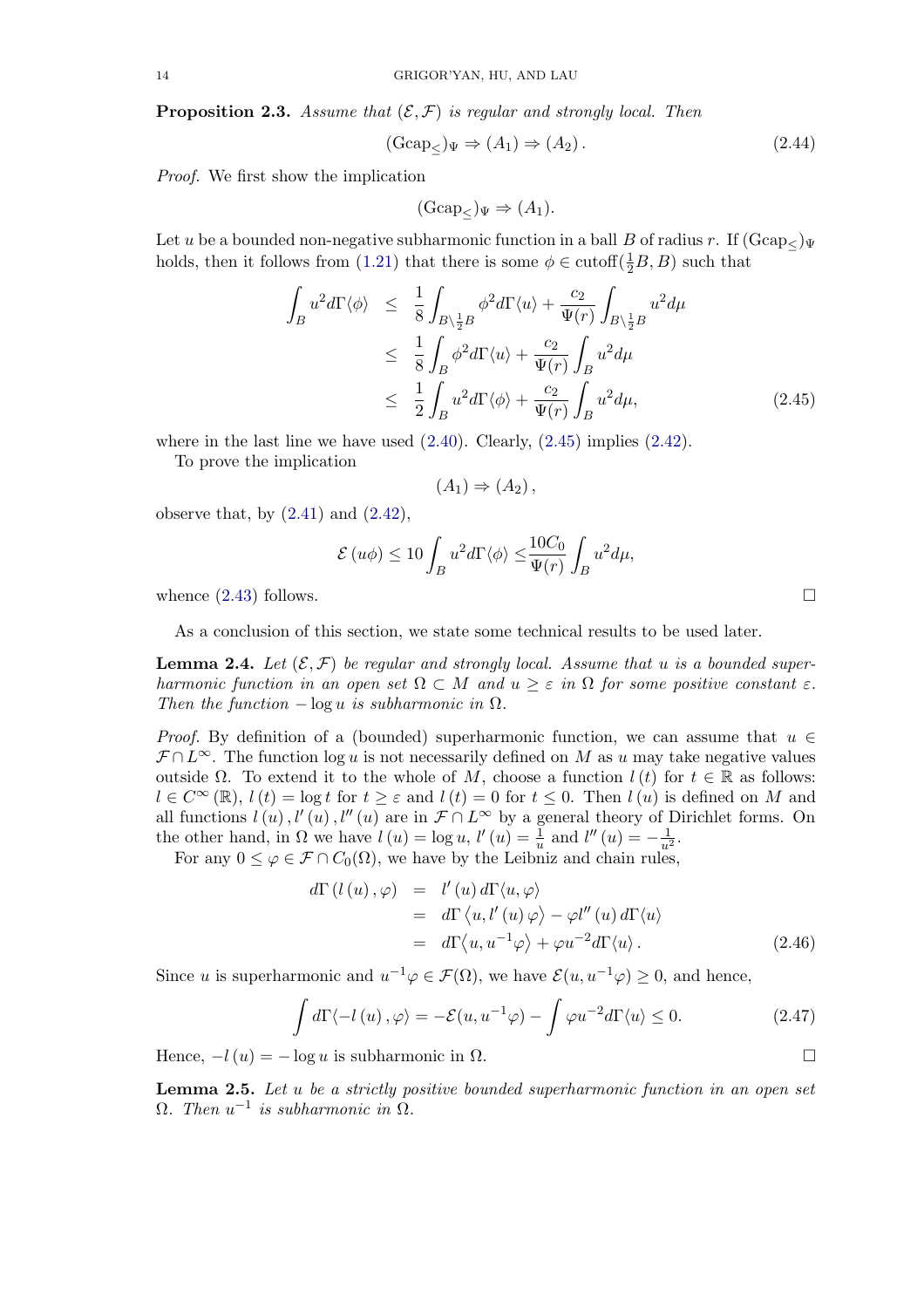<span id="page-14-0"></span>*Proof.* Indeed, for any  $0 \leq \phi \in \mathcal{F} \cap C_0(\Omega)$ , we have by the chain and product rules (similarly to the previous proof), that

$$
d\Gamma \langle u^{-1}, \phi \rangle = -u^{-2} d\Gamma \langle u, \phi \rangle
$$
  
=  $-d\Gamma \langle u, u^{-2} \phi \rangle - 2\phi u^{-3} d\Gamma \langle u, u \rangle.$ 

Since u is superharmonic and  $u^{-2}\phi \in \mathcal{F}(\Omega)$ , we have that  $\mathcal{E}(u, u^{-2}\phi) \geq 0$ , and hence,

$$
\int_{\Omega} d\Gamma \langle u^{-1}, \phi \rangle = -\mathcal{E}(u, u^{-2}\phi) - 2 \int_{\Omega} \phi u^{-3} d\Gamma \langle u \rangle \le 0,
$$
  
so that  $u^{-1}$  is subharmonic

3. CONDITION  $(CSA)_{\Psi}$ 

In this section we will prove the following implication:

$$
(S)_{\Psi} \Rightarrow (CSA)_{\Psi}, \tag{3.1}
$$

where condition  $(S)<sub>\Psi</sub>$  is defined as follows.

**Survival estimate.** We say that the condition  $(S)_{\Psi}$  holds if there exist constants  $\varepsilon, \varepsilon' \in (0, 1)$  such that, for any ball B of radius  $r > 0$  and for all  $t \leq \varepsilon' \Psi(r)$ ,

$$
1 - P_t^B \mathbf{1}_B(x) \le \varepsilon \quad \text{for } \mu\text{-almost all } x \in \frac{1}{4}B. \tag{3.2}
$$

Condition  $(S)_\Psi$  with  $\Psi(r) = r^\beta$  was introduced in [24].

Before we can prove  $(3.1)$ , we investigate the following equation

 $-\Delta^{\Omega}u_{\Omega} + \lambda u_{\Omega} = 1_{\Omega}$  weakly in  $\Omega$ , (3.3)

where  $\Omega$  is an open subset of M,  $\Delta^{\Omega}$  is the infinitesi[mal](#page-48-0) generator of  $(\mathcal{E}, \mathcal{F}(\Omega))$  as before, and  $\lambda > 0$  is a constant. The function  $u_{\Omega} \in \mathcal{F}(\Omega)$  is said to be a *weak solution* of (3.3) if

$$
\mathcal{E}(u_{\Omega}, \varphi) + \lambda \int_{\Omega} u_{\Omega} \varphi d\mu = \int_{\Omega} \varphi d\mu \tag{3.4}
$$

for any  $\varphi \in \mathcal{F}(\Omega)$ . Note that, for any  $\lambda > 0$ , equation (3.3) admits a unique weak solution

$$
u_{\Omega} = \int_0^{\infty} e^{-\lambda t} P_t^{\Omega} 1_{\Omega} dt,
$$
\n(3.5)

where as before  ${P_t^{\Omega}}_{t\geq0}$  is the heat semigroup of  $(\mathcal{E}, \mathcal{F}(\Omega)).$ 

**Lemma 3.1.** Let  $(\mathcal{E}, \mathcal{F})$  be a regular Dirichlet form in  $L^2$ . For any non-empty precompact open  $\Omega \subset M$ , the function (3.5) satisfies for all  $t > 0$  the following inequalities

$$
te^{-\lambda t}P_t^{\Omega}1_{\Omega} \le u_{\Omega} \le \lambda^{-1} \quad \text{in } M. \tag{3.6}
$$

*Proof.* Since  $P_t^{\Omega}1_{\Omega}$  is decreasing in t, we obtain

$$
u_{\Omega} \ge \int_0^t e^{-\lambda s} P_s^{\Omega} 1_{\Omega} ds \ge t e^{-\lambda t} P_t^{\Omega} 1_{\Omega},
$$

which proves the left inequality in  $(3.6)$ .

Since  $P_t^{\Omega} 1_{\Omega} \leq 1$ , we obtain

$$
u_{\Omega} \le \int_0^{\infty} e^{-\lambda t} dt = \lambda^{-1}.
$$

which finishes the proof of  $(3.6)$ .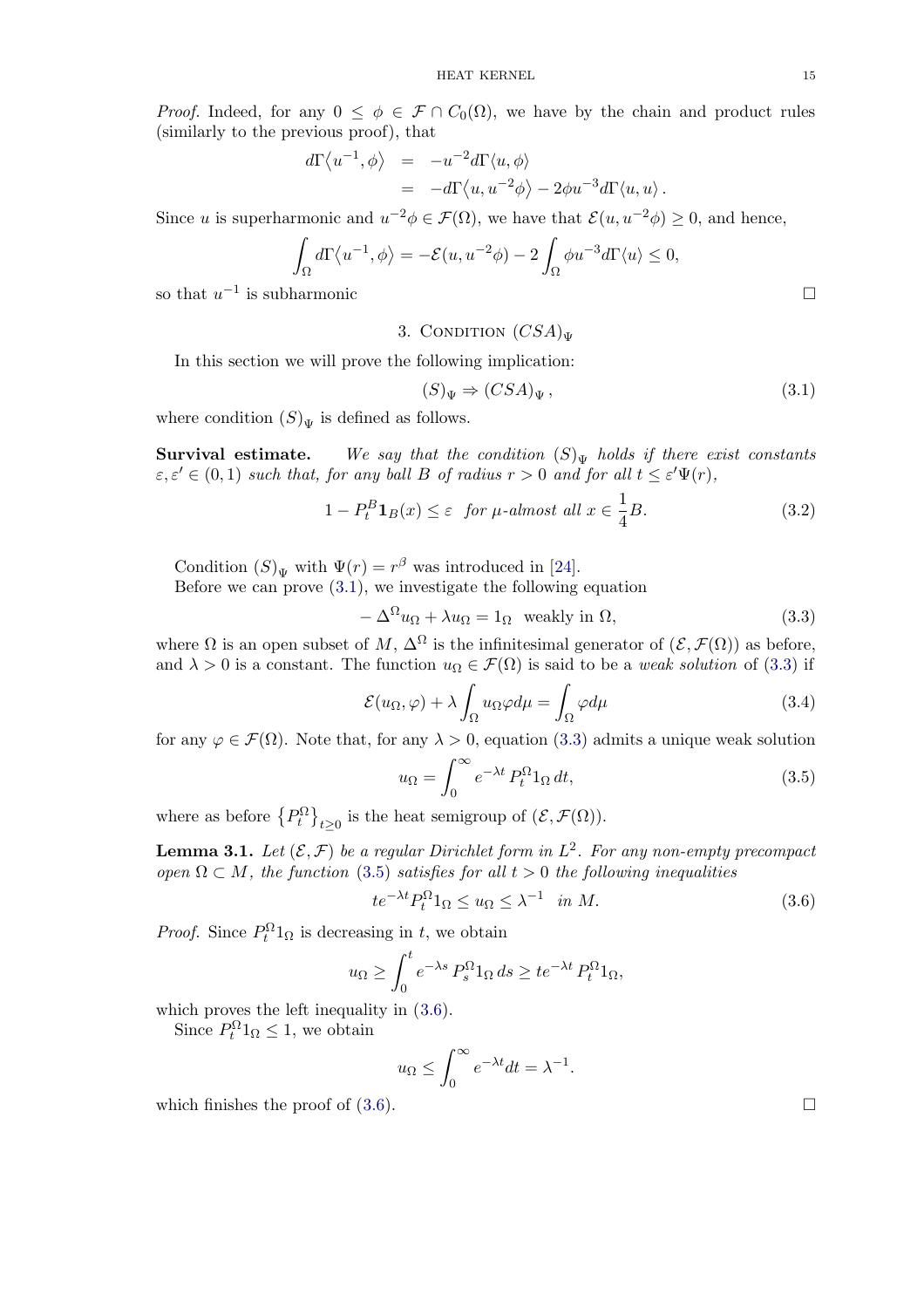<span id="page-15-0"></span>**Theorem 3.2.** Assume that  $(\mathcal{E}, \mathcal{F})$  is a regular, strongly local Dirichlet form in  $L^2$ . Then  $(S)<sub>\Psi</sub> \Rightarrow (CSA)<sub>\Psi</sub>$  . (3.7)

We use in the proof essentially the same argument as Andres and Barlow did in [1, Lemmas 5.3, 5.4 and Theorem 5.5] to prove  $(UE)_{\Psi} \Rightarrow (CSA)_{\Psi}$ , but with the necessary modifications and without reference to the stochastic process.

*Proof.* Set  $B_1 := B(x_0, R)$  and  $B_2 := B(x_0, R+r)$ . Using  $(S)_{\Psi}$ , we will c[on](#page-47-0)struct a function  $\phi \in \text{cutoff}(B_1, B_2)$  such that (1.20) holds for any  $u \in \mathcal{F} \cap L^{\infty}$ . Set  $A := \partial B(x_0, R + \frac{r}{2})$ and

$$
\Omega := B(x_0, R + r) \setminus \overline{B(x_0, R)}.
$$

For any point  $z \in A$  consider t[he](#page-6-0) [b](#page-6-0)all  $B_z = B(z, \frac{r}{2}) \subset \Omega$  (see Figure 1).

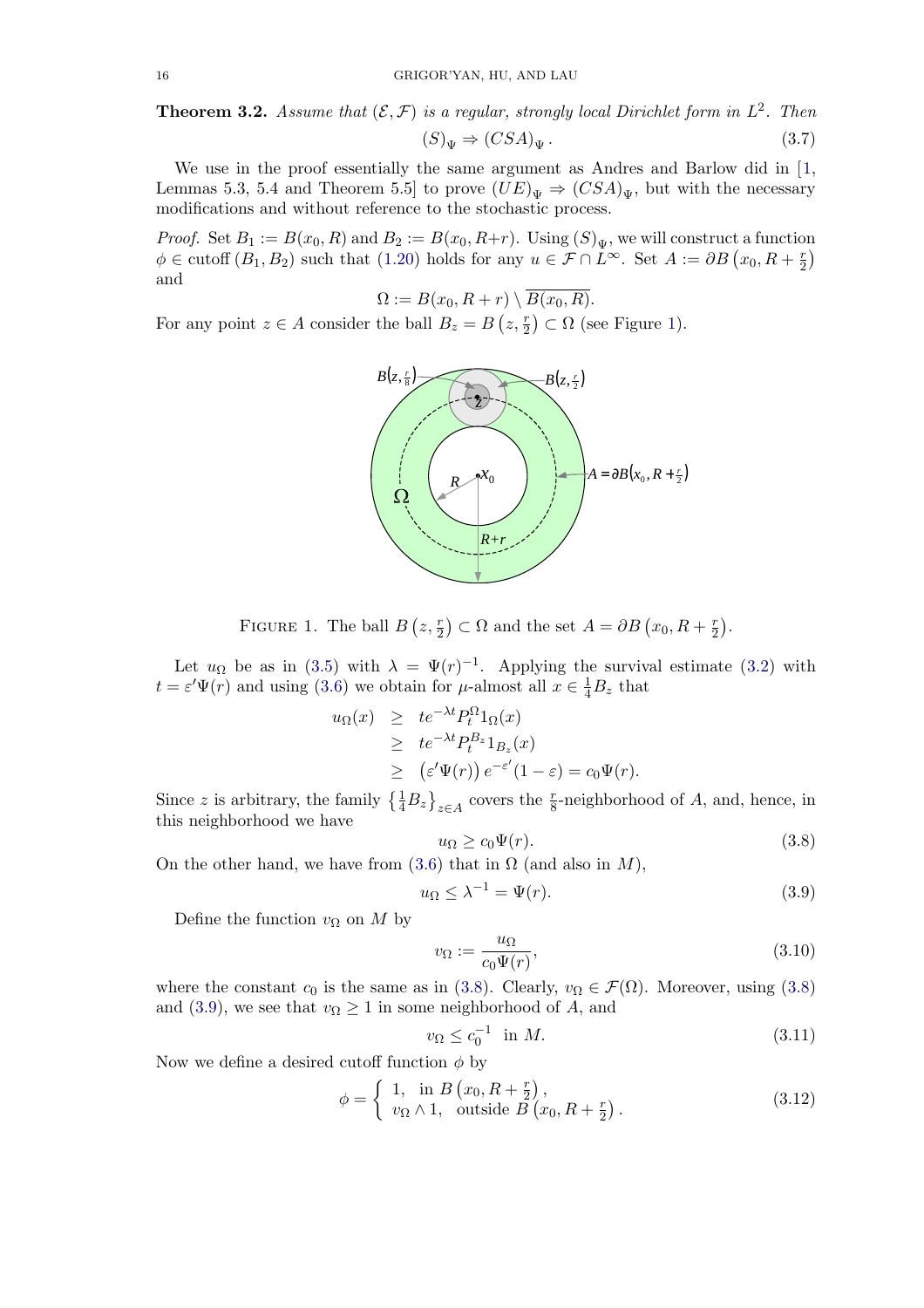Clearly,  $\phi = 1$  in some neighborhood of the ball  $B(x_0, R + \frac{r}{2})$  (in particular  $\phi = 1$  in  $B_1$ ), and  $\phi = 0$  outside  $B_2$  because so is  $v_{\Omega}$ . Also  $\phi \in \mathcal{F}$ . Thus,  $\phi \in \text{cutoff}(B_1, B_2)$ .

It remains to show (1.20). Let us first prove that, for any  $u \in \mathcal{F} \cap L^{\infty}$ ,

$$
\int_{M} u^{2} d\Gamma \langle \phi \rangle \le \int_{M} u^{2} d\Gamma \langle v_{\Omega} \rangle. \tag{3.13}
$$

Indeed, applying the f[ollow](#page-6-0)ing identity

$$
\mathcal{E}(f,g) = \lim_{t \to 0+} \left[ \frac{1}{2t} \int_{M \times M} (f(x) - f(y)) (g(x) - g(y)) P_t(x, dy) d\mu(x) + \frac{1}{t} \int_M fg(1 - P_t 1) d\mu \right],
$$

that holds for all  $f, g \in \mathcal{F}$  (cf. [16, (4.5.7)]), we obtain

$$
\int_M u^2 d\Gamma \langle \phi \rangle = \mathcal{E}(u^2 \phi, \phi) - \frac{1}{2} \mathcal{E}(u^2, \phi^2)
$$
  
= 
$$
\lim_{t \to 0+} \left[ \frac{1}{2t} \int_{M \times M} u^2(x) (\phi(x) - \phi(y))^2 P_t(x, dy) d\mu(x) + \frac{1}{2t} \int_M \phi^2 u^2 (1 - P_t) d\mu \right].
$$

Using here inequalities

 $|\phi(x) - \phi(y)| \leq |v_{\Omega}(x) - v_{\Omega}(y)|$ 

and  $\phi(x) \leq v_{\Omega}(x)$ , we obtain (3.13).

On the other hand, by the Cauchy-Schwarz inequality (1.10), we have

$$
\int_M u^2 d\Gamma \langle v_{\Omega} \rangle = \mathcal{E}(u^2 v_{\Omega}, v_{\Omega}) - \frac{1}{2} \int_{\Omega} d\Gamma \langle u^2, v_{\Omega}^2 \rangle
$$
  
\n
$$
= \mathcal{E}(u^2 v_{\Omega}, v_{\Omega}) - 2 \int_{\Omega} uv_{\Omega} d\Gamma \langle u, v_{\Omega} \rangle
$$
  
\n
$$
\leq \mathcal{E}(u^2 v_{\Omega}, v_{\Omega}) + \frac{1}{2} \int_M u^2 d\Gamma \langle v_{\Omega} \rangle + 2 \int_{\Omega} v_{\Omega}^2 d\Gamma \langle u \rangle,
$$

and thus

$$
\int_{M} u^{2} d\Gamma \langle v_{\Omega} \rangle \leq 2\mathcal{E}(u^{2}v_{\Omega}, v_{\Omega}) + 4 \int_{\Omega} v_{\Omega}^{2} d\Gamma \langle u \rangle.
$$
\n(3.14)

By the upper bound (3.11) of  $v_{\Omega}$ , we have

$$
\int_{\Omega} v_{\Omega}^2 d\Gamma \langle u \rangle \le \frac{1}{c_0^2} \int_{\Omega} d\Gamma \langle u \rangle. \tag{3.15}
$$

In order to bound  $\mathcal{E}(u^2v_{\Omega}, v_{\Omega})$  $\mathcal{E}(u^2v_{\Omega}, v_{\Omega})$  $\mathcal{E}(u^2v_{\Omega}, v_{\Omega})$ , we use (3.4) with  $\varphi = u^2v_{\Omega}$ , (3.10), (3.11) and obtain

$$
\mathcal{E}(u^2v_{\Omega}, v_{\Omega}) = \mathcal{E}(u^2v_{\Omega}, \frac{u_{\Omega}}{c_0\Psi(r)}) = \frac{1}{c_0\Psi(r)} \mathcal{E}(u^2v_{\Omega}, u_{\Omega})
$$
  

$$
= \frac{1}{c_0\Psi(r)} \left( \int_{\Omega} u^2v_{\Omega}d\mu - \lambda \int_{\Omega} (u^2v_{\Omega}) u_{\Omega}d\mu \right)
$$
  

$$
\leq \frac{1}{c_0\Psi(r)} \int_{\Omega} u^2v_{\Omega}d\mu \leq \frac{1}{c_0^2\Psi(r)} \int_{\Omega} u^2d\mu.
$$

Combining this with  $(3.14)$ ,  $(3.15)$ ,  $(3.13)$ , we conclude that

$$
\int_M u^2 d\Gamma(\phi) \le \frac{2}{c_0^2 \Psi(r)} \int_\Omega u^2 d\mu + \frac{4}{c_0^2} \int_\Omega d\Gamma(u),\tag{3.16}
$$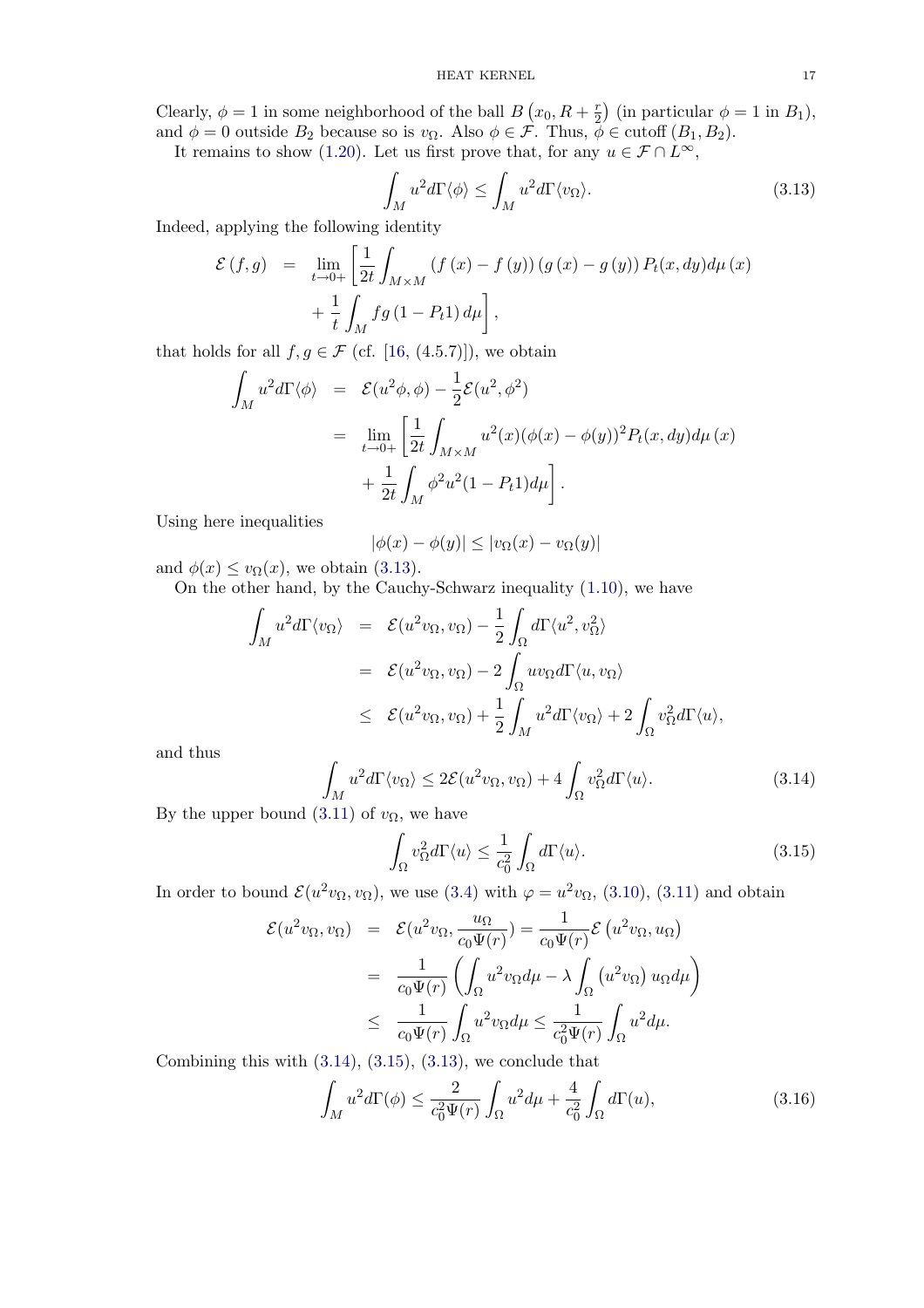<span id="page-17-0"></span>thus proving (1.20) with  $c_1 = 4/c_0^2$ ,  $c_2 = 2/c_0^2$ 

Remark. No[te th](#page-6-0)at the following implication is true:

$$
(E)_{\Psi} \Rightarrow (S)_{\Psi},
$$

see [29, Theorem 6.13]. Combining with Theorem 3.2 and Proposition 2.3, we obtain

$$
(E)_{\Psi} \Rightarrow (S)_{\Psi} \Rightarrow (CSA)_{\Psi} \Rightarrow (\text{Gcap}_{\leq})_{\Psi} \Rightarrow (A_1) \Rightarrow (A_2). \tag{3.17}
$$

Remark. For a large class of fractals with effective resistance (cf. [34, 54]), condition  $(S)_{\Psi}$  with  $\Psi(r) = r^{\beta}$  for some  $\beta > 2$  was proved to be true, see [29, Theorem 6.13]. In particular, condition  $(S)<sub>\Psi</sub>$  holds on the Sierpinski gasket in  $\mathbb{R}^n$  for the standard local regular conservative self-similar Dirichlet form where

$$
\Psi(r) = r^{\frac{\log(n+3)}{\log 2}}.
$$

Thus condition  $(CSA)_{\Psi}$  is true on this class of fractals.

# 4. ALTERNATIVE FORM OF THE POINCARÉ INEQUALITY

Here we prove some consequences from  $(PI)_{\psi}$ .

**Lemma 4.1.** The condition  $(PI)_\psi$  is equivalent to the following condition: for some  $c > 0$ ,  $\sigma \in (0,1)$  and for all  $f \in \mathcal{F}$  and  $B = B(x_0,r)$ ,

$$
\int_{B} d\Gamma \left\langle f \right\rangle \geq \frac{c}{\Psi(r)\,\mu\left(\sigma B\right)} \int_{\sigma B} \int_{\sigma B} \left(f\left(x\right) - f\left(y\right)\right)^2 d\mu\left(y\right) d\mu\left(x\right). \tag{4.18}
$$

*Proof.* Set  $B' = \sigma B$  and

$$
a = \frac{1}{\mu(B')} \int_{B'} f d\mu.
$$

Then we have

$$
\int_{B'} \int_{B'} (f(x) - f(y))^{2} d\mu(y) d\mu(x)
$$
\n
$$
= \int_{B'} \int_{B'} f(x)^{2} d\mu(y) d\mu(x) + \int_{B'} \int_{B'} f(y)^{2} d\mu(y) d\mu(x)
$$
\n
$$
-2 \int_{B'} \int_{B'} f(x) f(y) d\mu(y) d\mu(x)
$$
\n
$$
= 2\mu (B') \int_{B'} f^{2} d\mu - 2 \left( \int_{B'} f d\mu \right)^{2}
$$
\n
$$
= 2\mu (B') \left( \int_{B'} f^{2} d\mu - a^{2} \mu (B') \right)
$$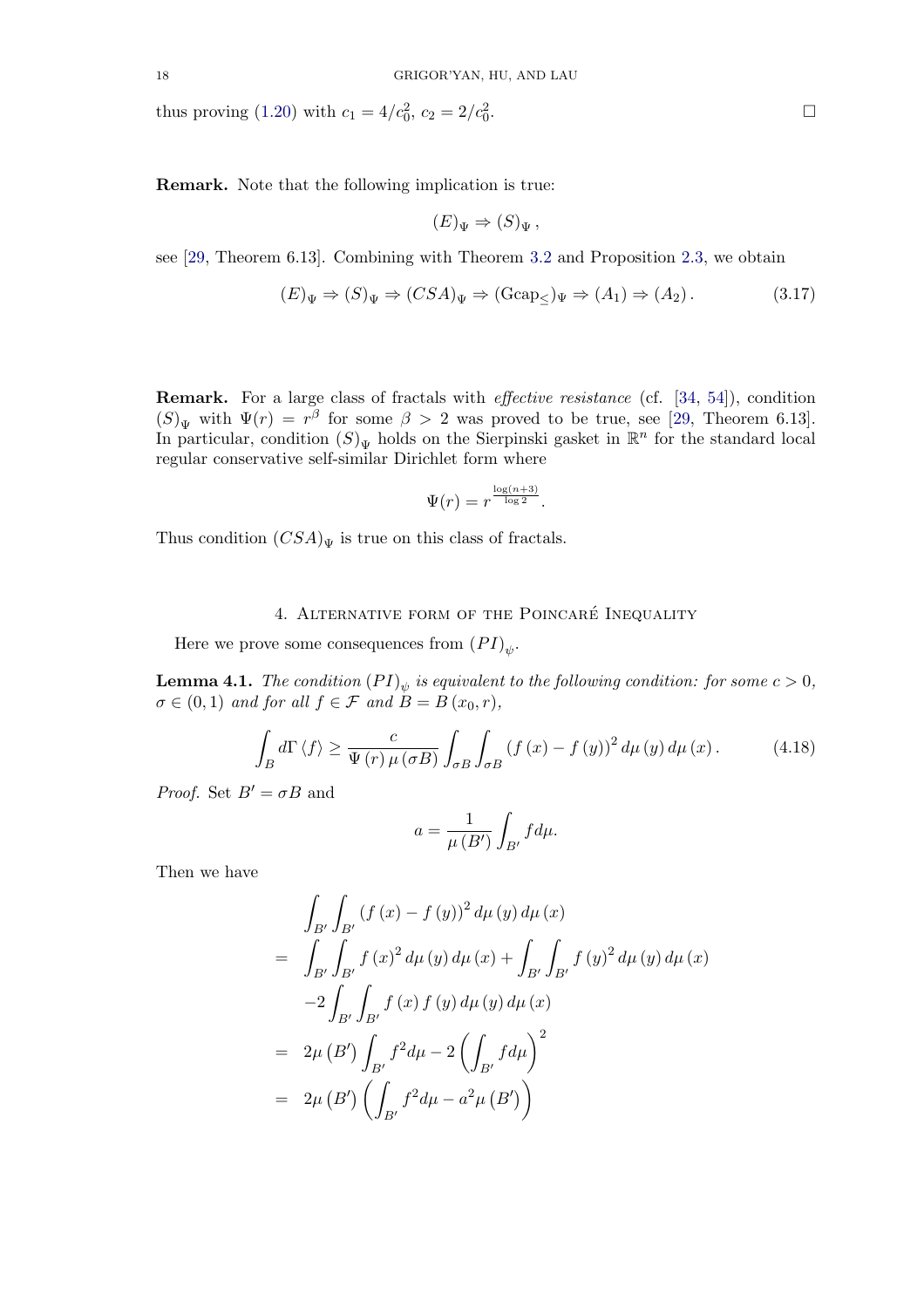<span id="page-18-0"></span>and, hence,

$$
\int_{B'} (f - a)^2 d\mu = \int_{B'} f^2 d\mu - 2a \int_{B'} f d\mu + a^2 \int_{B'} d\mu
$$
  
= 
$$
\int_{B'} f^2 d\mu - 2a^2 \mu (B') + a^2 \mu (B')
$$
  
= 
$$
\int_{B'} f^2 d\mu - a^2 \mu (B')
$$
  
= 
$$
\frac{1}{2\mu (B')} \int_{B'} \int_{B'} (f (x) - f (y))^2 d\mu (y) d\mu (x).
$$

Therefore, (4.18) is equivalent to  $(PI)_{\psi}$  with the same value of  $\sigma$  and with  $C_P = \frac{1}{2c}$ .  $\Box$ **Lemma 4.2.** The condition  $(PI)_{\psi}$  implies that, for all  $f \in \mathcal{F}$  and  $B = B(x, r)$ ,

$$
\int_{B} d\Gamma \left\langle f_{+} \right\rangle \geq \frac{c}{\Psi \left( r \right)} \frac{\mu \left( H \right)}{\mu \left( \sigma B \right)} \int_{\sigma B} f_{+}^{2} d\mu \tag{4.19}
$$

where  $\sigma$  and c are the same as in (4.18) and

$$
H = \{x \in \sigma B : f \le 0\}.
$$

*Proof.* Applying (4.18) to the function  $f_+$  and restricting integration in y in the right side to  $y \in H$ , we obtain

$$
\int_{B} d\Gamma \langle f_{+} \rangle \geq \frac{c}{\Psi(r) \mu(B')} \int_{B'} \left( \int_{H} (f_{+}(x) - f_{+}(y))^{2} d\mu(y) \right) d\mu(x)
$$
  
= 
$$
\frac{c}{\Psi(r) \mu(B')} \int_{B'} f_{+}(x)^{2} \mu(H) d\mu(x),
$$

which was to be proved.  $\Box$ 

In fact, the condition (4.19) is equivalent to  $(PI)_{\psi}$  but we do not use this.

### 5. The Faber-Krahn inequality

In this section we show that the Poincaré inequality implies the Faber-Krahn inequality if both conditions  $(VD)$  and  $(RVD)$  hold. The method of proof is motivated by a similar result in [17] obtained in a setting of Riemannian manifolds.

**Theorem 5.1.** Let  $(\mathcal{E}, \mathcal{F})$  be a regular, strongly local Dirichlet form. Assume that conditions  $(VD)$ ,  $(RVD)$ , and  $(1.15)$  are satisfied. Then

$$
(PI)_{\Psi} \Rightarrow (FK)_{\Psi}.
$$
\n
$$
(5.1)
$$

*Proof.* Let  $B := B(x_0, R)$  be a ball in M and  $\Omega \subset B$  be a non-empty open set. Observe first that in the definition (1.22[\)](#page-4-0) [of](#page-4-0)  $\lambda_{\min}(\Omega)$  the range of u can be restricted to  $u \in \mathcal{F} \cap C_0(\Omega)$ without changing the value of inf, due to the regularity of the Dirichlet form  $(\mathcal{E}, \mathcal{F})$ . Next, the range of u can be restricted to non-negative functions due to  $\mathcal{E}(u) \geq \mathcal{E}(u|)$ . Hence, we need to show that for all non-negative functions  $u \in \mathcal{F} \cap C_0(\Omega)$ ,

$$
\mathcal{E}\left(u\right) \ge \frac{C_F}{\Psi(R)} \left(\frac{\mu\left(B\right)}{\mu\left(\Omega\right)}\right)^{\nu} \left\|u\right\|_2^2\tag{5.2}
$$

for some positive constants  $C_F$ ,  $\nu$  that are independent of  $u, \Omega, B$ . We split the proof of (5.2) into three steps.

**Step 1.** Construction of the balls  $B(x, r_x)$ . Fix some  $t > 0$  and consider the set

$$
\Omega_t = \{x \in \Omega : u(x) > t\}.
$$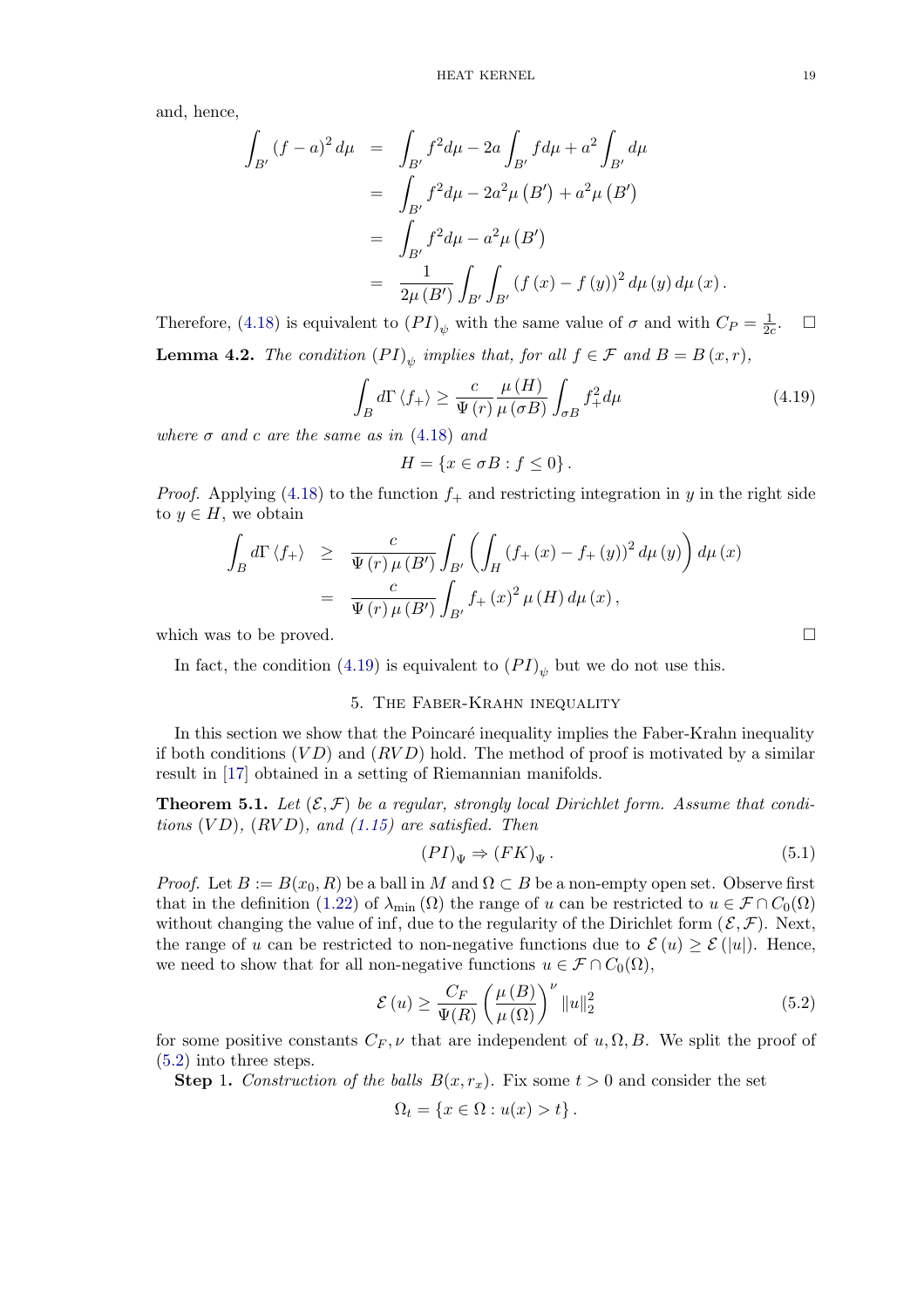<span id="page-19-0"></span>As u is continuous, the set  $\Omega_t$  is open. Let us show that, for each  $x \in \Omega_t$ , there exists  $r_x \in (0, C_1R)$  such that

$$
\mu(B(x, r_x) \cap \Omega_t) \ge \frac{1}{2} V(x, r_x) \text{ and } \mu(\overline{B}(x, r_x) \setminus \Omega_t) \ge \frac{1}{2} V(x, r_x) \tag{5.3}
$$

where the constant  $C_1 > 0$  is independent of  $x, t$  and  $B$  (see Figure 2).

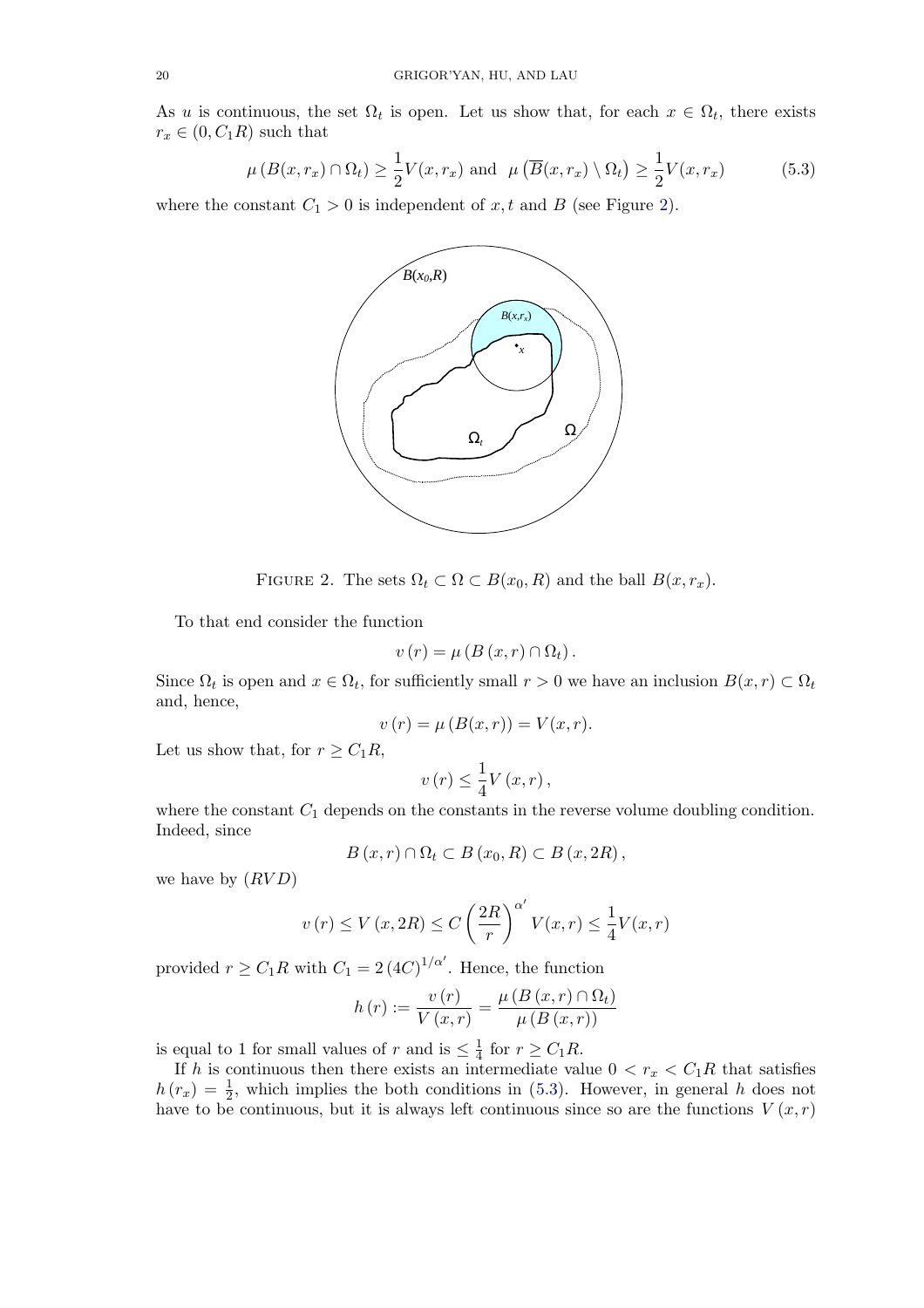and  $v(r)$ , which follows from the  $\sigma$ -additivity of measure  $\mu$ . Besides, function h has right limits at any point as the ratio of two monotone functions. Furthermore, since

$$
V(x,r+) := \lim_{t \to r+} V(x,t) = \mu\left(\overline{B}(x,r)\right)
$$

and a similar identity holds for  $v(r+)$ , we obtain

$$
h(r+) = \frac{\mu\left(\overline{B}(x,r) \cap \Omega_t\right)}{\mu\left(\overline{B}(x,r)\right)}.
$$

Setting

$$
r_x = \sup \left\{ r : h(r) > \frac{1}{2} \right\},\
$$

we obtain that  $0 < r_x < C_1 R$  and

$$
h(r_x) \geq \frac{1}{2}
$$
 and  $h(r_x+) \leq \frac{1}{2}$ .

The first of this inequalities implies the first condition in (5.3), while the second one yields

$$
\mu\left(\overline{B}(x,r_x)\cap\Omega_t\right)\leq\frac{1}{2}\mu\left(\overline{B}(x,r_x)\right)
$$

and, hence,

$$
\mu\left(\overline{B}(x,r_x)\setminus\Omega_t\right)\geq \frac{1}{2}\mu\left(\overline{B}(x,r_x)\right)\geq \frac{1}{2}V(x,r_x),
$$

that is the second condition in (5.3).

**Step 2.** Estimating of the energy of u between the level sets. Let  ${B(x,r_x)}_{x \in \Omega_t}$  be the family of the balls constructed as above. Set  $R_x = \frac{2}{\sigma} r_x$  where  $\sigma \in (0,1)$  is the constant from  $(PI)_\psi$ . Since the family  $\{B(x,R_x)\}_{x\in\Omega_t}$  is a covering of  $\Omega_t$  and condition  $(VD)$ holds, we can choose by the cla[ssic](#page-19-0)al ball covering argument a countable disjoint family  ${B(x_k, R_k)}_{k=1}^{\infty}$  of balls with  $R_k = R_{x_k}$  such that

$$
\Omega_t \subset \cup_{k=1}^{\infty} B(x_k, 5R_k).
$$

Set  $r_k = r_{x_k}$  and

$$
U := \bigcup_{k=1}^{\infty} B(x_k, r_k)
$$

and observe that by  $(5.3)$  and  $(VD)$ 

$$
\mu(U \cap \Omega_t) = \sum_{k=1}^{\infty} \mu(B(x_k, r_k) \cap \Omega_t)
$$
  
\n
$$
\geq \frac{1}{2} \sum_{k=1}^{\infty} \mu(B(x_k, r_k))
$$
  
\n
$$
\geq c_0 \sum_{k=1}^{\infty} \mu(B(x_k, 5R_k))
$$
  
\n
$$
\geq c_0 \mu(\Omega_t), \qquad (5.4)
$$

where  $c_0 > 0$  depends on the constants  $C_D$  and  $\sigma$ .

Fix some pair  $t' > t > 0$  and define a function f by

$$
f = (u - t)_{+} \wedge (t' - t) = \begin{cases} t' - t, \text{ in } \Omega_{t'}, \\ u - t, \text{ in } \Omega_{t} \setminus \Omega_{t'}, \\ 0, \text{ in } M \setminus \Omega_{t}, \end{cases}
$$

see Figure 3.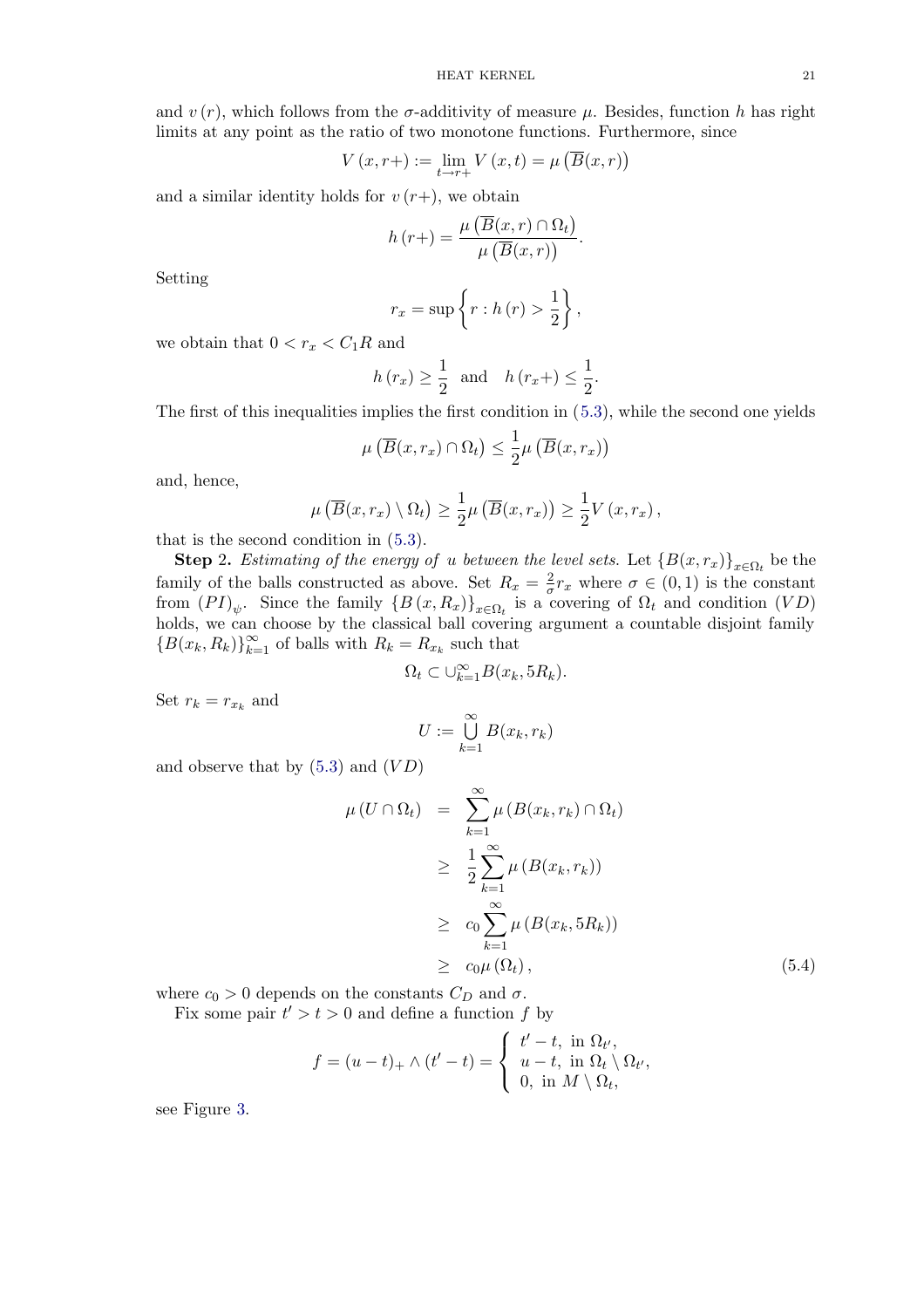

FIGURE 3. The function  $f$ 

By the Markov property of  $(\mathcal{E}, \mathcal{F})$ , we have  $f \in \mathcal{F} \cap C_0(\Omega)$ . Next, we would like to applying the inequality (4.19) of Lemma 4.2 to function f in the balls  $B(x_k, 2r_k)$ ,  $B(x_k, R_k)$ , whose radii have the ratio exactly  $\sigma$ . The set

$$
H := \{ x \in B (x_k, 2r_k) : f (x) = 0 \}
$$

contains  $B(x_k, 2r_k) \setminus \Omega_t$  and, hence,  $\overline{B}(x_k, r_k) \setminus \Omega_t$ . Since by (5.3)

$$
\mu\left(\overline{B}\left(x_k,r_k\right)\setminus\Omega_t\right)\geq \frac{1}{2}V\left(x_k,r_k\right)\geq \frac{1}{2}C_D^{-1}V\left(x_k,2r_k\right),
$$

we obtain by Lemma 4.2

$$
\int_{B(x_k, r_k)} f^2 d\mu \le \int_{B(x_k, 2r_k)} f^2 d\mu \le C\Psi(R_k) \int_{B(x_k, R_k)} d\Gamma \langle f \rangle.
$$
 (5.5)

Let us estimate  $R_k$  from above using R and  $\mu(\Omega)$ . By (5.3) we have

$$
\mu\left(\overline{B}\left(x_k,r_k\right)\cap\Omega_t\right)\geq\frac{1}{2}V\left(x_k,r_k\right),\,
$$

whence

$$
V(x_k,r_k)\leq 2\mu\left(\Omega_t\right)\leq 2\mu\left(\Omega\right).
$$

On the other hand, by  $(VD)$  and  $r_k \leq C_1 R$ ,

$$
\mu(B) = V(x_0, R) \le V(x_k, (C_1 + 1) R) \le C' \left(\frac{R}{r_k}\right)^{\alpha} V(x_k, r_k).
$$

Combining this two inequalities, we obtain

$$
\mu(B) \leq 2C' \left(\frac{R}{r_k}\right)^{\alpha} \mu(\Omega),
$$

which implies

$$
r_k \leq CR \left(\frac{\mu(\Omega)}{\mu(B)}\right)^{1/\alpha}.
$$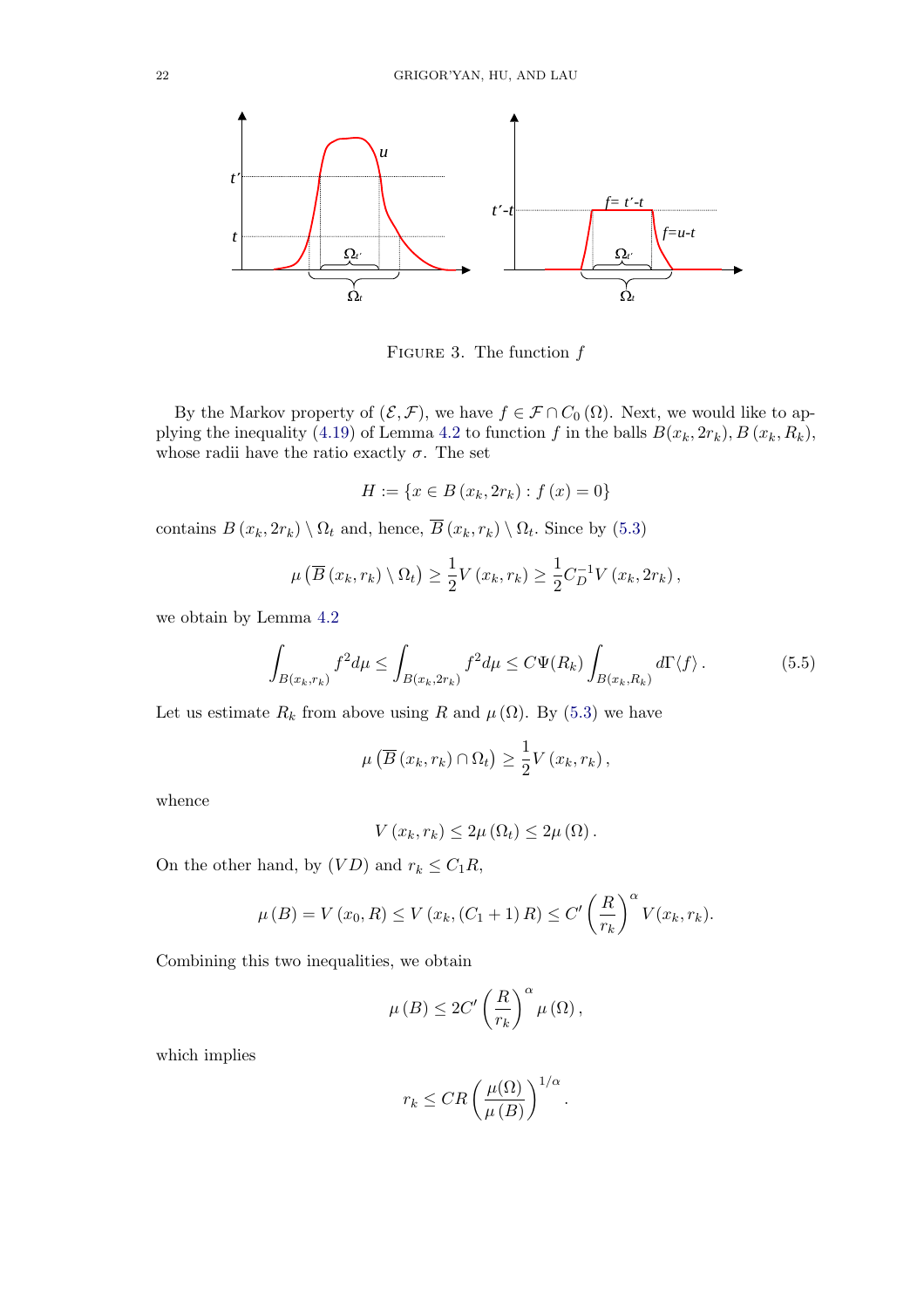Further, using the monotonicity of  $\Psi$ , (1.15) and  $\frac{\mu(\Omega)}{\mu(B)} \leq 1$ , we obtain

$$
\Psi(R_k) = \Psi\left(\frac{2}{\sigma}r_k\right) \leq \Psi\left(\frac{2}{\sigma}CR\left(\frac{\mu(\Omega)}{\mu(B)}\right)^{1/\alpha}\right)
$$
  
\n
$$
\leq C_{\Psi}\left(\frac{2}{\sigma}C\right)^{\beta'}\Psi\left(R\left(\frac{\mu(\Omega)}{\mu(B)}\right)^{1/\alpha}\right)
$$
  
\n
$$
\leq C'\left(\frac{\mu(\Omega)}{\mu(B)}\right)^{\beta/\alpha}\Psi(R). \tag{5.6}
$$

Substituting this into (5.5), summing up in all k, and using that the balls  $B(x_k, R_k)$  are disjoint, we obtain that

$$
\int_{U} f^{2} d\mu \leq C \left( \frac{\mu(\Omega)}{\mu(B)} \right)^{\beta/\alpha} \Psi(R) \sum_{k=1}^{\infty} \int_{B(x_{k}, R_{k})} d\Gamma \langle f \rangle
$$
\n
$$
\leq C \left( \frac{\mu(\Omega)}{\mu(B)} \right)^{\beta/\alpha} \Psi(R) \int_{M} d\Gamma \langle f \rangle
$$
\n
$$
= C \left( \frac{\mu(\Omega)}{\mu(B)} \right)^{\beta/\alpha} \Psi(R) \int_{\Omega_{t} \setminus \Omega_{t'}} d\Gamma \langle u \rangle, \tag{5.7}
$$

where in the last line we have also used the fact that  $\Gamma \langle f \rangle = 0$  outside  $\Omega_t \setminus \Omega_{t'}$  while  $\Gamma \langle f \rangle = \Gamma \langle u \rangle$  inside  $\Omega_t \setminus \Omega_{t'}$ , due to the strong locality of  $(\mathcal{E}, \mathcal{F})$ .

Let us assume in addition that  $t'$  is chosen so close to  $t$  that

$$
\mu\left(\Omega_t\setminus\overline{\Omega}_{t'}\right)\leq\varepsilon\mu\left(\Omega_t\right),\tag{5.8}
$$

where  $\varepsilon = \frac{c_0}{2}$  and  $c_0$  is the constant from (5.4). By (5.4), we obtain

$$
\mu\left(U\cap\Omega_t\right)=\sum_{k=1}^\infty\mu\left(B(x_k,r_k)\cap\Omega_t\right)\geq 2\varepsilon\mu\left(\Omega_t\right),
$$

which together with (5.8) implies

$$
\mu\left(U \cap \overline{\Omega}_{t'}\right) = \mu\left(U \cap \Omega_{t}\right) - \mu\left(U \cap \left(\Omega_{t} \setminus \overline{\Omega}_{t'}\right)\right) \geq 2\varepsilon\mu\left(\Omega_{t}\right) - \mu\left(\left(\Omega_{t} \setminus \overline{\Omega}_{t'}\right)\right) \geq \varepsilon\mu\left(\Omega_{t}\right).
$$

It follows that

$$
\int_{U} f^{2} d\mu \geq \int_{U \cap \overline{\Omega}_{t'}} f^{2} d\mu
$$
  
=  $(t' - t)^{2} \mu (U \cap \overline{\Omega}_{t'})$   
 $\geq \varepsilon (t' - t)^{2} \mu (\Omega_{t}).$ 

Combining this with (5.7), we conclude that

$$
\varepsilon \left(t'-t\right)^2 \mu \left(\Omega_t\right) \le C' \left(\frac{\mu(\Omega)}{\mu\left(B\right)}\right)^{\beta/\alpha} \Psi(R) \int_{\Omega_t \setminus \Omega_{t'}} d\Gamma \langle u \rangle. \tag{5.9}
$$

**Step 3.** The proof of  $(FK)_{\Psi}$ . Set for all  $t \geq 0$ 

$$
m(t) = \mu(\Omega_t)
$$
 and  $\overline{m}(t) = \mu(\overline{\Omega_t})$ 

where

$$
\overline{\Omega}_{t} = \{ x \in \Omega : u(x) \geq t \}.
$$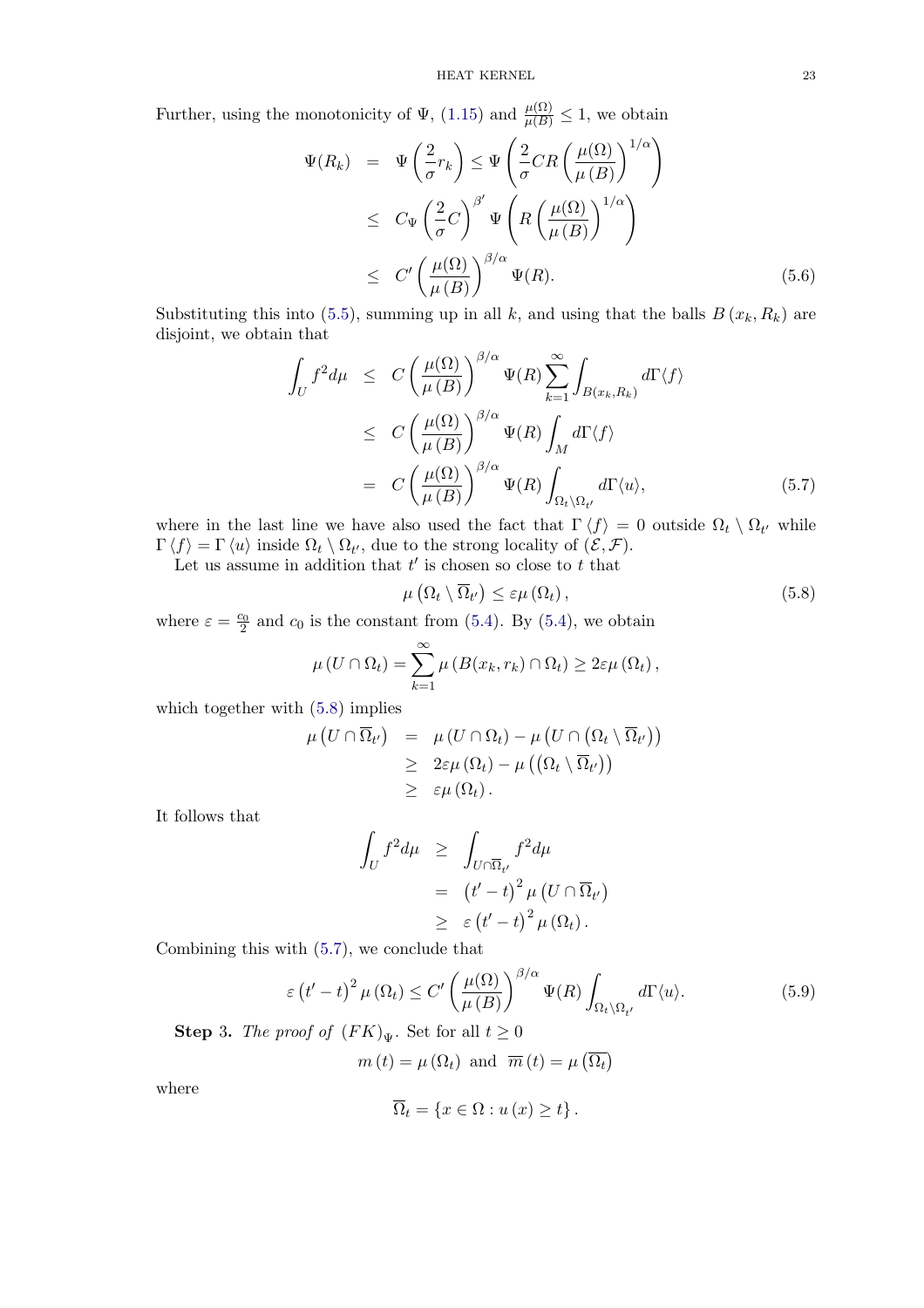<span id="page-23-0"></span>The functions  $m(t)$  and  $\overline{m}(t)$  are monotone decreasing,  $m(t) \leq \overline{m}(t)$ , and they both vanish for large enough t as u is bounded. Furthermore,  $m(t)$  is right-continuous, while  $\overline{m}(t)$  is left-continuous, which follows from

$$
\Omega_t = \bigcup_{s>t} \Omega_s \text{ and } \overline{\Omega}_t = \bigcap_{s
$$

and the  $\sigma$ -additivity of  $\mu$ .

Let us define inductively an increasing sequence  $\{t_j\}_{j=0}^{\infty}$  of non-negative reals as follows:  $t_0 = 0$  and

$$
t_{j+1} := \sup \{ s : m(s) > (1 - \varepsilon) m(t_j) \}
$$

for all  $j = 0, 1, 2, \dots$ . By the left-continuity of  $\overline{m}$  we obtain that

$$
\overline{m}(t_{j+1}) = \overline{m}(t_{j+1}) \ge m(t_{j+1}) \ge (1 - \varepsilon) m(t_j), \qquad (5.10)
$$

while the right-continuity of  $m$  implies that

$$
m(t_{j+1}) \le (1 - \varepsilon) m(t_j). \tag{5.11}
$$

It follows from (5.10) that

$$
m(t_j)-\overline{m}(t_{j+1})\leq \varepsilon m(t_j),
$$

that is, the condition (5.8) is satisfied with  $t' = t_{j+1}$  and  $t = t_j$ . Applying (5.9) with these values of  $t', t$  and then summing up over all j, we obtain that

$$
\mathcal{E}(u) = \int_{\Omega} d\Gamma \langle u \rangle = \sum_{j=0}^{\infty} \int_{\Omega_{t_j} \setminus \Omega_{t_{j+1}}} d\Gamma \langle u \rangle
$$
  
\n
$$
\geq \left\{ C' \left( \frac{\mu(\Omega)}{\mu(B)} \right)^{\beta/\alpha} \Psi(R) \right\}^{-1} \varepsilon \sum_{j=0}^{\infty} (t_{j+1} - t_j)^2 m(t_j). \tag{5.12}
$$

On the other hand, it is clear that

$$
||u||_2^2 = \sum_{j=0}^{\infty} \int_{\Omega_{t_j} \setminus \Omega_{t_{j+1}}} u^2 d\mu \le \sum_{j=0}^{\infty} t_{j+1}^2 (m(t_j) - m(t_{j+1})). \tag{5.13}
$$

By [17, Lemma 1.2], for any increasing sequence  $\{t_j\}_{j=0}^{\infty}$  with  $t_0 = 0$  and for any sequence  ${m_j}_{j=0}^{\infty}$  of non-negative reals, satisfying for some  $\varepsilon \in (0,1)$  the condition

$$
m_{j+1} \le (1 - \varepsilon)m_j \text{ for all } j = 0, 1, 2, ..., \tag{5.14}
$$

the [foll](#page-48-0)owing inequality holds:

$$
\sum_{j=0}^{\infty} (t_{j+1} - t_j)^2 m_j \ge \frac{\varepsilon}{12} \sum_{j=0}^{\infty} t_{j+1}^2 (m_j - m_{j+1})
$$
\n(5.15)

(which is a consequence of the Hardy inequality). Since by (5.11) the sequence  $m_j = m(t_j)$ satisfies  $(5.14)$ , combining  $(5.12)$ ,  $(5.13)$ , and  $(5.15)$  we conclude that

$$
\mathcal{E}(u) \ge \frac{\varepsilon^2}{12} \left\{ C' \left( \frac{\mu(\Omega)}{\mu(B)} \right)^{\beta/\alpha} \Psi(R) \right\}^{-1} \|u\|_2^2,
$$

which proves (5.2) with  $\nu = \beta/\alpha$ .

## 6. Mean-value inequality for subharmonic functions

In this sect[ion,](#page-18-0) we will obtain an  $L^2$  mean value inequality for any non-negative subharmonic function assuming that conditions  $(FK)_{\Psi}$  and  $(Gcap_{\leq})_{\Psi}$  are satisfied.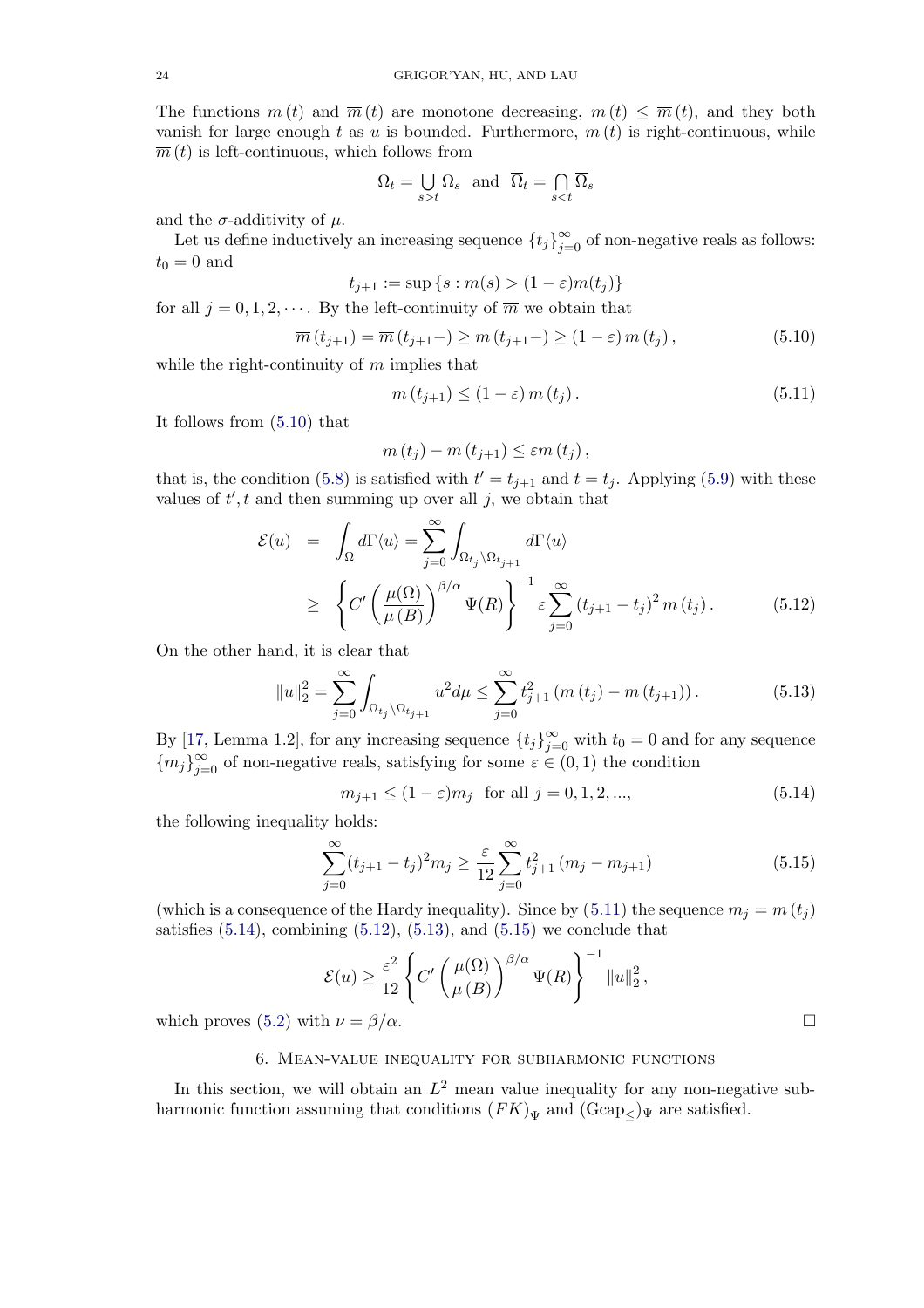<span id="page-24-0"></span>6.1. Admissible subharmonic functions. Let us introduce a class of admissible functions. Fix two constants  $C_A > 0$  and  $\gamma \geq 0$  whose values will be determined later.

**Definition.** We say that a function  $u \in \mathcal{F} \cap L^{\infty}$  is *admissible* in a ball  $B(x_0, R)$  if for any  $0 < r_1 \leq R$  and any  $\frac{r_1}{2} \leq r_2 < r_1$ , there exists some  $\phi \in \text{cutoff}(B(x_0, r_2), B(x_0, r_1))$ satisfying

$$
\mathcal{E}(\phi u) \le \frac{C_A}{\Psi(r_1 - r_2)} \left(\frac{r_2}{r_1 - r_2}\right)^{\gamma} \int_{B(x_0, r_1)} u^2 d\mu. \tag{6.1}
$$

Note that the cutoff function  $\phi$  may depend on  $u, B(x_0, R), r_2, r_1$ .

**Lemma 6.1.** Assume that  $(\mathcal{E}, \mathcal{F})$  is regular and conditions  $(VD)$ ,  $(A_2)$  hold. Let u be a bounded, non-negative subharmonic function in a ball  $B(x_0, R)$ . Then u is admissible in  $B(x_0, R)$ .

*Proof.* Let  $B_2 := B(x_0, r_2)$  and  $B_1 := B(x_0, r_1)$  where  $r_1, r_2$  are as above. We will construct a function  $\phi \in \text{cutoff}(B_2, B_1)$  such that  $(6.1)$  holds with  $\gamma = \alpha$ 

$$
\mathcal{E}(\phi u) \le \frac{C}{\Psi(r_1 - r_2)} \left(\frac{r_2}{r_1 - r_2}\right)^{\alpha} \int_{B(x_0, r_1)} u^2 d\mu \tag{6.2}
$$

for some positive constant  $C > 0$ , where  $\alpha$  is the same as in (1.13).

Indeed, set  $s := r_1 - r_2 \in (0, r_2)$ . By the doubling condition, there exists an integer N such that the ball  $B_2$  can be covered by the union of balls  $\{B(y_k, s/2)\}_{k=1}^N$  centered at  $B_2$ , whilst the balls  $\{B(y_k, s/10)\}_{k=1}^N$  are disjointed (see Figure 4[\).](#page-4-0)



FIGURE 4. The balls  $B(y_k, s/2)$  and  $B_1, B_2$ .

Observe that there exists a constant  $C > 0$  (depending only the doubling constant  $C_D$ ) such that

$$
N \le C \left(\frac{r_2}{s}\right)^{\alpha},\tag{6.3}
$$

,

since we have from (1.13) that, for  $s = r_1 - r_2 \le r_2$ ,

$$
\frac{V(x_0, r_1)}{V(y_k, s/10)} \leq C_D \left( \frac{d(x_0, y_k) + r_1}{s/10} \right)^{\alpha} \leq C_D \left( \frac{r_2 + r_1}{s/10} \right)^{\alpha} \leq C \left( \frac{r_2}{s} \right)^{\alpha}
$$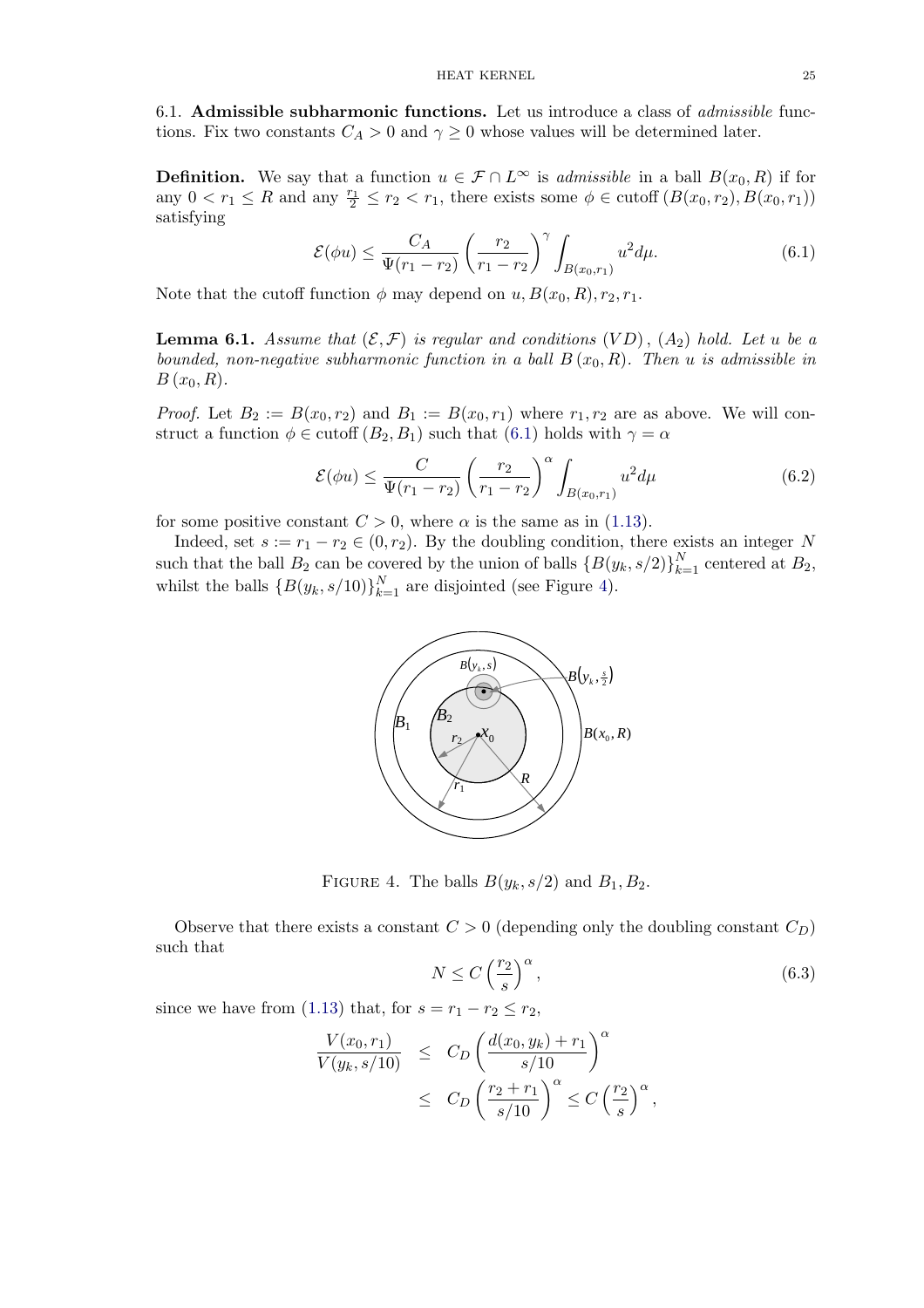and hence,

$$
V(x_0, r_1) \geq \sum_{k=1}^{N} V(y_k, s/10) \geq \sum_{k=1}^{N} V(x_0, r_1) C^{-1} \left(\frac{r_2}{s}\right)^{-\alpha}
$$
  
=  $V(x_0, r_1) C^{-1} \left(\frac{r_2}{s}\right)^{-\alpha} N$ ,

thus proving (6.3).

For simplicity, set  $U_k := B(y_k, s)$ . For each  $1 \leq k \leq N$ , by inequality (2.43), there is  $\phi_k \in \text{cutoff}\left(\frac{1}{2}U_k, U_k\right)$  such that

$$
\mathcal{E}\left(u\phi_k\right) \le \frac{C_1}{\Psi(s)} \int_{U_k} u^2 d\mu. \tag{6.4}
$$

We set

$$
\phi = \phi_1 \vee \phi_2 \vee \dots \vee \phi_N.
$$

Clearly,  $\phi \in \text{cutoff}(B_2, B_1)$ . We will show that  $(6.2)$  holds with this  $\phi$ .

Indeed, as  $u \ge 0$  in  $B_1$ , we see that

$$
\phi u = (\phi_1 u) \vee (\phi_2 u) \vee \cdots \vee (\phi_N u).
$$

Observe that for any  $u, v \in \mathcal{F}$ ,

$$
\mathcal{E}(u\vee v)\leq \mathcal{E}(u)+\mathcal{E}(v),
$$

since, using the facts that

$$
u \vee v = \frac{1}{2} (u + v + |u - v|)
$$
 and  $u \wedge v = \frac{1}{2} (u + v - |u - v|)$ ,

we have

$$
\mathcal{E}(u \vee v) + \mathcal{E}(u \wedge v) = \frac{1}{4} \{ \mathcal{E}(u + v + |u - v|) + \mathcal{E}(u + v - |u - v|) \}
$$
  

$$
= \frac{1}{2} \{ \mathcal{E}(u + v) + \mathcal{E}(|u - v|) \}
$$
  

$$
\leq \frac{1}{2} \{ \mathcal{E}(u + v) + \mathcal{E}(u - v) \}
$$
  

$$
= \mathcal{E}(u) + \mathcal{E}(v).
$$

Therefore, it follows from (6.4),  $U_k \subset B_1$  and (6.3), that

$$
\mathcal{E}(\phi u) = \mathcal{E}((\phi_1 u) \vee (\phi_2 u) \vee \cdots \vee (\phi_N u)) \le \sum_{k=1}^N \mathcal{E}(\phi_k u)
$$
  

$$
\le \frac{C_1}{\Psi(s)} \sum_{k=1}^N \int_{U_k} u^2 d\mu \le \frac{C_1}{\Psi(s)} \sum_{k=1}^N \int_{B_1} u^2 d\mu
$$
  

$$
= \frac{C_1}{\Psi(s)} N \int_{B_1} u^2 d\mu \le \frac{C'}{\Psi(s)} \left(\frac{r_2}{s}\right)^\alpha \int_{B_1} u^2 d\mu,
$$

thus proving (6.2). Hence, u is admissible in  $B(x_0, R)$ .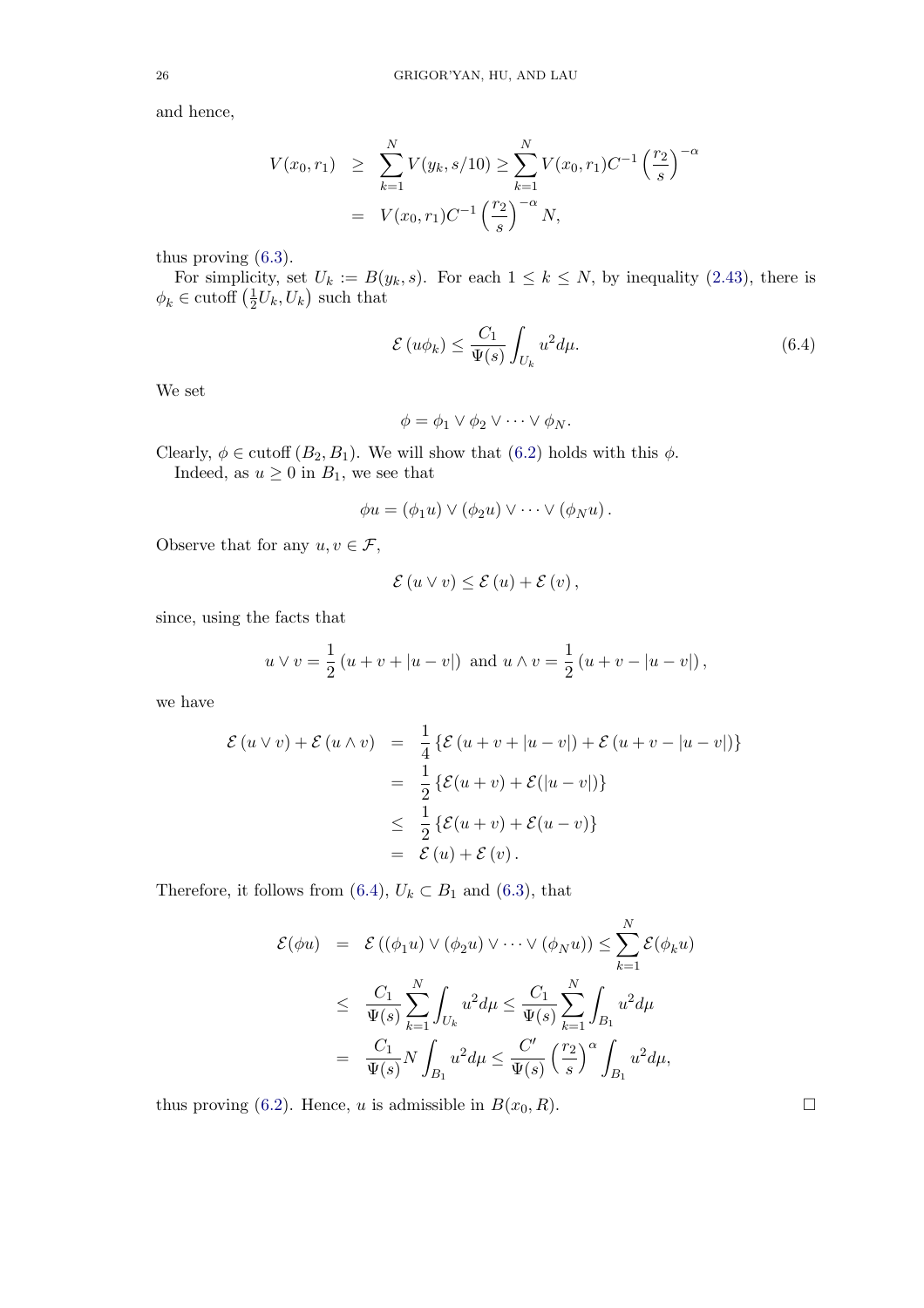<span id="page-26-0"></span>6.2. The  $L^2$ -mean value inequality. We prove an  $L^2$  mean value inequality for any non-negative (not necessarily subharmonic) function  $u \in \mathcal{F} \cap L^{\infty}$  if  $(u - k)$ + is admissible for any  $k > 0$ .

**Theorem 6.2** ( $L^2$  mean value inequality). Let  $(\mathcal{E}, \mathcal{F})$  be a regular Dirichlet form. Assume that  $(FK)_{\Psi}$  and  $(VD)$  are satisfied. If  $u \in \mathcal{F} \cap L^{\infty}$  is non-negative in a ball  $B := B(x_0, R)$  and if  $(u - k)_+$  is admissible in B for any  $k > 0$ , then

$$
\mathop{\rm exp}_{\frac{1}{2}B} u^2 \le \frac{C}{\mu(B)} \int_B u^2 d\mu,\tag{6.5}
$$

where the constant  $C$  is independent of  $B, u$ .

Proof. We split the proof into two steps.

**Step 1.** For any  $0 < r_1 \leq R$  and  $\frac{r_1}{2} \leq r_2 < r_1$ , let  $U_2 := B(x_0, r_2)$  and  $U_1 := B(x_0, r_1)$ . Fix some  $0 < \rho_1 < \rho_2$  and set

$$
a_1 := \int_{U_1} (u - \rho_1)_+^2 d\mu \text{ and } a_2 := \int_{U_2} (u - \rho_2)_+^2 d\mu,
$$

so that  $a_2 \le a_1$ . We will prove the following relation between  $a_1$  and  $a_2$ .

$$
a_2 \le \frac{C_1 \Psi(r_1)}{\Psi(r_1 - r_2)\mu (U_1)^{\nu}} \left(\frac{r_2}{r_1 - r_2}\right)^{\gamma} \frac{a_1^{1+\nu}}{(\rho_2 - \rho_1)^{2\nu}},
$$
(6.6)

which will be used later on to do iterations.

Choose a quasi-continuous version of u, a function  $\phi \in \text{cutoff}(U_2, U_1)$  (to be specified below) and consider a set

$$
E = \operatorname{supp} \phi \cap \{u \ge \rho_2\} \subset U_1. \tag{6.7}
$$

By the regularity of  $\mu$ , for any  $\varepsilon > 0$  there is an open set  $\Omega \subset U_1$  that contains E and such that

$$
\mu(\Omega) \le \mu(E) + \varepsilon \tag{6.8}
$$

(see Fig. 5).



FIGURE 5. Sets E and  $\Omega$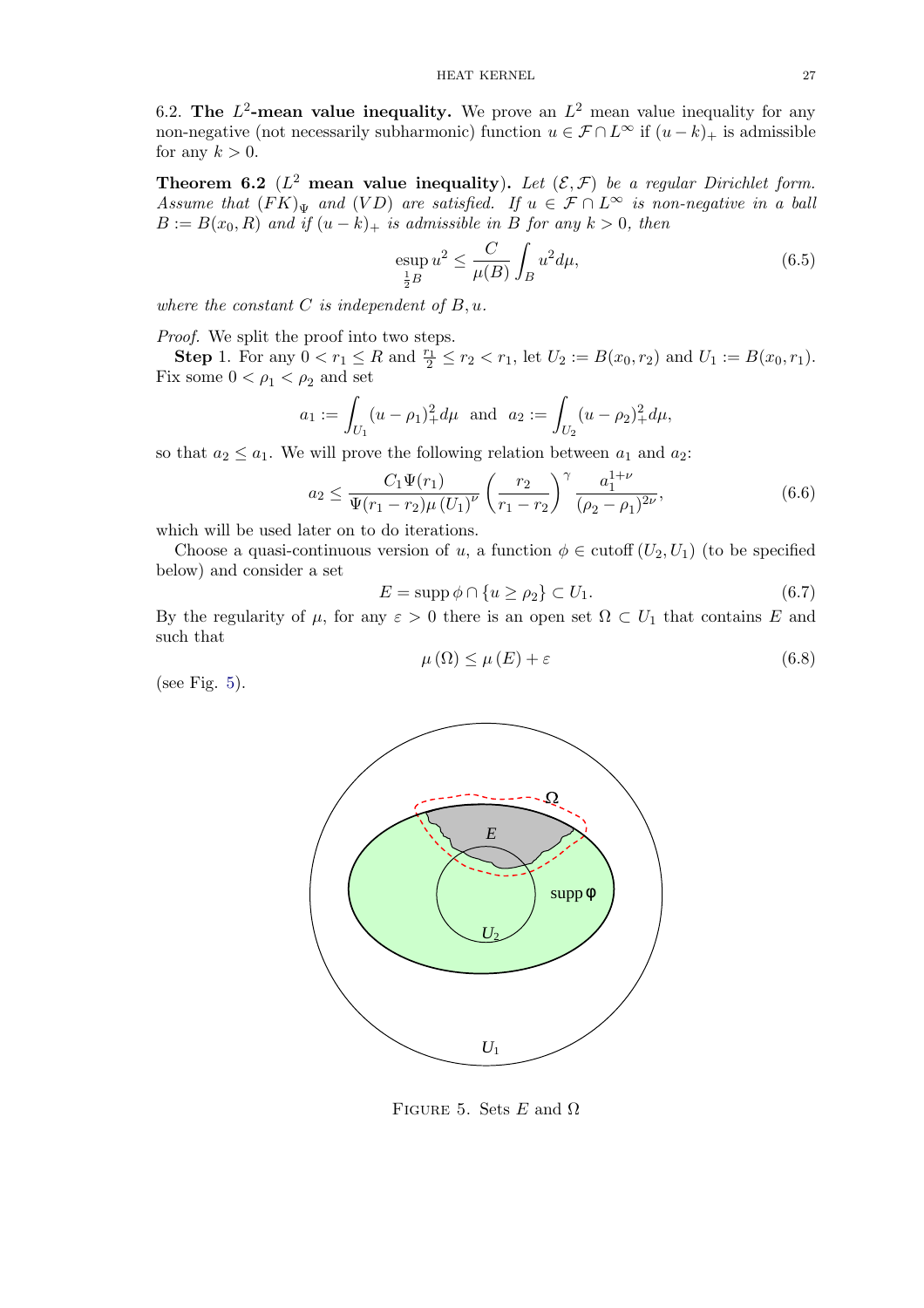<span id="page-27-0"></span>As  $\phi(u-\rho_2)_+ = 0$  in  $E^c$ , we see that  $\phi(u-\rho_2)_+ = 0$  also in  $\Omega^c \subset E^c$ . Since  $\phi(u-\rho_2)_+$  is quasi-continuous, it follows that  $\phi(u-\rho_2)_+ \in \mathcal{F}(\Omega)$  (cf. [16, Corollary 2.3.1, p.98]). Since the function  $(u - \rho_2)_+$  is admissible in B by assumption, the function  $\phi$  can be chosen so that

$$
\mathcal{E}(\phi(u-\rho_2)_+) \le \frac{C_A}{\Psi(r_1-r_2)} \left(\frac{r_2}{r_1-r_2}\right)^\gamma \int_{U_1} (u-\rho_2)_+^2 d\mu. \tag{6.9}
$$

From this and using  $(FK)_{\Psi}$ , we obtain

$$
a_2 = \int_{U_2} (u - \rho_2)_+^2 d\mu \le \int_{U_1} {\{\phi(u - \rho_2)_+\}^2 d\mu}
$$
  
\n
$$
= \int_{\Omega} {\{\phi(u - \rho_2)_+\}^2 d\mu \le \frac{\mathcal{E}(\phi(u - \rho_2)_+)}{\lambda_{\min}(\Omega)}}
$$
  
\n
$$
\le \frac{\Psi(r_1)}{C_F} \left(\frac{\mu(\Omega)}{\mu(U_1)}\right)^{\nu} \left\{\frac{C_A}{\Psi(r_1 - r_2)} \left(\frac{r_2}{r_1 - r_2}\right)^{\gamma} \int_{U_1} (u - \rho_2)_+^2 d\mu \right\} \qquad (6.10)
$$
  
\n
$$
\le C_1 \frac{\Psi(r_1)}{\Psi(r_1 - r_2)\mu(U_1)^{\nu}} \left(\frac{r_2}{r_1 - r_2}\right)^{\gamma} \mu(\Omega)^{\nu} a_1.
$$

Since  $\varepsilon$  in (6.8) can be taken arbitrarily small, we obtain

$$
a_2 \leq C_1 \frac{\Psi(r_1)}{\Psi(r_1 - r_2)\mu (U_1)^{\nu}} \left(\frac{r_2}{r_1 - r_2}\right)^{\gamma} \mu (E)^{\nu} a_1.
$$
 (6.11)

On the oth[er](#page-26-0) [h](#page-26-0)and, by definition  $(6.7)$  of E, we have

$$
a_1 = \int_{U_1} (u - \rho_1)_+^2 d\mu \ge \int_E (\rho_2 - \rho_1)_+^2 d\mu = (\rho_2 - \rho_1)^2 \mu(E),
$$

whence

$$
\mu(E) \le \frac{a_1}{(\rho_2 - \rho_1)^2}.
$$

Substituting this into  $(6.11)$ , we obtain  $(6.6)$ , as desired.

**Step 2.** Here we prove  $(6.5)$  using  $(6.6)$  and  $(VD)$ . Without loss of generality, we can assume that

$$
||u||_{L^{2}(B)} = 1.
$$
\n(6.12)

Fix some  $\rho > 0$  to be deter[min](#page-26-0)ed later [on](#page-26-0) [an](#page-26-0)d set

$$
R_k = \left(\frac{1}{2} + 2^{-k-1}\right)R \text{ and } \rho_k = \rho\left(2 - 2^{-k}\right), \ k \ge 0. \tag{6.13}
$$

The sequence  ${R_k}_{k=0}^{\infty}$  is non-increasing,  $R_0 = R$ ,  $R_k \to \frac{1}{2}R$  as  $k \to \infty$ , and

$$
0 < R_{k-1} - R_k = 2^{-k-1}R < R_k. \tag{6.14}
$$

Similarly, the sequence  $\{\rho_k\}_{k=0}^{\infty}$  is non-decreasing,  $\rho_0 = \rho$ ,  $\rho_k \to 2\rho$  as  $k \to \infty$ , and

$$
\rho_k - \rho_{k-1} = 2^{-k} \rho.
$$

For  $k \geq 0$ , set  $U_k := B(x_0, R_k)$  and

$$
a_k = \int_{U_k} (u - \rho_k)_+^2 d\mu.
$$
 (6.15)

Note that  $U_0 = B(x_0, R)$ , and  $a_{k+1} \le a_k \le 1$  for any  $k \ge 0$ .

Clearly, we see from  $(6.13)$  and  $(6.14)$  that

$$
\frac{R_k}{R_{k-1} - R_k} < \frac{R_{k-1}}{R_{k-1} - R_k} = \frac{\left(\frac{1}{2} + 2^{-k}\right)R}{2^{-k-1}R} < 2^{k+2}.\tag{6.16}
$$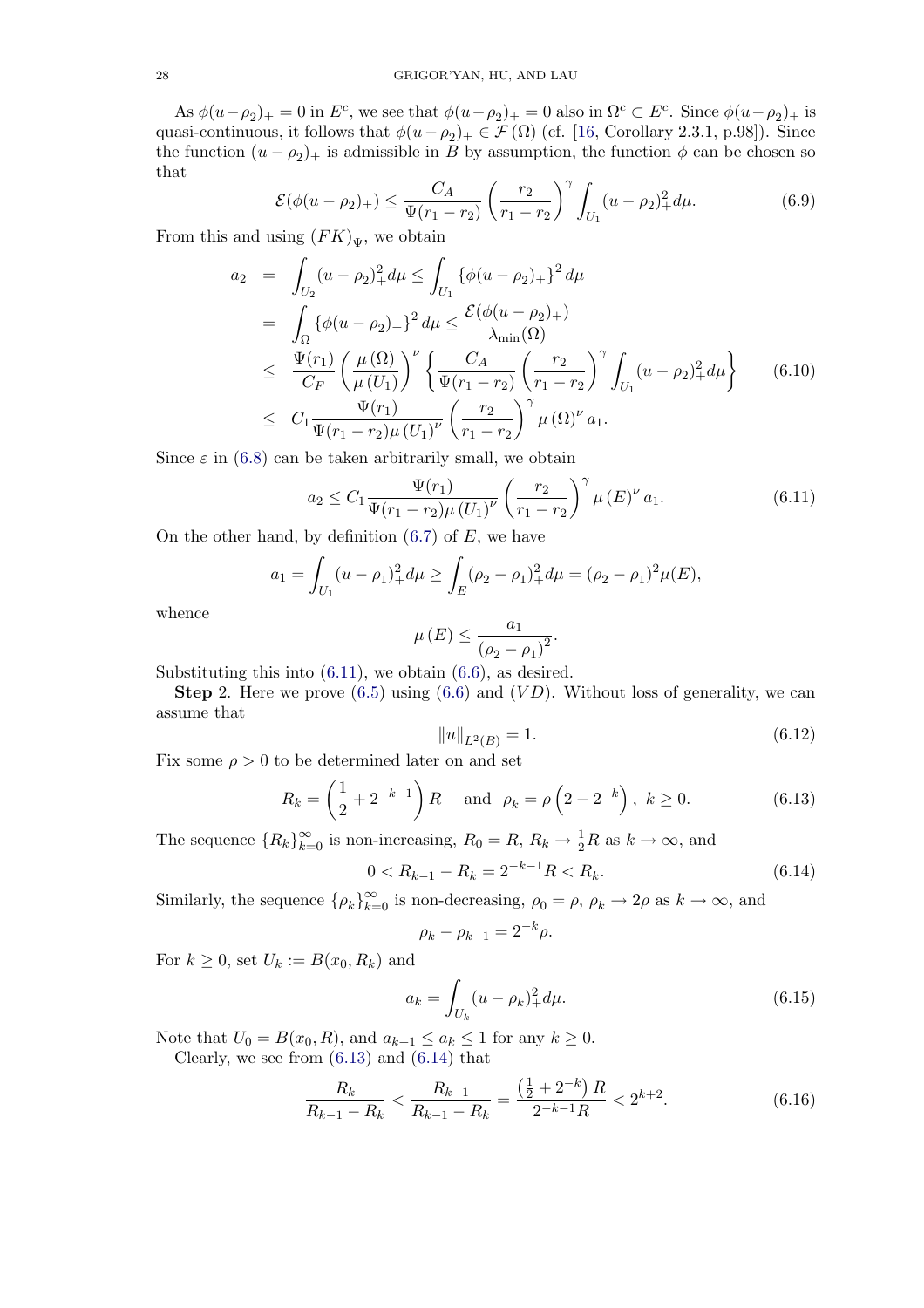<span id="page-28-0"></span>From this and using (1.15), we obtain

$$
\frac{\Psi(R_{k-1})}{\Psi(R_{k-1} - R_k)} \le C_\Psi \left(\frac{R_{k-1}}{R_{k-1} - R_k}\right)^{\beta'} \le C' 2^{k\beta'}.
$$
\n(6.17)

By condition  $(VD)$ , [we](#page-4-0) [ha](#page-4-0)ve

$$
\mu\left(U_{k-1}\right) \ge \mu\left(\frac{1}{2}B\right) \ge C_D^{-1}\mu\left(B\right). \tag{6.18}
$$

Applying (6.6) with  $r_1 = R_{k-1}, r_2 = R_k$  and with  $\rho_1, \rho_2$  being respectively replaced by  $\rho_{k-1}, \rho_k$ , and substituting (6.16), (6.17), (6.18), we obtain

$$
a_k \leq \frac{C_1 \Psi(R_{k-1})}{\Psi(R_{k-1} - R_k) \mu (U_{k-1})^{\nu}} \left(\frac{R_k}{R_{k-1} - R_k}\right)^{\gamma} \frac{a_{k-1}^{1+\nu}}{(\rho_k - \rho_{k-1})^{2\nu}}
$$
  

$$
\leq C_1 \left(\frac{C' 2^{k\beta'}}{D} \right) \left(\frac{C_D^{\nu}}{\mu (B)}\right)^{-\nu} 2^{(k+2)\gamma} \left(2^{-k}\rho\right)^{-2\nu} a_{k-1}^{1+\nu}
$$
  

$$
= C_2 \mu (B)^{-\nu} \rho^{-2\nu} 2^{ks} a_{k-1}^{1+\nu} := A 2^{ks} a_{k-1}^{1+\nu}
$$

for any  $k \geq 1$ , where

$$
s = \beta' + \gamma + 2\nu
$$

and

$$
A := C_2 \mu (B)^{-\nu} \rho^{-2\nu}.
$$
\n(6.19)

Setting  $q := 1 + \nu$ , we obtain by iteration

$$
a_{k} \leq A2^{ks} a_{k-1}^{q} \leq (A2^{ks}) \left( A2^{(k-1)s} a_{k-2}^{q} \right)^{q} \leq \cdots
$$
  
\n
$$
\leq \left( A^{1+q+\cdots+q^{k-1}} \right) \left( 2^{s(k+(k-1)q+\cdots+q^{k-1})} \right) a_{0}^{q^{k}}
$$
  
\n
$$
\leq A^{\frac{q^{k}-1}{q-1}} 2^{s^{\frac{q^{k+1}-(k+1)q+k}{(q-1)^{2}}}}
$$
  
\n
$$
\leq A^{\frac{q^{k}-1}{q-1}} 2^{s^{\frac{(q^{k}-1)(q+1)}{(q-1)^{2}}}}
$$
  
\n
$$
\leq \left( C_{3} A^{\frac{1}{q-1}} \right)^{q^{k}-1}, \qquad (6.20)
$$

where we have used  $a_0 \leq 1$ , the elementary identity

$$
k + (k - 1)q + \dots + q^{k-1} = \frac{q^{k+1} - (k+1)q + k}{(q-1)^2} \le \frac{(q^k - 1)(q+1)}{(q-1)^2}
$$

and set  $C_3 = 2^{s \frac{q+1}{(q-1)^2}}$ . Noticing that A depends on  $\rho$ , we can choose  $\rho$  so that the following equation is satisfied:

$$
\frac{1}{2}=C_3 A^{\frac{1}{q-1}}.
$$

Indeed, by (6.19) and  $q - 1 = \nu$  this equation is equivalent to

$$
\frac{1}{2} = C_4 \mu (B)^{-1} \rho^{-2},
$$

which yields

$$
\rho^2 = 2C_4\mu (B)^{-1} \,. \tag{6.21}
$$

We obtain from  $(6.20)$  that, for any  $k$ ,

$$
\int_{B(x_0,\frac{1}{2}R)} (u-2\rho)_+^2 d\mu \le a_k \le \left(C_3 A^{\frac{1}{q-1}}\right)^{q^k-1} = \left(\frac{1}{2}\right)^{q^k-1} \to 0 \text{ as } k \to \infty.
$$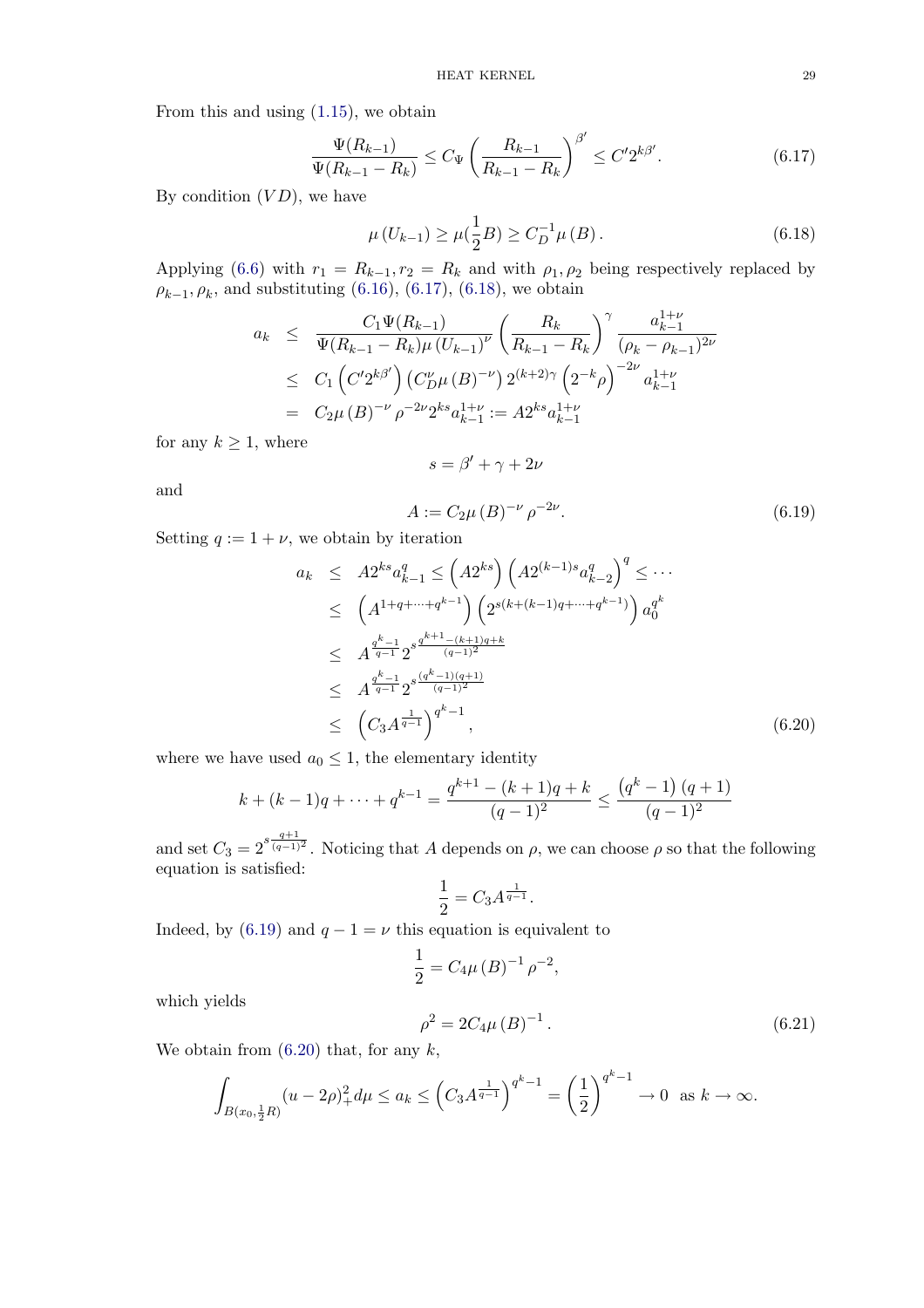<span id="page-29-0"></span>From this and (6.21), we obtain

$$
\text{exp}_{B(x_0, \frac{1}{2}R)} u^2 \le 4\rho^2 = 8C_4\mu (B)^{-1},
$$

which in the vi[ew](#page-28-0) [of](#page-28-0)  $(6.12)$  finishes the proof.

Let us introduce the condition  $(MV)$  (*mean value inequality*).

**Mean value inequ[ality.](#page-27-0)** We say that the condition  $(MV)$  is satisfied if there exists a constant  $C_{MV} > 0$  such that, for any ball B and for any bounded non-negative subharmonic function  $u$  in  $B$ , the following inequality holds:

$$
\mathop{\mathrm{exp}}_{\frac{1}{2}B} u^2 \le \frac{C_{MV}}{\mu(B)} \int_B u^2 d\mu. \tag{6.22}
$$

The following is the main result of this section.

**Theorem 6.3.** Assume that  $(\mathcal{E}, \mathcal{F})$  is a strongly local regular Dirichlet form and that condition  $(VD)$  holds. Then the following implication is true:

$$
(FK)_{\Psi} + (\text{Gcap}_{\leq})_{\Psi} \Rightarrow (MV).
$$

*Proof.* Let B and u be as in the above Definition of the mean value inequality. As follows from definition of subharmonic functions, there exists a function  $u' \in \mathcal{F} \cap L^{\infty}$  such that  $u =$ u' in B. By the locality of  $(\mathcal{E}, \mathcal{F})$ , the function u' is subharmonic in B. By Proposition 2.1, function  $(u'-k)_+$  is subharmonic for any  $k \geq 0$ . By Proposition 2.3, we have  $(Gcap_{\leq} \psi \Rightarrow$  $(A_2)$ . Thus, by Lemma 6.1, the function u' is admissible in  $B(x_0, R)$ . Finally, Theorem 6.2 yields the mean value inequality for  $u'$  and, hence, for u.

# 7. [Pro](#page-24-0)of of elliptic Harnack inequa[lit](#page-13-0)y

[I](#page-26-0)n this section we prove the elliptic Harnack inequality. We assume here that the following conditions are known to be true:  $(MV)$ ,  $(PI)_{\Psi}$ ,  $(\text{cap}_{\leq \Psi})_{\Psi}$ , and will prove the Harnack inequality  $(H)$ . The proof follows essentially the argument of Landis [41], [38] with some simplifications (see also [17] for a version of this argument for parabolic Harnack inequality).

Let us introduce condition  $(\text{cap}_{<})_{\Psi}$ .

Upper bound of capacity. [We](#page-48-0) [s](#page-48-0)ay that the *condition*  $(\text{cap}_{<})$ Ψ holds if there exists constant  $C > 0$  such that, for all balls B of radius  $r > 0$ ,

$$
cap(B, 2B) \le \frac{C\mu(B)}{\Psi(r)}.\tag{7.23}
$$

**Lemma 7.1.** Assume that  $(\mathcal{E}, \mathcal{F})$  is regular and strongly local, and that u is a strictly positive, bounded superharmonic function in a ball 2B where  $B = B(x_0, r)$ . If condition  $(\text{cap}_{<} )$  w holds, then we have

$$
\int_{B} d\Gamma \langle \log u \rangle \le \frac{C_1}{\Psi(r)} \mu(B) ,\qquad(7.24)
$$

where constant  $C_1$  is independent of  $u, x_0, r$ .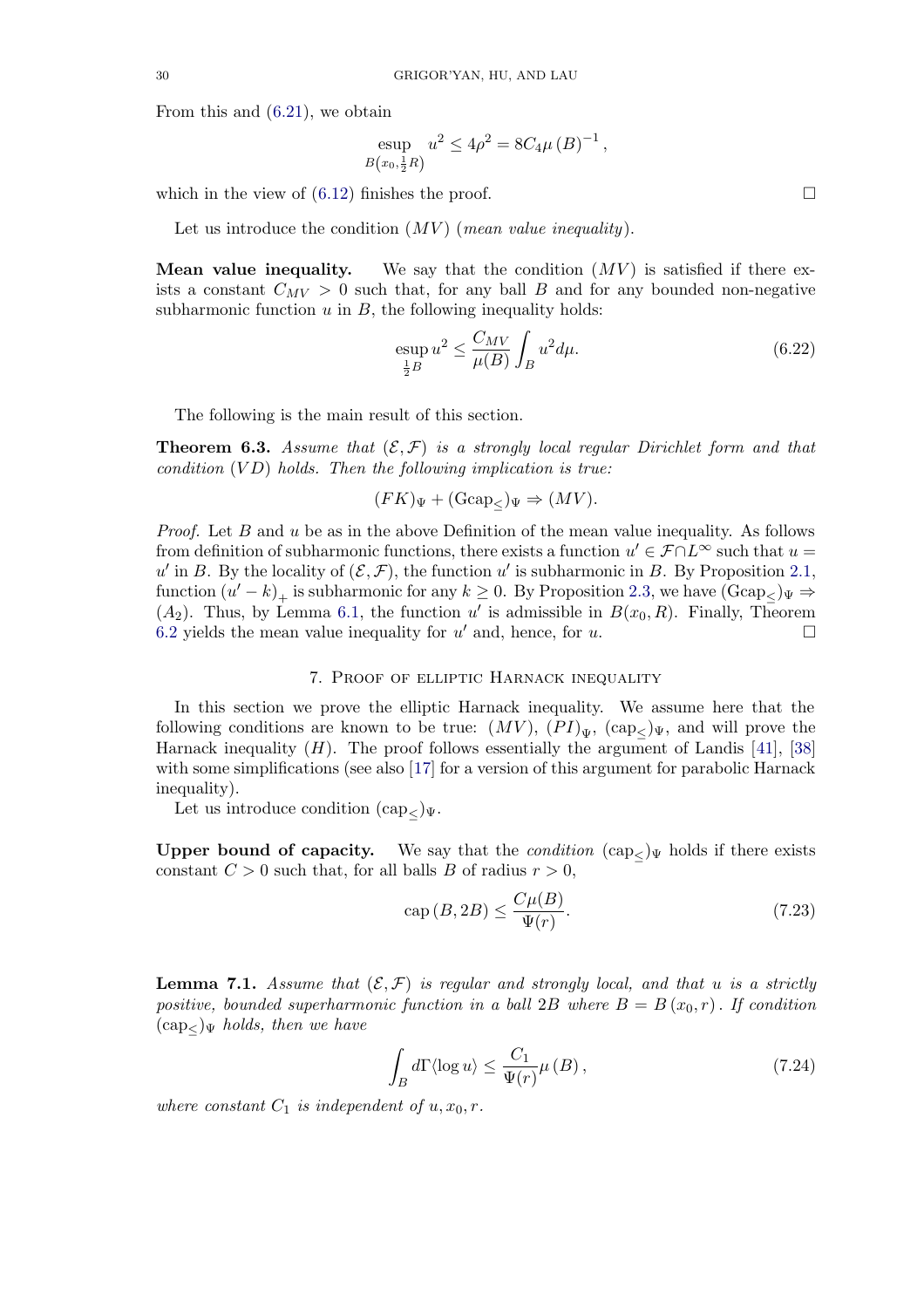<span id="page-30-0"></span>*Proof.* Let  $l(t)$  be the function from the proof of Lemma 2.4, so that  $l(u)$ ,  $l'(u)$ ,  $l''(u)$  are in  $\mathcal{F} \cap L^{\infty}$ , while in 2B we have  $l(u) = \log u$ ,  $l'(u) = \frac{1}{u}$  and  $l''(u) = -\frac{1}{u^2} = -l'(u)^2$ . By the chain rule, we have in  $2B$ 

$$
d\Gamma \langle l\left(u\right) \rangle = l'\left(u\right)^2 d\Gamma \langle u \rangle = -l''\left(u\right) d\Gamma \left(u\right) = -d\Gamma \left(u, l'\left(u\right)\right) = -d\Gamma \langle u, u^{-1} \rangle. \tag{7.25}
$$

Let  $\phi$  be an "almost" optimal test function for cap  $(B, 2B)$  so that we obtain by  $(\text{cap})_{\Psi}$ 

$$
\mathcal{E}(\phi) \le 2 \operatorname{cap}(B, 2B) \le \frac{2C\mu(B)}{\Psi(r)}.\tag{7.26}
$$

Integrating  $(7.25)$  and using that u is superharmonic in  $2B$ , we obtain

$$
\int \phi^2 d\Gamma \langle \log u \rangle = -\int \phi^2 d\Gamma \langle u, u^{-1} \rangle = -\int d\Gamma \langle u, \phi^2 u^{-1} \rangle + 2 \int \phi u^{-1} d\Gamma \langle u, \phi \rangle
$$
  
\n
$$
\leq 2 \int \phi u^{-1} d\Gamma \langle u, \phi \rangle \leq \frac{1}{2} \int \phi^2 u^{-2} d\Gamma \langle u \rangle + 2 \int d\Gamma \langle \phi \rangle
$$
  
\n
$$
= \frac{1}{2} \int \phi^2 d\Gamma \langle \log u \rangle + 2 \mathcal{E}(\phi),
$$

where all integrals are taken over 2B. Hence, we obtain

$$
\int_{2B} \phi^2 d\Gamma \langle \log u \rangle \le 4\mathcal{E}(\phi). \tag{7.27}
$$

Combining (7.26) and (7.27), we conclude that

$$
\int_B d\Gamma \langle \log u \rangle \le \int_{2B} \phi^2 d\Gamma \langle \log u \rangle \le \frac{8C\mu(B)}{\Psi(r)},
$$

thus proving  $(7.24)$ .

For any ball B and any measurable set  $A \subset M$  denote

$$
\omega_B(A) = \frac{\mu(A \cap B)}{\mu(B)},
$$

the *occupation measure* of the set A in B. If A has the form  $\{u \ge a\}$  where u is a function and  $a \in \mathbb{R}$ , then we write for simplicity  $\omega(A) = \omega(u \ge a)$  without additional brackets.

**Lemma 7.2.** Assume that  $(\mathcal{E}, \mathcal{F})$  is regular and strongly local, and that  $(VD)$  holds. Let u be any non-negative bounded harmonic function in a ball  $2B$  and  $a > 0$  be any number. If conditions  $(MV)$ ,  $(PI)_{\Psi}$ ,  $(\text{cap}_{\leq})_{\Psi}$  hold, then (see Figure 6)

$$
\underset{\frac{1}{2}\sigma B}{\text{einf}} u \ge a \exp\left(-\frac{C}{\omega_{\sigma B} (u \ge a)}\right). \tag{7.28}
$$

*Proof.* We can assume without loss of generality, that u is strictly positive in  $2B$  (otherwise apply (7.28) to function  $u_{\varepsilon} = u + \varepsilon$  and constant  $a + \varepsilon$  for any  $\varepsilon > 0$  and then let  $\varepsilon \to 0$ . Let  $B = B(x,r)$ . By Lemma 7.1 (where condition  $(\text{cap}_{\leq})_{\Psi}$  is used), we have for  $f = \log \frac{a}{u}$  $u$ 

$$
\int_{B} d\Gamma \langle f \rangle \leq \frac{C_1}{\Psi(r)} \mu(B).
$$

By Lemma 4.2 (where condition  $(PI)_{\Psi}$  $(PI)_{\Psi}$  $(PI)_{\Psi}$  is used), we have

$$
\int_{B} d\Gamma \left\langle f_{+} \right\rangle \geq \frac{c}{\Psi(r)} \omega_{\sigma B} \left( f \leq 0 \right) \int_{\sigma B} f_{+}^{2} d\mu.
$$

Since  $f \leq 0 \Leftrightarrow u \geq a$  and, hence,

$$
\omega_{\sigma B} (f \le 0) = \omega_{\sigma B} (u \ge a) =: \omega,
$$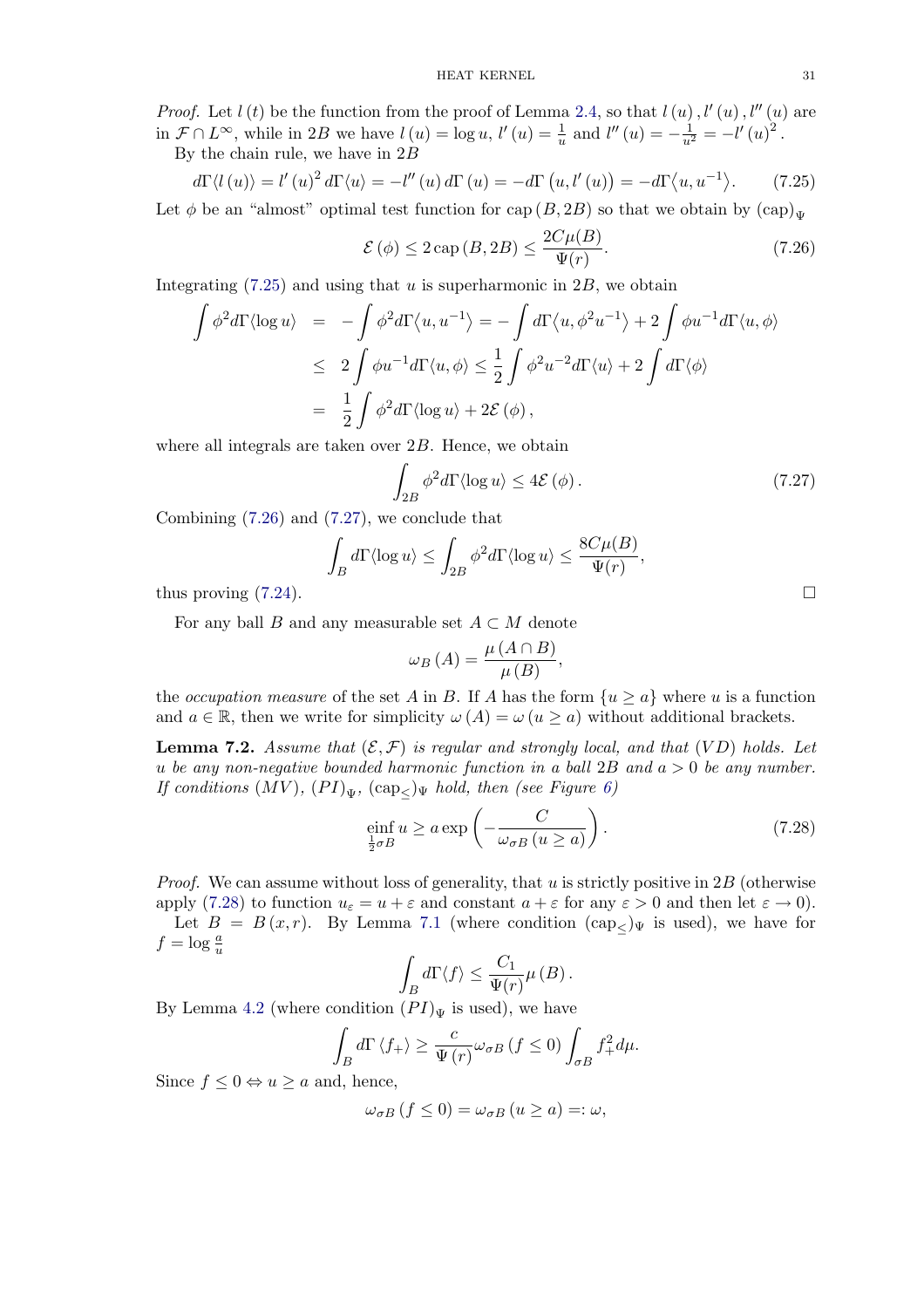<span id="page-31-0"></span>

FIGURE 6. Set  $\{u \ge a\} \cap \sigma B$ 

we obtain

$$
\frac{C_1}{\Psi(r)}\mu(B) \ge \frac{c}{\Psi(r)}\omega \int_{\sigma B} f_+^2 d\mu,
$$

$$
\int_{\sigma B} f_+^2 d\mu \le \frac{C}{\omega}.
$$

whence it follows that

By Lemma 2.4, the function f is subharmonic, and so is  $f_{+}$  by Proposition 2.1. Thus, we conclude by  $(MV)$  that

$$
\operatorname{exp} f_+^2 \le C \int_{\sigma B} f_+^2 d\mu \le \frac{C}{\omega} \le \frac{C}{\omega^2}
$$
  

$$
\operatorname{einf}_{\frac{1}{2}\sigma B} \frac{u}{a} \ge \exp\left(-\frac{C}{\omega}\right),
$$

whence

which is equivalent to 
$$
(7.28)
$$
.  $\Box$ 

Lemma 7.2 plays an important part in our analysis. Once this lemma is established, we can derive the Harnack inequality  $(H)$  by using condition  $(VD)$  alone, without using the conditions  $(MV)$ ,  $(PI)_{\Psi}$ ,  $(\text{cap}_{\leq})_{\Psi}$  anymore. Of course, in order to prove Lemma 7.2 we have already used all these three conditions.

In the r[est](#page-30-0) of this Section we assume that  $(VD)$  and the validity of Lemma 7.2 hold.

**Corollary 7.3.** There exists some constant  $\theta \in (0,1)$  such that for any ball B [and](#page-30-0) for any bounded harmonic function u in B,

$$
\underset{\frac{1}{4}\sigma B}{\text{eosc}} u \le \theta \underset{B}{\text{eosc}} u,\tag{7.29}
$$

where  $\cos c_B u := \sin b_B u - \sin f_B u$  is the oscillation of u over B.

Proof. By rescaling we can assume that

$$
\inf_B u = 0 \text{ and } \sup_B u = 2.
$$

It suffices to prove that

$$
\operatorname*{eosc}_{\frac{1}{4}\sigma B} u \leq 2\theta
$$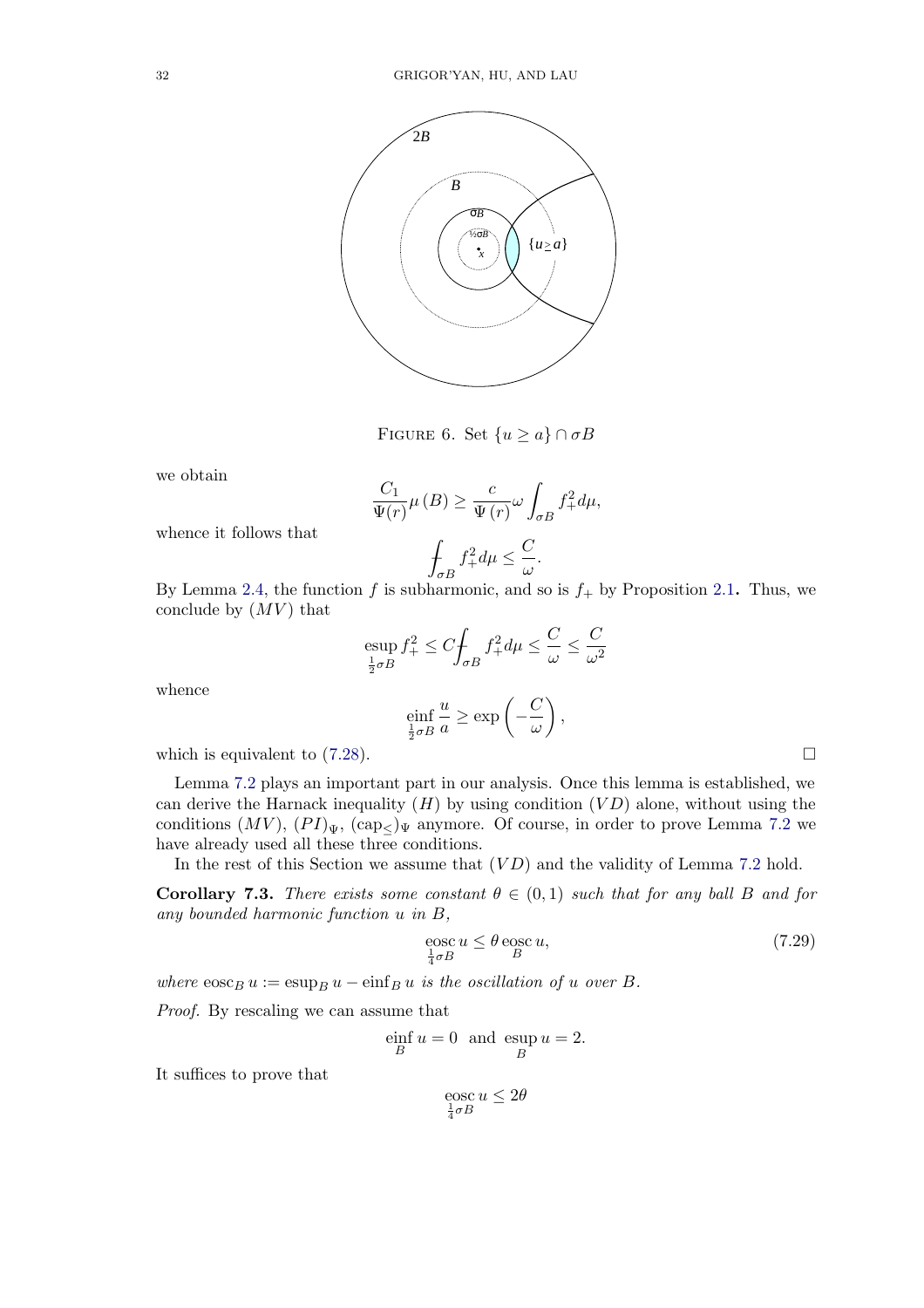<span id="page-32-0"></span>for some constant  $\theta \in (0,1)$  that is independent of u, B. By (7.28) with  $a=1$ , we have

$$
\underset{\frac{1}{4}\sigma B}{\text{einf}} u \ge \exp\left(-\frac{C}{\omega_{\frac{1}{2}\sigma B}(u \ge 1)}\right).
$$

Applying (7.28) again to function  $2 - u$ , we obtain

$$
2 - \exp_{\frac{1}{4}\sigma B} u \ge \exp\left(-\frac{C}{\omega_{\frac{1}{2}\sigma B}(u \le 1)}\right).
$$

Since one [of](#page-30-0) [the](#page-30-0) quantities  $\omega_{\frac{1}{2}\sigma B}(\{u \leq 1\})$ ,  $\omega_{\frac{1}{2}\sigma B}(\{u \geq 1\})$  should be at least  $\frac{1}{2}$ , we obtain by adding up the above inequalities that

$$
2 - \cos c u \ge \exp(-2C),
$$
  

$$
\frac{1}{4}\sigma B
$$

whence  $(7.29)$  follows.

Corollary 7.4. Any bounded harmonic function admits a Hölder continuous version.

*Proof.* Let u be a bounded harmonic function in a ball  $B_0$ . Fix a ball  $B := B(x, r)$  such that  $B \subset B_0$  $B \subset B_0$ . Write  $B_s = B(x, s)$  for  $s > 0$ . It is enough to show that for any  $\rho < \delta r$ ,

$$
\underset{B_{\rho}}{\text{eosc}} u \le 2 \left(\frac{\rho}{r}\right)^{\gamma} \underset{B_r}{\text{eosc}} u \tag{7.30}
$$

for some constant  $\gamma > 0$  independent of  $\rho$ , r and u, where  $\delta = \frac{1}{4}\sigma$  with the same  $\sigma$  as in  $(7.29).$ 

Indeed, we have by (7.29) that

$$
\underset{B_{\delta r}}{\operatorname{eosc}} u \le \theta \underset{B_r}{\operatorname{eosc}} u. \tag{7.31}
$$

[For](#page-31-0) [a](#page-31-0)ny  $\rho \leq \delta r$ , there e[xists](#page-31-0) an integer  $k \geq 1$  such that

$$
\delta^{k+1}r < \rho \le \delta^k r.
$$

Iterating (7.31), we obtain

$$
\begin{array}{rcl}\n\text{eosc } u & \leq & \text{eosc } u \\
\frac{B_{\delta} k_r}{B_{\delta k_r}} & \text{B}_{r} \\
& \leq & \theta^{\frac{\log \frac{r}{\delta}}{\log \frac{1}{\delta}}} - 1 \\
& \leq & \theta^{\frac{\log \frac{1}{\delta}}{\log \frac{1}{\delta}}} \cdot \text{eosc } u = \frac{1}{\theta} \left(\frac{\rho}{r}\right)^{\frac{\log \frac{1}{\delta}}{\log \frac{1}{\delta}}} \text{eosc } u.\n\end{array}
$$

Note that the constant  $\theta$  in (7.29) can be assumed to satisfy  $\theta > 1/2$ . Therefore, inequality (7.30) follows with  $\gamma = \frac{\log \frac{1}{\theta}}{\log \frac{1}{\delta}}$ . В последните поставите на селото на селото на селото на селото на селото на селото на селото на селото на се<br>Селото на селото на селото на селото на селото на селото на селото на селото на селото на селото на селото на

From now on we use continuous versions of harmonic functions. In particular, the inequality (7.28) of Lemma [7.2](#page-31-0) implies

$$
u(x) \ge a \exp\left(-\frac{C}{\omega_{\sigma B} \left(u \ge a\right)}\right),\tag{7.32}
$$

where x is [the c](#page-30-0)enter of B [and](#page-30-0) u is non-negative and harmonic in  $2B$ .

**Lemma 7.5.** Let u be non-negative bounded harmonic in a ball  $B(x,R)$ . Then, for all  $y \in B\left(x, \frac{\sigma}{9}R\right)$  and  $r \leq \frac{\sigma R}{4}$ , and for any  $a > 0$ ,

$$
u(x) \ge a \left(\frac{r}{R}\right)^N \exp\left(-\frac{C}{\omega_{B(y,r)}\left(\{u \ge a\}\right)}\right),\tag{7.33}
$$

where  $N$  is a positive constant that depends only on the constants in the hypotheses (see Fig.  $\gamma$ ).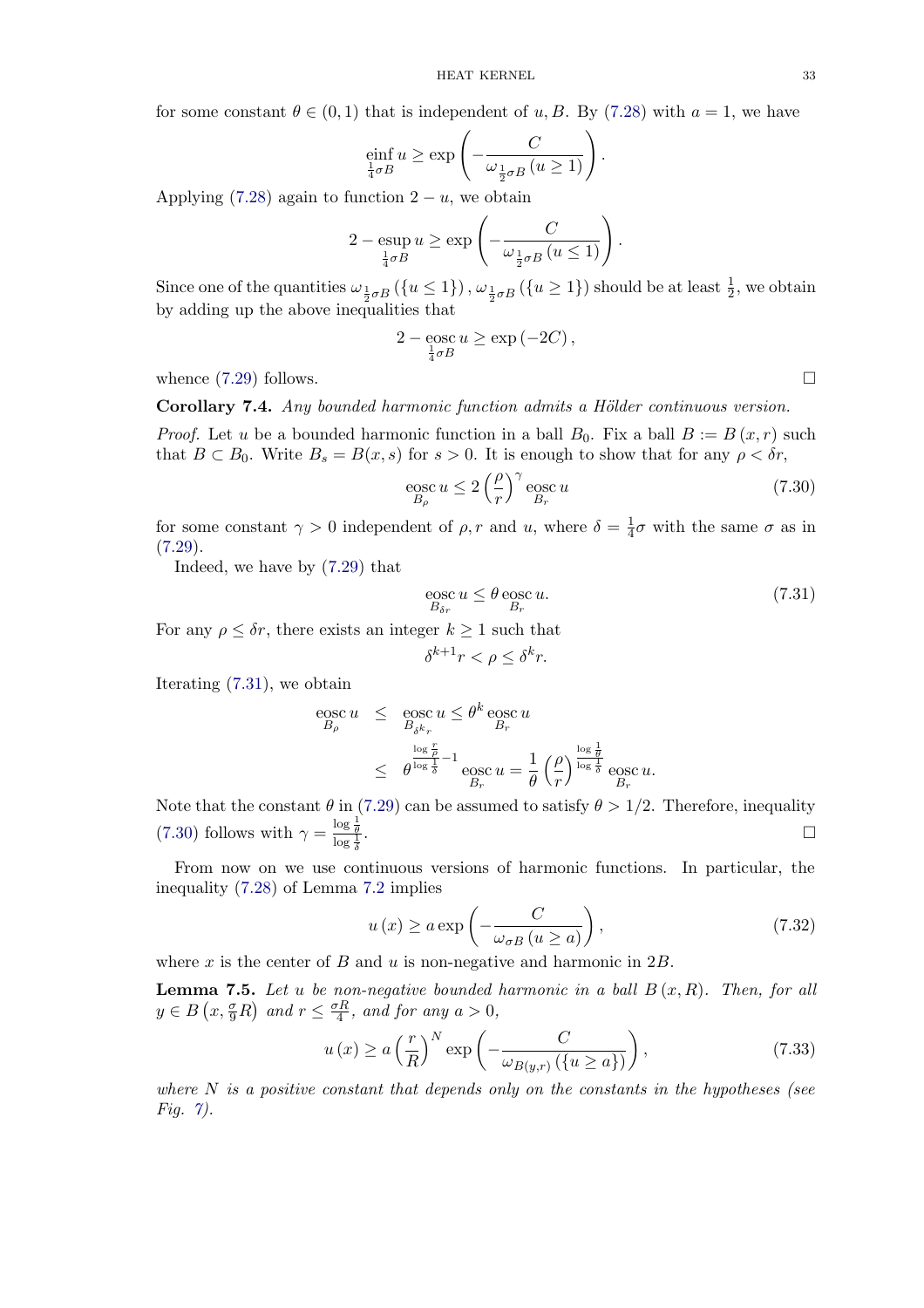

FIGURE 7. Set  $\{u \ge a\} \cap B(y,r)$ 

*Proof.* Set  $B = B(y, r)$  and observe that  $2\sigma^{-1}B \subset B(x, R)$  since  $d(x,y) + 2\sigma^{-1}r \leq \frac{\sigma}{9}$  $\frac{\sigma}{9}R + \frac{R}{2} < R.$ 

Applying (7.28) to the function u in the ball  $2\sigma^{-1}B$ , we obtain

$$
\inf_{\frac{1}{2}B} u \ge a \exp\left(-\frac{C}{\omega_B(u \ge a)}\right) =: a_1. \tag{7.34}
$$

If  $4\sigma^{-1}B \subset B(x, R)$  $4\sigma^{-1}B \subset B(x, R)$  $4\sigma^{-1}B \subset B(x, R)$  then we can apply (7.28) in the ball  $4\sigma^{-1}B$  and obtain

$$
\inf_{B} u \ge a_1 \exp\left(-\frac{C}{\omega_{2B} (u \ge a_1)}\right).
$$

Noticing that by (7.34) the set  $\{u \ge a_1\}$  [cont](#page-30-0)ains  $\frac{1}{2}B$  and, hence,

$$
\omega_{2B} (u \ge a_1) \ge \omega_{2B} (\frac{1}{2}B) \ge c,
$$

we obtain

$$
\inf_{B} u \ge a_1 \exp\left(-\frac{C}{c}\right) = \varepsilon a_1 =: a_2,
$$

where  $\varepsilon := \exp(-\frac{C}{c})$ . If  $8\sigma^{-1}B \subset B(x, R)$  then in the same way

$$
\inf_{2B} u \ge \varepsilon a_2 = \varepsilon^2 a_1,
$$

and so on (see Fig. 8).

As long as

$$
2^{k+1}\sigma^{-1}B \subset B(x,R),\tag{7.35}
$$

we obtain by (7.28)

$$
\inf_{2^{k-1}B} u \ge \varepsilon^k a_1 = \varepsilon^k a \exp\left(-\frac{C}{\omega_B (u \ge a)}\right).
$$

Let  $k$  be the [maxim](#page-30-0)al integer satisfying  $(7.35)$ . Then we have

$$
2^{k+1}\sigma^{-1}r + d(x, y) \le R\tag{7.36}
$$

while

$$
2^{k+2}\sigma^{-1}r + d(x, y) > R.
$$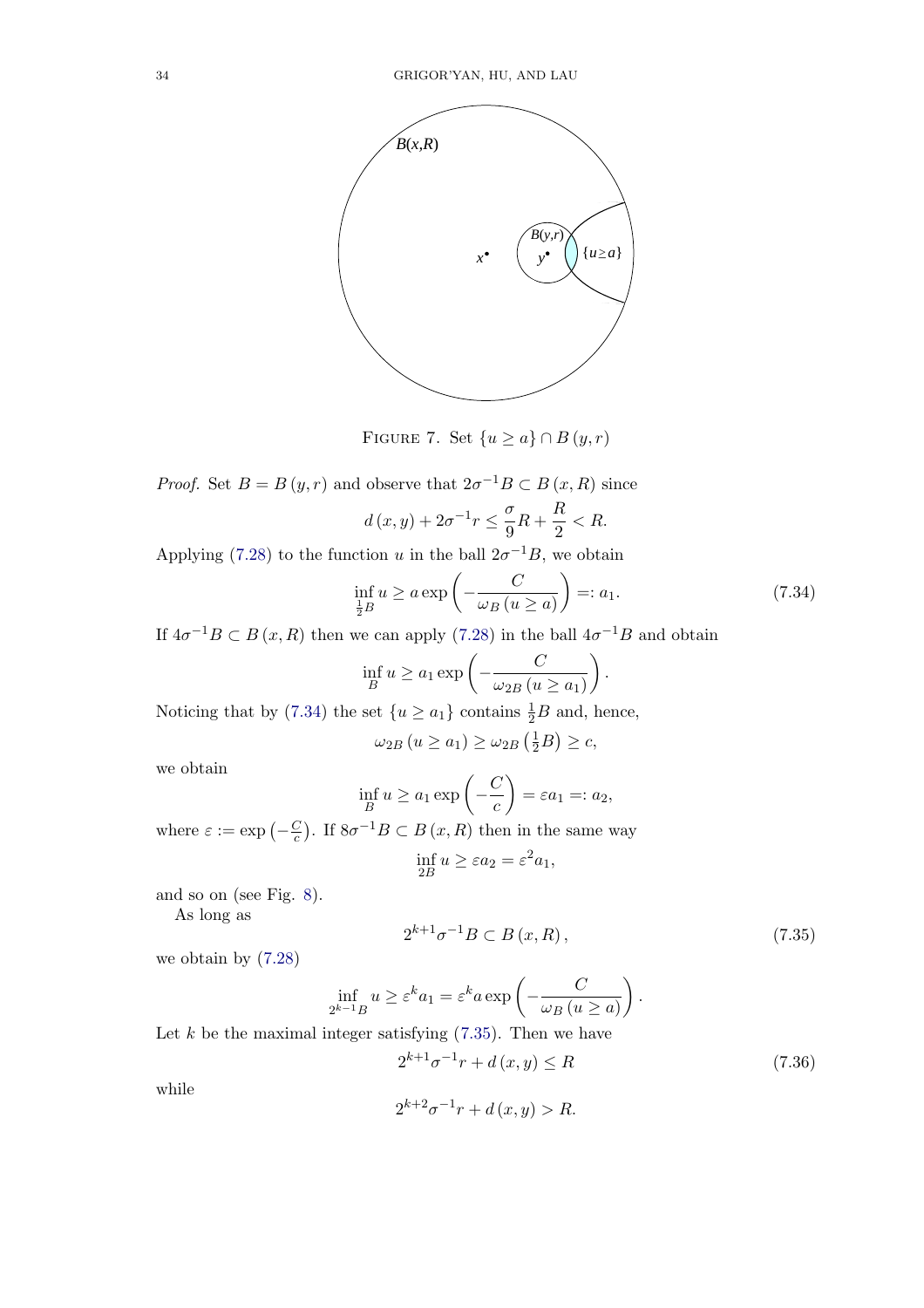<span id="page-34-0"></span>

FIGURE 8. Level sets  $\{u \ge a\}$ ,  $\{u \ge a_1\}$  etc

It follows that

$$
2^{k-1}r \ge \sigma \frac{R - d(x, y)}{8} > d(x, y),
$$

where the last inequality is true because

$$
\left(1+\frac{8}{\sigma}\right)d\left(x,y\right) < \left(1+\frac{8}{\sigma}\right)\frac{\sigma}{9}R < R.
$$

It follows that  $x \in B(y, 2^{k-1}r)$  and, hence,

$$
u(x) \ge \varepsilon^k a \exp\left(-\frac{C}{\omega_B (u \ge a)}\right).
$$

Then (7.36) implies

$$
2^{k+1} \leq \frac{R}{r},
$$

whence

$$
\varepsilon^k \ge \varepsilon^{k+1} \ge \left(\frac{r}{R}\right)^N
$$

with  $N = \frac{\ln \frac{1}{\varepsilon}}{\ln 2}$ , which implies (7.33).

**Lemma 7.6.** Let u be a bounded harmonic function in a ball  $2B$  with center x. Then

$$
\sup_{2B} u \ge \left(1 + \exp\left(-\frac{C}{\omega_{\sigma B} \left(u \le 0\right)}\right)\right) u \left(x\right). \tag{7.37}
$$

*Proof.* If  $u(x) \leq 0$  then there is nothing to prove. So, let us assume  $u(x) > 0$  and  $\sup_{2B} u = 1$ . Setting  $v = 1 - u$  and noticing that  $u \le 0 \Leftrightarrow v \ge 1$ , we obtain by (7.32)

$$
v(x) \ge \exp\left(-\frac{C}{\omega_{\sigma B} (u \le 0)}\right),\,
$$

whence

$$
u(x) \le 1 - \exp\left(-\frac{C}{\omega_{\sigma B} \left(u \le 0\right)}\right) \le \frac{1}{1 + \exp\left(-\frac{C}{\omega_{\sigma B}(u \le 0)}\right)},
$$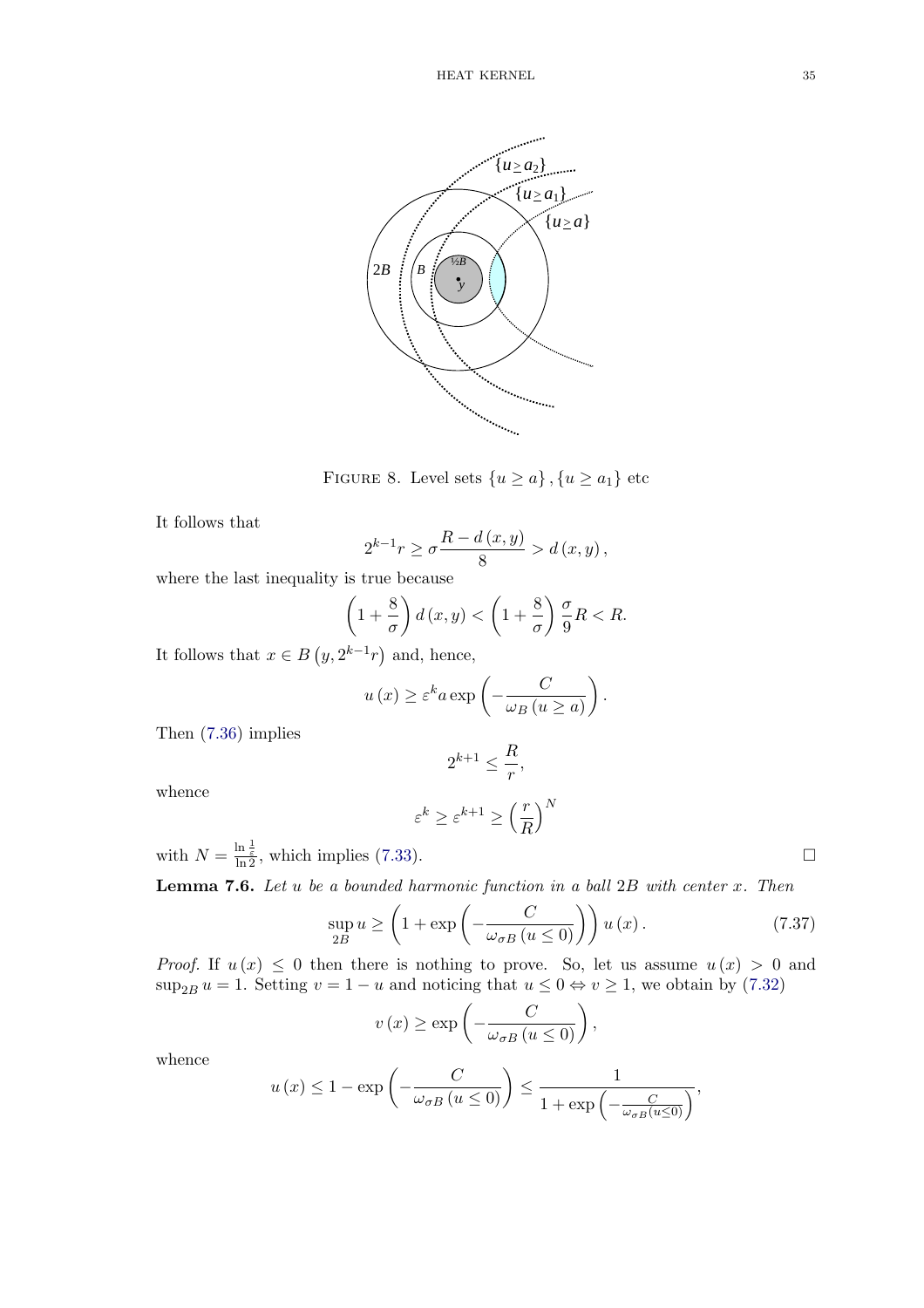which is equivalent to  $(7.37)$ .

Applying (7.37) to function  $u - a$  and replacing 2B by B, we obtain

$$
\sup_{B} u \ge a + \left(1 + \exp\left(-\frac{C}{\omega_{\frac{1}{2}\sigma B}(u \le a)}\right)\right) (u(x) - a). \tag{7.38}
$$

**Lemma 7.7.** [Th](#page-34-0)ere is a constant  $c > 0$  such that for any bounded harmonic function in a ball  $B = B(x, r)$ ,

$$
\sup_{B} u \ge \exp\left(\frac{c}{\omega_B (u > 0)^{1/\alpha}} - 1\right) u(x),\tag{7.39}
$$

provided  $u(x) > 0$ , where  $\alpha$  is the same as in (1.13).

Applying (7.39) to the function  $u - a$  and assuming  $u(x) > a$ , we obtain

$$
\sup_{B} u \ge a + \exp\left(\frac{c}{\omega_B (u > a)^{1/\alpha}} - 1\right) (u(x) - a). \tag{7.40}
$$

In particular, assuming  $u(x) > 0$  and setting

$$
a = \frac{1}{2}u(x)
$$
 and  $b = \sup_{B} u$ ,

we obtain from (7.40)

$$
\omega_B(u > a) \ge \left(\frac{c}{1 + \ln\left(\frac{b}{a} - 1\right)}\right)^{\alpha}.\tag{7.41}
$$

Proof. Let  $\varepsilon < \frac{1}{4}\sigma$  be a positive constant to be chosen later on. We have for any  $y \in$  $B\left(x,\frac{1}{2}r\right)$ 

$$
\frac{\mu(B(x,r))}{\mu(B(y,\varepsilon r))} \leq C\varepsilon^{-\alpha},
$$

whence

$$
\omega_{B(y,\varepsilon r)}\left(u>0\right)=\frac{\mu\left(\left\{u>0\right\}\cap B\left(y,\varepsilon r\right)\right)}{\mu\left(B\left(y,\varepsilon r\right)\right)}\leq C\varepsilon^{-\alpha}\frac{\mu\left(\left\{u>0\right\}\cap B\right)}{\mu\left(B\left(x,r\right)\right)}=C\varepsilon^{-\alpha}\omega_{B}\left(u>0\right).
$$

Now we would like to chose  $\varepsilon$  to satisfy the equality

$$
C\varepsilon^{-\alpha}\omega_B(u>0)=\frac{1}{2},
$$

that is, define  $\varepsilon$  by

$$
\varepsilon = \left(2C\omega_B\left(u>0\right)\right)^{1/\alpha}.\tag{7.42}
$$

Since  $\varepsilon$  must be smaller than  $\frac{1}{4}\sigma$ , the choice (7.42) is possible provided

$$
\omega_B(u>0) < \frac{1}{2C} \left(\frac{1}{4}\sigma\right)^{\alpha}.\tag{7.43}
$$

If the opposite inequality holds, then (7.39) can be satisfied simply by choosing

$$
c \le \left(\frac{1}{2C}\right)^{1/\alpha} \frac{1}{4}\sigma.
$$

Therefore, we can assume in the sequel that (7.43) is satisfied, and we choose  $\varepsilon$  from (7.42). For this  $\varepsilon$  we have

$$
\omega_{B(y,\varepsilon r)}\left(u>0\right)\leq\frac{1}{2}
$$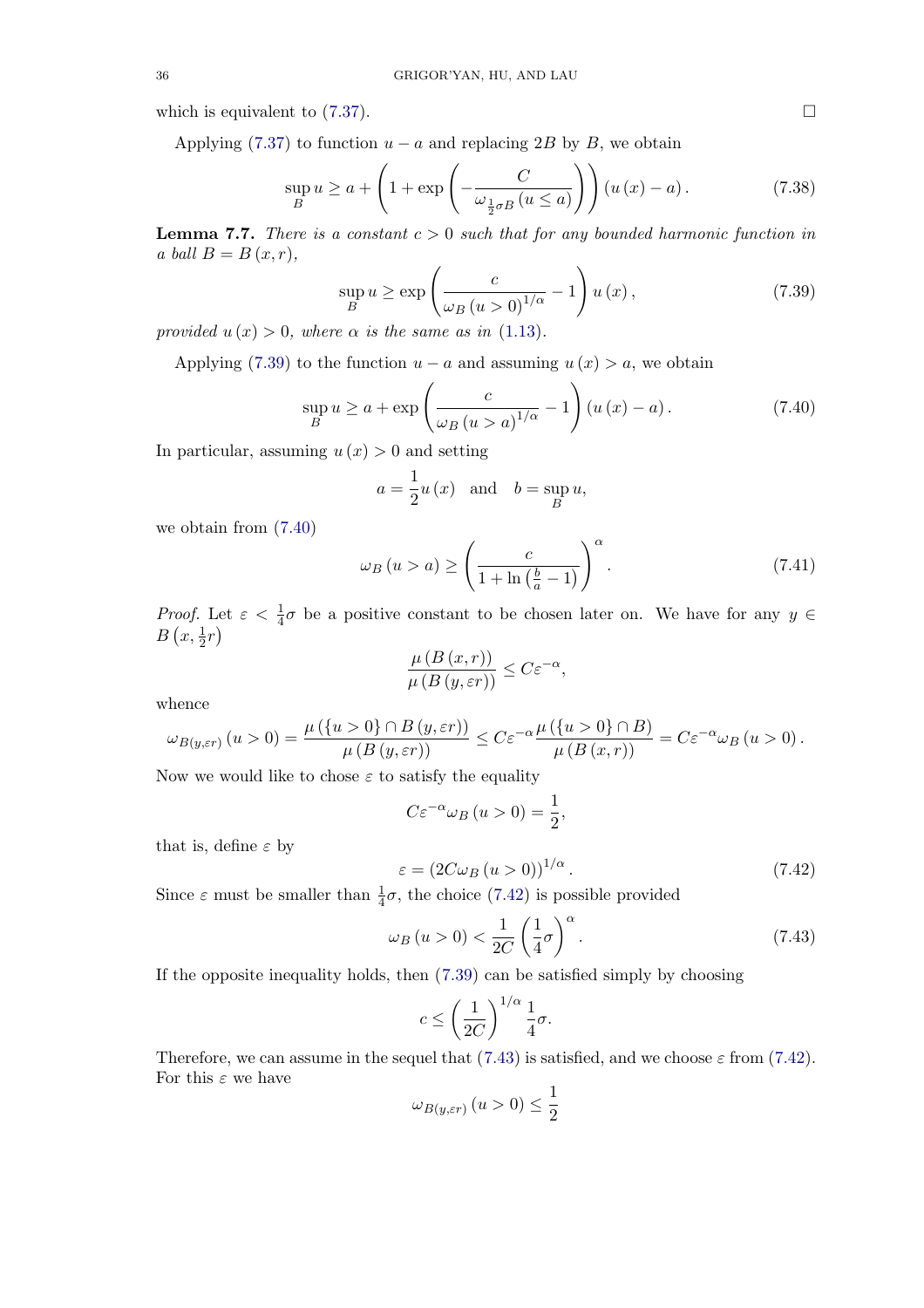and, hence,

$$
\omega_{B(y,\varepsilon r)}\left(u\leq 0\right)\geq \frac{1}{2}.
$$

Set

$$
\rho = \frac{2\varepsilon}{\sigma}r.
$$

Since  $\varepsilon < \frac{1}{4}\sigma$ , we have  $\rho < r/2$  and  $B(y, \rho) \subset B(x, r)$ . Applying (7.37), we obtain

$$
\sup_{B(y,\rho)} u > \left(1 + \exp\left(-\frac{C}{\omega_{B(y,\varepsilon r)}\left(u \le 0\right)}\right)\right) u\left(y\right) \ge \left(1 + c\right) u\left(y\right),\,
$$

where  $c = \exp(-2C)$ . It follows that there is a point y' such that

$$
y' \in B(y, \rho)
$$
 and  $u(y') > (1 + c) u(y)$ .

Applying this with  $y = x$  we obtain that there is a point  $x_1$  such that

$$
x_1 \in B(x, \rho)
$$
 and  $u(x_1) \ge (1 + c) u(x)$ .

Since  $\frac{2\varepsilon}{\sigma} < \frac{1}{2}$ , the point  $x_1$  lies in  $B(x, \frac{1}{2}r)$ . Applying the previous procedure with  $y = x_1$ , we obtain that there is a point  $x_2$  such that

$$
x_2 \in B(x_1, \rho)
$$
 and  $u(x_2) \ge (1 + c) u(x_1)$ .

Continuing further this way, we construct a sequence  ${x_k}_{k\geq 0}$  in B (see Fig. 9) such that  $x_0 = x$  and

$$
x_k \in B(x_{k-1}, \rho)
$$
 and  $u(x_k) \ge (1+c) u(x_{k-1}).$ 



FIGURE 9. Sequence of balls  $B(x_k, \rho)$ 

It follows from the construction that

$$
x_k\in B\left(x,k\rho\right).
$$

As long as  $k\rho < r/2$ , that is, when

$$
k\frac{2\varepsilon}{\sigma} < \frac{1}{2},\tag{7.44}
$$

we have  $x_k \in B\left(x, \frac{1}{2}r\right)$ , and the process of construction can be continued further to obtain  $x_{k+1}$ . Choose the maximal k with (7.44). For this k we have

$$
k+1 \geq \frac{\sigma}{4\varepsilon}
$$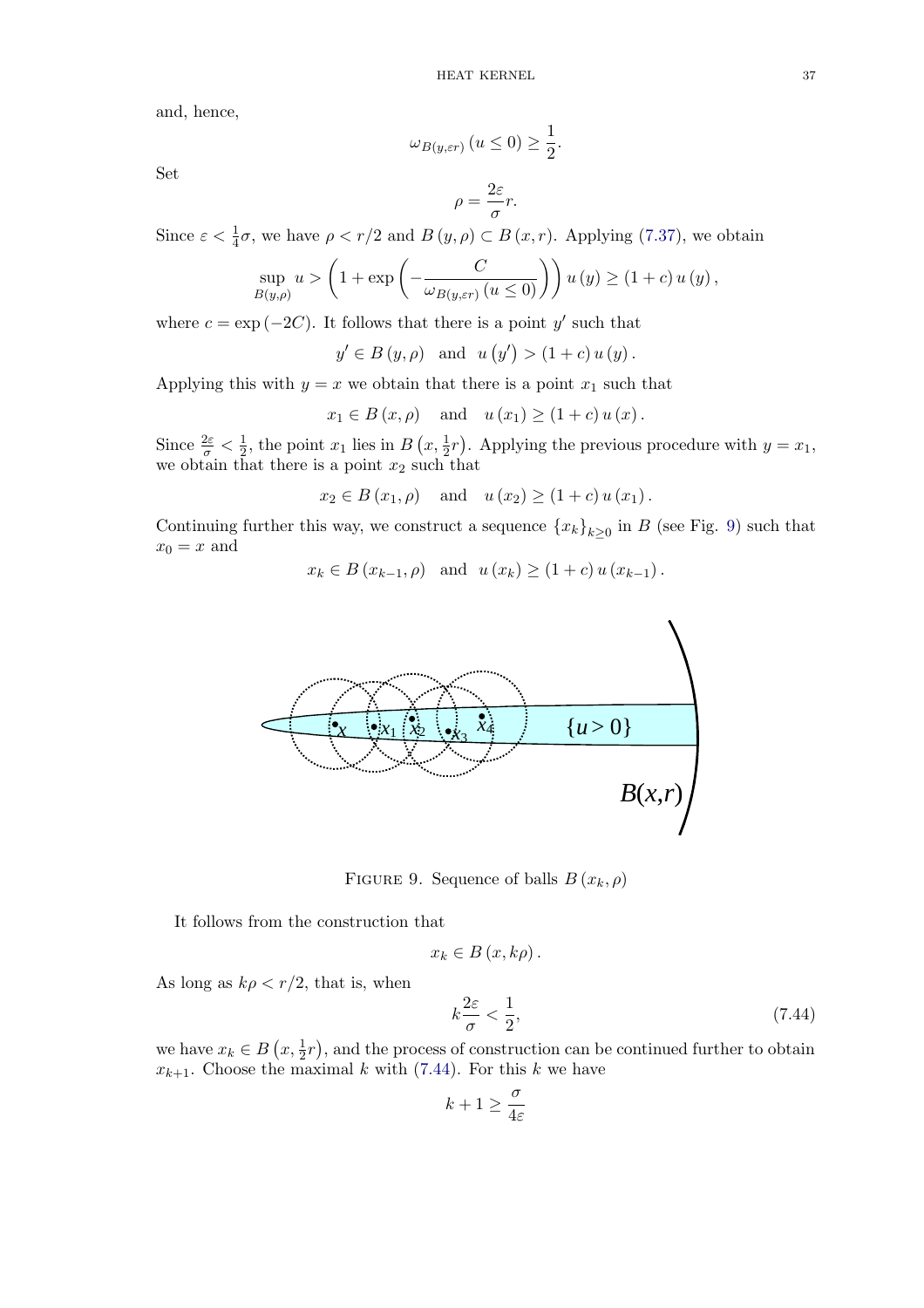and

$$
u(x_{k+1}) \geq (1+c)^{k+1} u(x) \geq (1+c)^{\frac{\sigma}{4\epsilon}} u(x)
$$
  
 
$$
\geq \exp\left(\frac{c'}{\omega_B (u>0)^{1/\alpha}}\right) u(x),
$$

whence  $(7.39)$  follows.

**Theorem 7.8.** Assume that  $(\mathcal{E}, \mathcal{F})$  is regular and strongly local, and that  $(VD)$  holds. Then following implication is true:

$$
(MV) + (PI)_{\Psi} + (\text{cap}_{\leq})_{\Psi} \Rightarrow (H).
$$

*Proof.* Let u be a bounded non-negative harmonic function in a ball  $\eta^{-1}B$  where  $B =$  $B(x,R)$  and

$$
\eta = \frac{1}{18}\sigma. \tag{7.45}
$$

We will prove that if

$$
\sup_B u = 2,
$$

then

$$
u(x) \ge c > 0,\tag{7.46}
$$

.

which is equivalent to  $(H)$ .

For that, we construct by induction a finite sequence  ${x_k}_{k>1}$  of points in 2B such that  $u(x_k) = 2^k$ . Since  $\sup_B u = 2$ , there exists a point  $x_1 \in \overline{B}$  such that  $u(x_1) = 2$  (The point  $x_1 \in \partial B$  by using the maximum principle, see [23, Proposition 4.3]). If  $x_k \in 2B$ with  $u(x_k) = 2^k$  is already constructed then, for small enough  $r > 0$ , we have

$$
\sup_{B(x_k,r)} u < 2^{k+1}.
$$

Set

$$
r_k = \sup \left\{ r \in (0,R]: \sup_{B(x_k,r)} u \leq 2^{k+1} \right\}
$$

If  $r_k = R$  then the inductive process stops without constructing  $x_{k+1}$ . If  $r_k < R$ , then we have

$$
\sup_{B(x_k,r_k)} u = 2^{k+1},
$$

and we can find  $x_{k+1} \in \overline{B}(x_k, r_k)$  such that  $u(x_{k+1}) = 2^{k+1}$ . If  $x_{k+1} \in 2B$  then the inductive process goes further, while in the case  $x_{k+1} \notin 2B$  the process stops.

As a result of this construction, we obtain a sequence of balls  $\{B(x_k, r_k)\}_{k=1}^n$  (see Fig. 10) where  $x_k \in 2B$ ,  $r_k \leq R$ , and

$$
\sup_{B(x_k, r_k)} u \le 2u(x_k) = 2^{k+1}.
$$
\n(7.47)

For the largest index n in this sequence we have either  $r_n = R$  or  $x_{n+1} \notin 2B$ . In the latter case, since  $x_1 \in \overline{B}$ ,  $d(x_k, x_{k+1}) \leq r_k$  and  $x_{n+1} \notin 2B$ , we obtain by the triangle inequality

$$
2R \leq d(x, x_{n+1}) \leq d(x, x_1) + d(x_1, x_2) + \cdots + d(x_n, x_{n+1})
$$
  
 
$$
\leq R + r_1 + r_2 + \ldots + r_n,
$$

and hence,

$$
r_1 + r_2 + \dots + r_n \ge R. \tag{7.48}
$$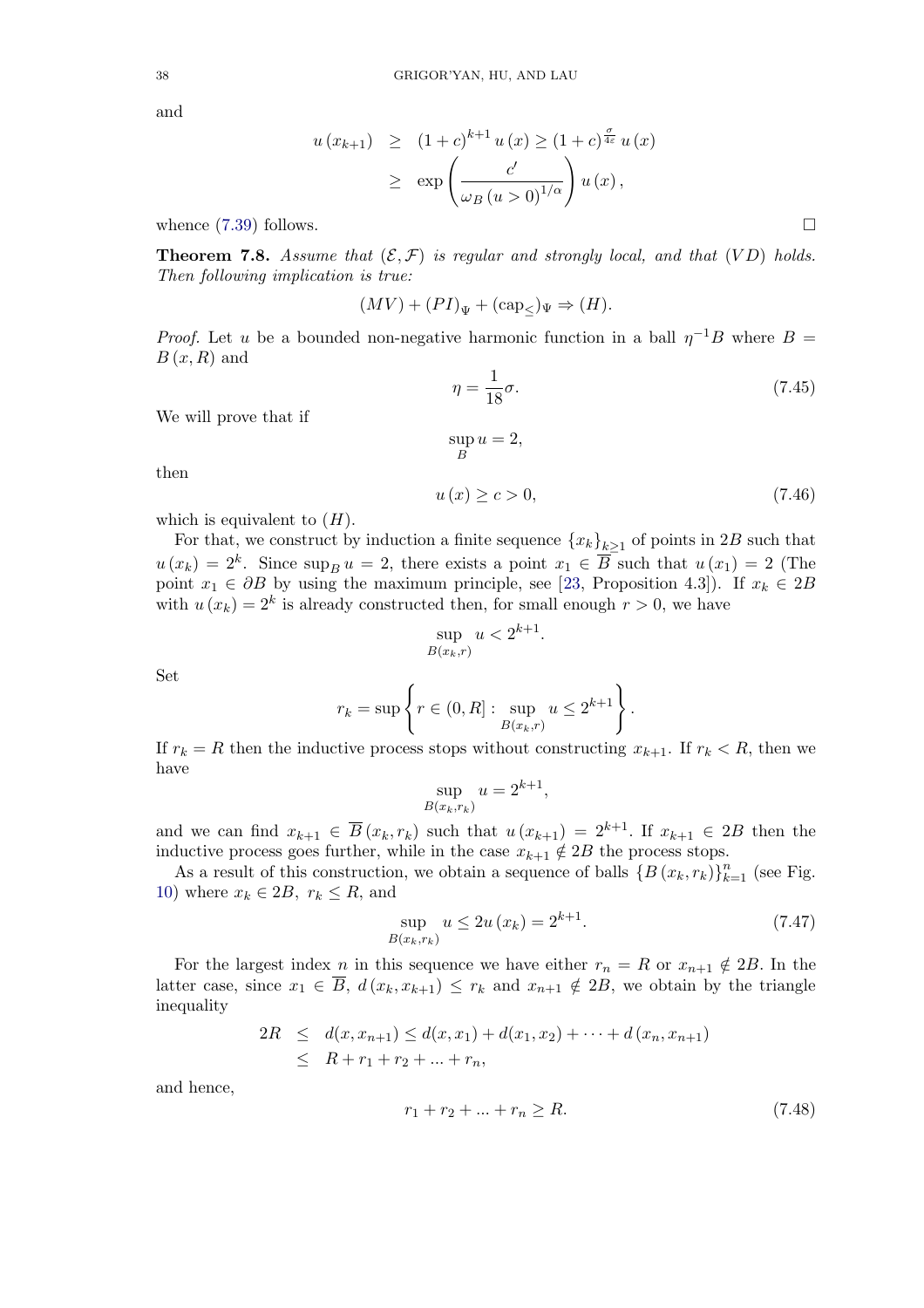

FIGURE 10. The sequence  $\{x_k\}$ 

In the former case  $r_n = R$  this inequality is also trivially satisfied. It follows from (7.48) that there is  $k \leq n$  such that

$$
r_k \ge \frac{R}{k\left(k+1\right)}.\tag{7.49}
$$

On the other hand, applying  $(7.41)$  in  $B(x_k, r_k)$  with

$$
a := \frac{1}{2}u(x_k) = 2^{k-1}
$$

and using (7.47), that is,

$$
b := \sup_{B(x_k, r_k)} u \le 4a,
$$

we obtain

$$
\omega_{B(x_k, r_k)} (u > a) \ge \left(\frac{c}{1 + \ln\left(\frac{b}{a} - 1\right)}\right)^{\alpha} \ge \left(\frac{c}{1 + \ln 3}\right)^{\alpha} =: c'. \tag{7.50}
$$

Next, we will apply Lemma 7.5 for the ball  $B(x, R')$  with  $R' = \eta^{-1}R$  and for  $y = x_k$ ,  $\rho = r_k$ . Since  $\eta = \frac{\sigma}{18}$ , we have

$$
x_k \in B\left(x, 2R\right) = B\left(x, \frac{\sigma}{9}R'\right)
$$

and

$$
r_k \leq R < \frac{\sigma}{4}R'.
$$

Hence, the hypotheses of Lemma 7.5 are satisfied, and we obtain, using  $a = 2^{k-1}$ , (7.49), and (7.50),

$$
u(x) \geq a \left(\frac{r_k}{R'}\right)^N \exp\left(-\frac{C}{\omega_{B(x_k,r_k)}(\lbrace u \geq a \rbrace)}\right)
$$
  

$$
\geq \frac{2^{k-1}}{(k(k+1))^N} \eta^N \exp\left(-\frac{C}{c'}\right).
$$

Since

$$
\inf_{k\geq 1} \frac{2^{k-1}}{\left(k\left(k+1\right)\right)^N} > 0,
$$

we obtain  $u(x) \geq$  const, which was to be proved.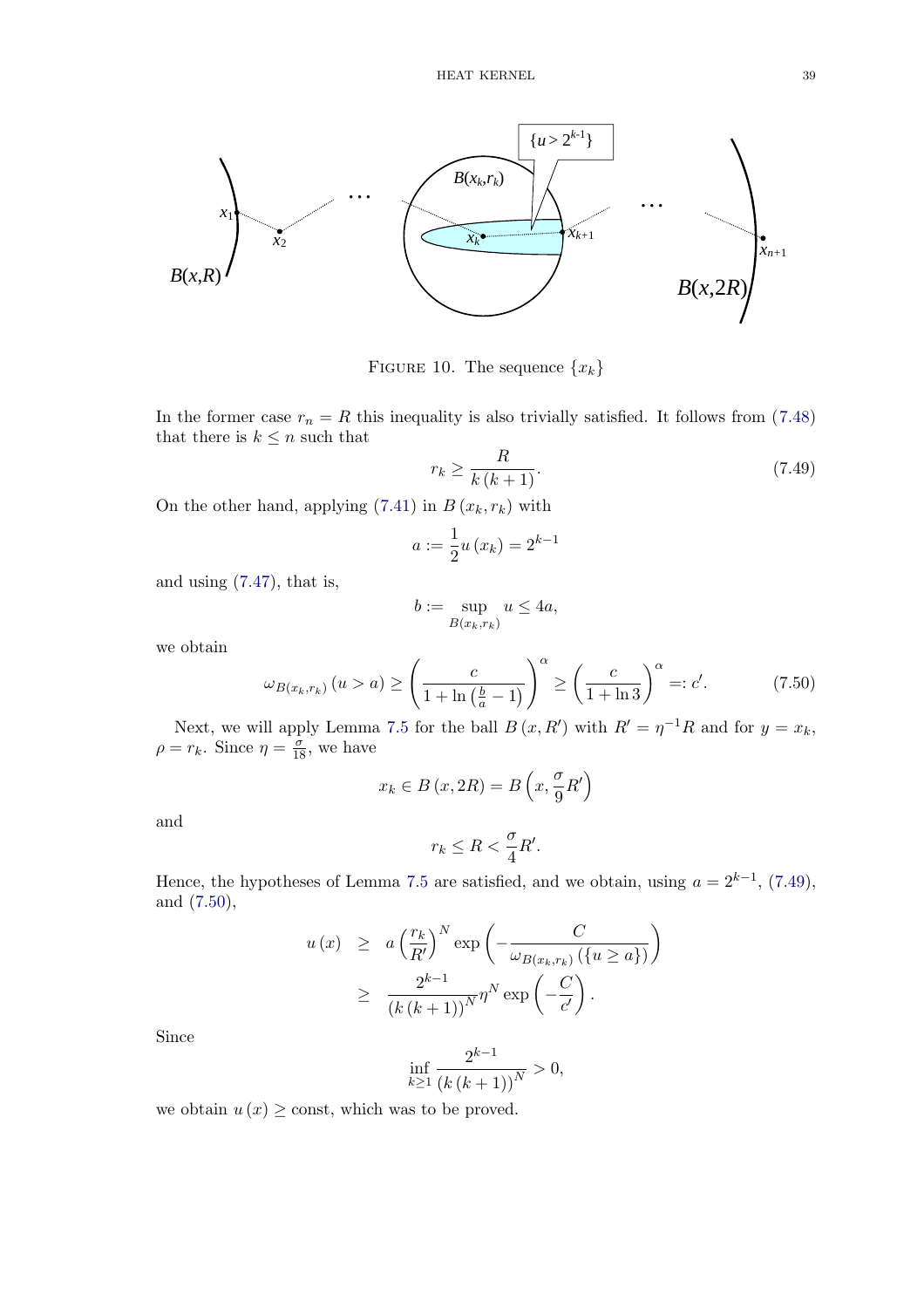<span id="page-39-0"></span>It remains to consider a general (unbounded) harmonic function  $u$ . Let  $u$  be a nonnegative, harmonic function in a ball  $B \subset M$ . Set  $f_k = u \wedge k$  for any  $k > 0$  and denote by  $u_k$  the solution of the Dirichlet problem

$$
\begin{cases} u_k \text{ is harmonic in } B, \\ u_k = f_k \mod \mathcal{F}(B), \end{cases}
$$

where  $u = v \mod \mathcal{F}(B)$  means that there exists some  $h \in \mathcal{F}(B)$  such that  $u - v = h$  in M. Since  $0 \le f_k \le k$  in B, we have also  $0 \le u_k \le k$  in B (cf. [30, Lemma 7.2]). Since the sequence  $\{f_k\}$  increases and  $f_k \stackrel{f}{\rightarrow} u$ , it follows that  $u_k \rightarrow u$  almost everywhere in B (cf. [30, Lemma 7.2]). Each function  $u_k$  is bounded and, hence, satisfies the Harnack inequality in  $B$ , that is,

$$
\sup_{\eta B} u_k \le C \inf_{\eta B} u_k.
$$

Replaci[ng](#page-48-0)  $u_k$  on the right-hand side by a larger function u and passing to the limit as  $k \to \infty$ , we obtain the same inequality for u. The proof is complete.

#### 8. Proofs of Theorems 1.1 and 1.2

In this section we complete the proof of Theorems 1.1 and 1.2.

Proof of Theorem 1.1. We distinguish two steps. Step 1.  $(PI)_{\Psi}$  +  $(\text{Gcap}_{\mathcal{L}})_{\Psi}$   $\Rightarrow$   $(\text{cap})_{\Psi}$ . Indeed, we know already that

$$
(\text{Gcap}_{\leq})_{\Psi} \Rightarrow (\text{cap}_{\leq})_{\Psi}.
$$

To prove the lower bound

$$
cap (B, 2B) \ge c \frac{\mu(B)}{\Psi(r)},
$$
\n(8.1)

we use the following general fact (cf. [23, formula (8.19) in the proof of Lemma 8.3]):

$$
cap (B, 2B) \ge \mu (B) \lambda_{\min} (2B).
$$

Substituting here the inequality

$$
\lambda_{\min}\left(2B\right) \geq \frac{c}{\Psi\left(r\right)},
$$

that is true by  $(FK)_{\Psi}$ , we obtain (8.1).

**Step 2.**  $(PI)_{\Psi} + (\text{Gcap}_{\leq \Psi})_{\Psi} \Rightarrow (H)$ . By Theorem 5.1, condition  $(FK)_{\Psi}$  holds, and then by Theorem 6.3 we obtain the mean value inequality  $(MV)$ . Since  $(\text{cap}_{\leq})_{\Psi}$  holds by the previous step, we obtain the elliptic Harnack inequality  $(H)$  by Theorem 7.8.

The proof of Theorem 1.1 is complete.  $\Box$ 

*Proof of The[orem](#page-29-0) 1.2.* The following equivalences were proved in [23, Theorem 3.14]:

$$
(H) + (cap)_{\Psi} \Leftrightarrow (H) + (E)_{\Psi}
$$
  
\n
$$
\Leftrightarrow (G)_{\Psi}
$$
  
\n
$$
\Leftrightarrow (UE)_{\Psi} + (NLE)_{\Psi}
$$

Hence, it remains to prove that

$$
(UE)_{\Psi} + (NLE)_{\Psi} \Rightarrow (PI)_{\Psi} + (E)_{\Psi}
$$
\n(8.2)

$$
\Rightarrow (PI)_{\Psi} + (CSA)_{\Psi} \tag{8.3}
$$

$$
\Rightarrow (PI)_{\Psi} + (\text{Gcap}_{\leq})_{\Psi} \tag{8.4}
$$

$$
\Rightarrow (H) + (\text{cap})_{\Psi} \tag{8.5}
$$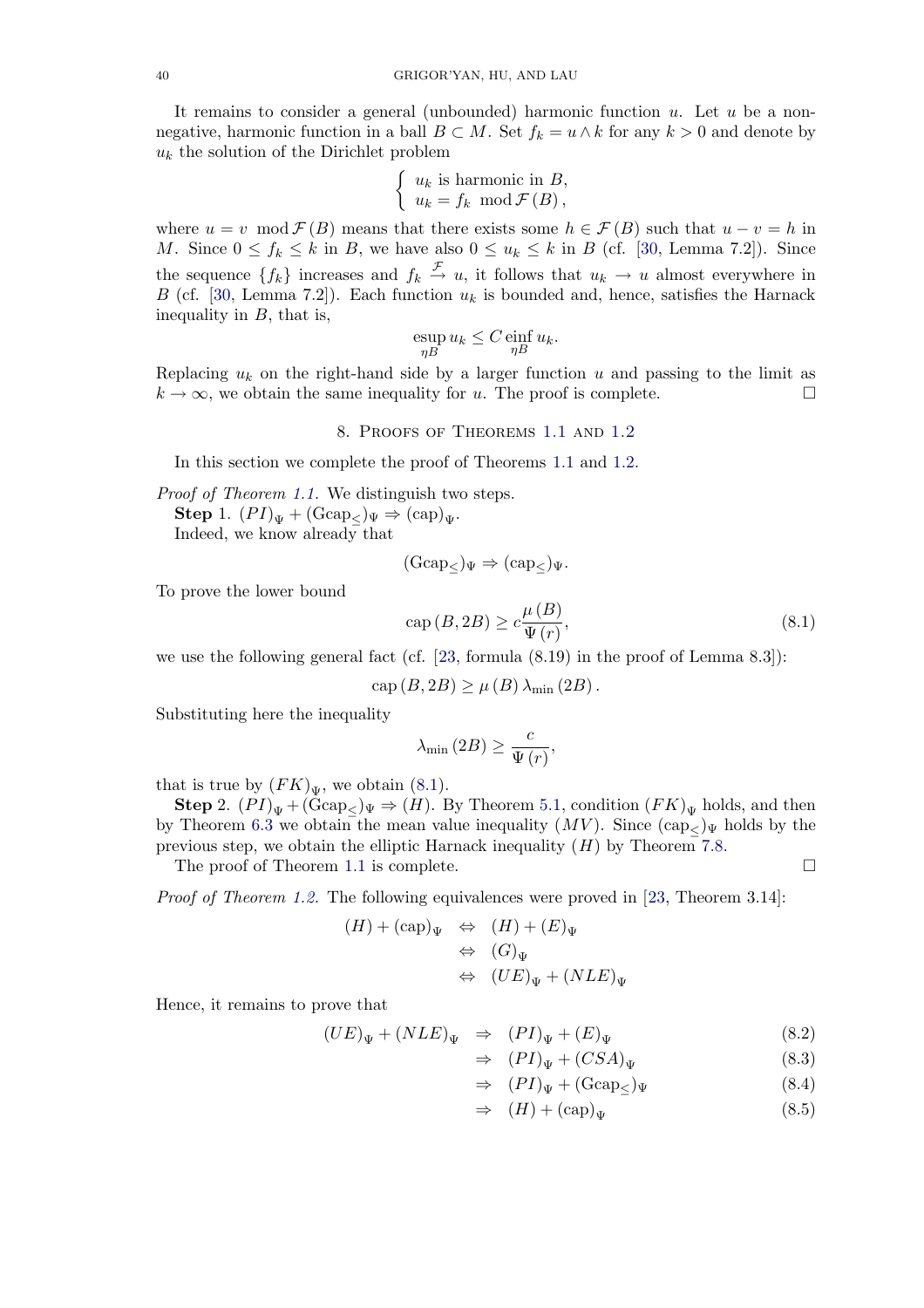<span id="page-40-0"></span>By  $(3.17)$  we have  $(8.3)$ , and  $(8.4)$  is trivial, and by Theorem 1.1 we have  $(8.5)$ . The implication

$$
(UE)_{\Psi} \Rightarrow (E)_{\Psi}
$$

in (8[.2\)](#page-17-0) [w](#page-17-0)as proved i[n](#page-39-0) [\[2](#page-39-0)4, The[orem](#page-39-0) 2.2]. Finally, let us prove th[at](#page-7-0)

$$
(NLE)_{\Psi} \Rightarrow (PI)_{\Psi},
$$

which will finish the proof of Theorem 1.2. By Lemma 4.1,  $(PI)_{\Psi}$  is equivalent to the foll[owi](#page-39-0)ng condition: fo[r an](#page-48-0)y ball  $B = B(x_0, r)$  and for any  $f \in \mathcal{F}$ 

$$
\int_{B} d\Gamma \langle f \rangle \geq \frac{c}{\Psi(r)\,\mu(\sigma B)} \int_{\sigma B} \int_{\sigma B} (f(x) - f(y))^{2} \, d\mu(y) \, d\mu(x), \tag{8.6}
$$

so we will prove (8.6). Let us define a new quadratic form

$$
\widetilde{\mathcal{E}}\left(f\right)=\int_{B}d\Gamma\left\langle f\right\rangle
$$

for all  $f \in \mathcal{F} \cap C_0(M)$ , and define a new measure  $\tilde{\mu}$  to be the measure  $1_B\mu$  extended to  $\partial B$ by setting  $\tilde{\mu}(\partial B) = 0$ . It can be shown that this quadratic form is closable in  $L^2(\overline{B}, \tilde{\mu})$ and its closure  $(\widetilde{\mathcal{E}}, \widetilde{\mathcal{F}})$  is a regular Dirichlet form in  $L^2(\overline{B}, \widetilde{\mu})$  (private communication of Zhen-Qing Chen, based on [12, Theorems 3.3.9, 6.2.13 and 6.2.14]). In fact, the Dirichlet form  $(\mathcal{E}, \mathcal{F})$  is related to the Neumann boundary value problem in B.

Let  $P_t$  be the heat semigroup associated with  $(\mathcal{E}, \mathcal{F})$ . Denote by  $(\cdot, \cdot)$  the scalar product in  $L^2(\overline{B},\mu)$  and by  $\|\cdot\|$  its [no](#page-47-0)rm. It is a well known fact from the theory of Dirichlet forms, that for any  $f \in \widetilde{\mathcal{F}}$ , the function

$$
t\to \left(\frac{f-\widetilde{P}_tf}{t},f\right)
$$

is monotone increasing as t decreases to 0, and converges to  $\mathcal{E}(f)$ ; in particular, we have

$$
\widetilde{\mathcal{E}}(f) \geq \frac{1}{t} \left( f - \widetilde{P}_t f, f \right).
$$

Observe that

$$
2\left(f - \widetilde{P}_t f, f\right) = 2\|f\|^2 - 2\left(\widetilde{P}_t f, f\right)
$$
  
\n
$$
\geq 2\left(f^2, \widetilde{P}_t 1\right) - 2\left(\widetilde{P}_t f, f\right)
$$
  
\n
$$
= \left(f^2, \widetilde{P}_t 1\right) + \left(\widetilde{P}_t f^2, 1\right) - 2\left(\widetilde{P}_t f, f\right).
$$

Fix some point  $x \in \overline{B}$  and set  $a = f(x)$ . Then we have

$$
\widetilde{P}_t (a - f)^2 = a^2 \widetilde{P}_t 1 + \widetilde{P}_t f^2 - 2a \widetilde{P}_t f.
$$

The value of this function at  $x$  is equal to

$$
f(x)^{2} \widetilde{P}_{t}1(x) + \widetilde{P}_{t}f^{2}(x) - 2f(x) \widetilde{P}_{t}f(x),
$$

and its inner product with 1 is equal to

$$
(\widehat{f}^2,\widetilde{P}_t 1) + (\widetilde{P}_t f^2,1) - 2(\widetilde{P}_t f,f).
$$

Therefore,

$$
2\left(f - \widetilde{P}_t f, f\right) = \left(\widetilde{P}_t \left(f\left(x\right)1 - f\right)^2 \left(x\right), 1\left(x\right)\right),
$$

whence we obtain

$$
\widetilde{\mathcal{E}}(f) \ge \frac{1}{2t} \left( \widetilde{P}_t \left( f \left( x \right) 1 - f \right)^2(x), 1 \left( x \right) \right). \tag{8.7}
$$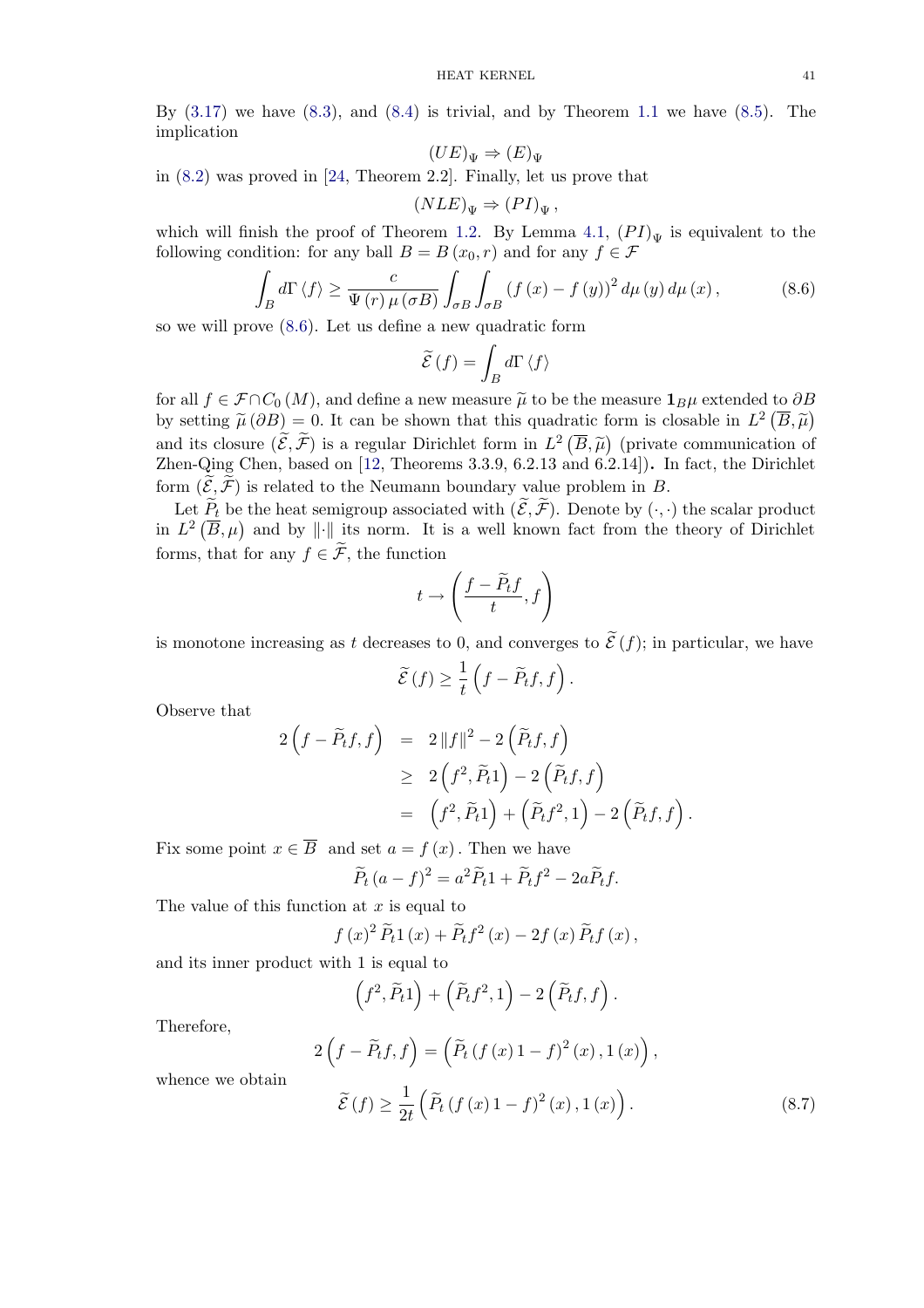<span id="page-41-0"></span>For any open set  $\Omega \subset B$  consider the restriction  $(\mathcal{E}, \mathcal{F}(\Omega))$  of the Dirichlet form  $(\mathcal{E}, \mathcal{F})$ . We claim that

$$
(\widetilde{\mathcal{E}}, \widetilde{\mathcal{F}}(\Omega)) = (\mathcal{E}, \mathcal{F}(\Omega)),
$$

which follows from the fact that  $\mu = \tilde{\mu}$  on  $\Omega$  and any function  $f \in \mathcal{F} \cap C_0(\Omega)$  belongs to the both spaces with

$$
\widetilde{\mathcal{E}}\langle f \rangle = \int_{\overline{B}} d\Gamma \langle f \rangle = \int_{\Omega} d\Gamma \langle f \rangle = \mathcal{E}(f). \tag{8.8}
$$

Consequently, the heat semigroups  $\tilde{P}_t^{\Omega}$  and  $P_t^{\Omega}$  are also the same. Since for any nonnegative function h

$$
\widetilde{P}_t h \ge \widetilde{P}_t^{\Omega} h = P_t^{\Omega} h,
$$

applying this with  $h = (f(x) 1 - f)^2$ , we obtain that for any  $f \in \mathcal{F}$ 

$$
\left(\widetilde{P}_t\left(f\left(x\right)1-f\right)^2(x),1\left(x\right)\right) \ge \left(P_t^{\Omega}\left(f\left(x\right)1-f\right)^2(x),1\left(x\right)\right).
$$

Combining with (8.7) and (8.8), we conclude that, for any  $f \in \mathcal{F}$ ,

$$
\widetilde{\mathcal{E}}(f) \ge \frac{1}{2t} \left( P_t^{\Omega} \left( f \left( x \right) 1 - f \right)^2(x), 1 \left( x \right) \right). \tag{8.9}
$$

Now let  $\Omega = B$ . [By a](#page-40-0) result of [8] (see also [26]) we have

$$
(UE)_{\Psi} + (NLE)_{\Psi} \Rightarrow (LLE)_{\Psi}
$$

where  $(LLE)_{\Psi}$  is the following *local lower estimate* of the heat kernel: the heat semigroup  $P_t^B$  possesses the heat kernel  $p_t^B(x, y)$  $p_t^B(x, y)$  $p_t^B(x, y)$  that [sat](#page-48-0)isfies

$$
p_t^B(x, y) \ge \frac{c}{V(x_0, \Psi^{-1}(t))},
$$
\n(8.10)

for all  $0 < t \leq \Psi(\varepsilon r)$  and  $\mu$ -almost all  $x, y \in B(x_0, \varepsilon \Psi^{-1}(t))$ , where  $\varepsilon \in (0, 1)$  and  $c > 0$ are constant independent of  $B, x, y, t$ . Observe that the right hand side of (8.9) is equal to

$$
\int_{B} \int_{B} p_{t}^{B} (x, y) (f (x) - f (y))^{2} d\mu (y) d\mu (x).
$$

Setting in (8.9)  $t = \Psi(\varepsilon r)$  and restricting the integration to the ball  $B(x_0, \varepsilon \Psi^{-1}(t)) = \varepsilon^2 B$ where (8.10) holds, we obtain

$$
\tilde{\mathcal{E}}(f) \geq \frac{1}{2t} \int_{\varepsilon^2 B} \int_{\varepsilon^2 B} p_t^B(x, y) (f(x) - f(y))^2 d\mu(y) d\mu(x)
$$
\n
$$
\geq \frac{1}{2\Psi(\varepsilon r)} \int_{\varepsilon^2 B} \int_{\varepsilon^2 B} \frac{c}{V(x_0, \varepsilon r)} (f(x) - f(y))^2 d\mu(y) d\mu(x)
$$
\n
$$
\geq \frac{c_{\varepsilon}}{\Psi(r)\mu(\varepsilon^2 B)} \int_{\varepsilon^2 B} \int_{\varepsilon^2 B} (f(x) - f(y))^2 d\mu(y) d\mu(x),
$$
\nwhich proves (8.6) with  $\sigma = \varepsilon^2$ .

## 9. Equivalent conditions for upper bound

In this Sect[ion](#page-40-0) we prove Theorem 1.3, which will be preceded by auxiliary statements.

For any  $p > 0$ , we say that the  $L^p$ -mean value inequality  $(MV)_p$  is satisfied if there a constant  $C > 0$  such that, for any ball B and for any bounded non-negative subharmonic function  $u$  in  $B$ , the following inequality holds:

$$
\sup_{\frac{1}{2}B} u^p \le \frac{C}{\mu(B)} \int_B u^p d\mu. \tag{9.1}
$$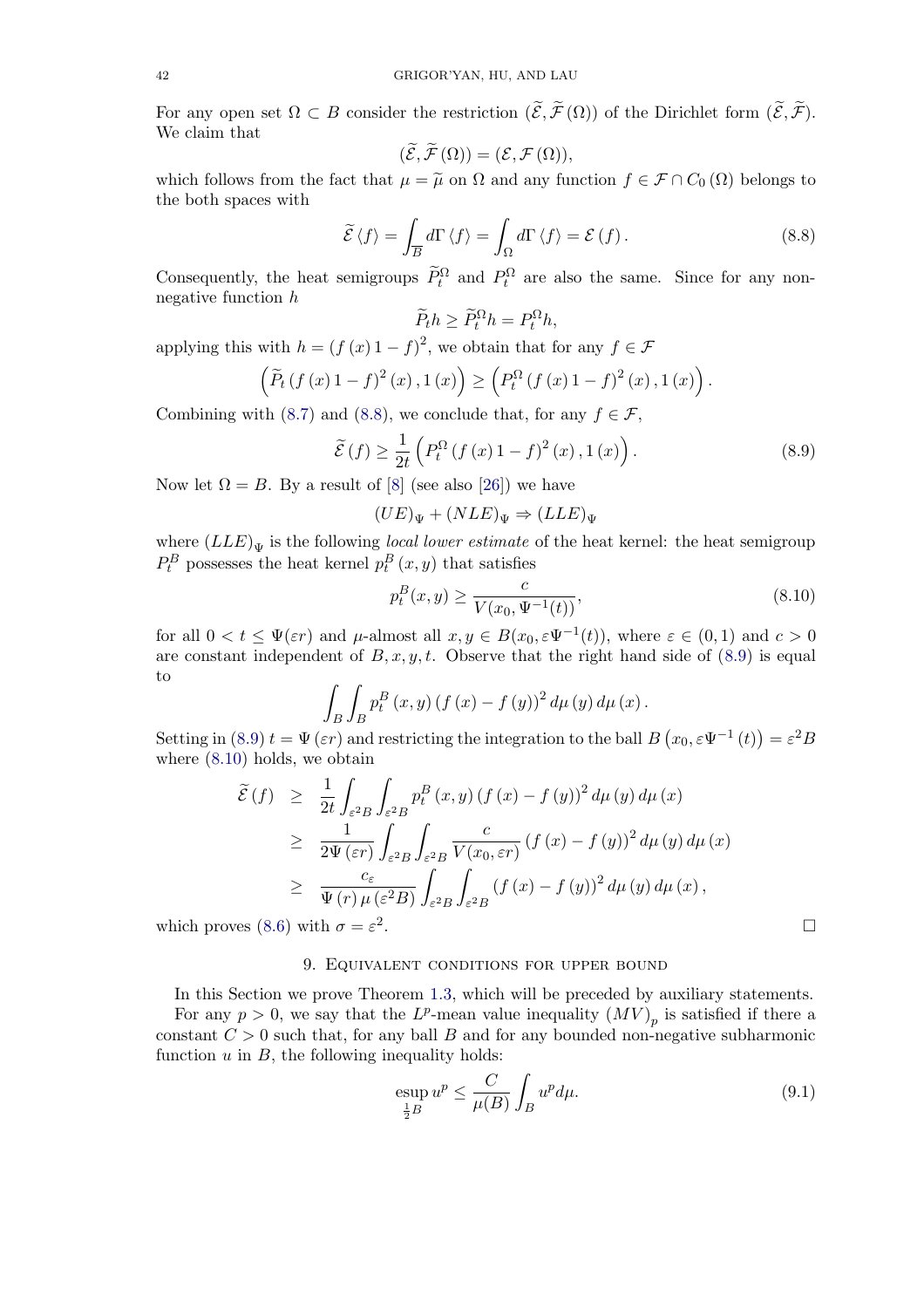<span id="page-42-0"></span>The previously used condition  $(MV)$  coincides with  $(MV)_{2}$ . In this proof we will also need  $(MV)_1$ .

In all the statements we assume that  $(VD)$  is satisfied.

**Lemma 9.1.** Let  $(MV)_{2}$  be satisfied. Let u be a non-negative bounded subharmonic function in an arbitrary ball  $B = B(x_0, r)$ . Then, for any  $\delta \in (0, 1)$ ,

$$
\underset{(1-\delta)B}{\text{exp}} u^2 \le \frac{C\delta^{-\alpha}}{\mu(B)} \int_B u^2 d\mu,\tag{9.2}
$$

where the positive constant C does not depend on  $B, u, \delta$ , and where  $\alpha$  comes from (1.13).

*Proof.* Indeed, for any  $x \in (1 - \delta) B$  let us apply  $(MV)_2$  in the ball  $B(x, \delta r) \subset B$  so that

$$
\sup_{B(x,\frac{\delta}{2}r)} u^2 \le \frac{C}{\mu(B(x,\delta r))} \int_{B(x,\delta r)} u^2 d\mu.
$$

By  $(1.13)$  we have

$$
\frac{\mu(B(x_0,r))}{\mu(B(x,\delta r))} \leq C\delta^{-\alpha}
$$

whe[nce i](#page-4-0)t follows that

$$
\sup_{B(x,\frac{\delta}{2}r)} u^2 \le \frac{C\delta^{-\alpha}}{\mu(B)} \int_B u^2 d\mu.
$$

Since  $(1 - \delta) B$  can be covered by a finite number number of balls like  $B(x, \frac{\delta}{2}r)$  with  $x \in (1 - \delta) B$ , we obtain (9.2)

Lemma 9.2.  $(MV)_2 \Rightarrow (MV)_1$ .

*Proof.* Choose some  $0 < \tau < \tau' \leq 1$ . We have by (9.2) with  $\delta = 1 - \tau/\tau'$ , that

$$
\sup_{\tau B} u \le C \left( 1 - \frac{\tau}{\tau'} \right)^{-\alpha/2} \mu(\tau' B)^{-1/2} ||u||_{L^2(\tau' B)}.
$$

Noting that

$$
\left(\frac{\mu(B)}{\mu(\tau' B)}\right)^{1/2} \leq C (\tau')^{-\alpha/2}
$$

and

$$
||u||_{L^{2}(\tau^{'}B)} \leq ||u||_{L^{1}(\tau^{'}B)}^{1/2} ||u||_{L^{\infty}(\tau^{'}B)}^{1/2} \leq ||u||_{L^{1}(B)}^{1/2} ||u||_{L^{\infty}(\tau^{'}B)}^{1/2},
$$

we obtain

$$
\sup_{\tau B} u \le C \left( \tau' - \tau \right)^{-\alpha/2} \mu(B)^{-1/2} \left\| u \right\|_{L^1(B)}^{1/2} \left\| u \right\|_{L^\infty(\tau' B)}^{1/2} . \tag{9.3}
$$

We will use this inequality to do iterations as follows.

Set

$$
\tau_k = 1 - \frac{1}{2} \left(\frac{3}{4}\right)^k \quad \text{for } k = 0, 1, 2, \cdots.
$$
 (9.4)

Clearly, the sequence  $\{\tau_k\}_{k=0}^{\infty}$  is non-decreasing,  $\tau_0 = \frac{1}{2}, \tau_k \to 1$  as  $k \to \infty$  and

$$
\tau_{k+1} - \tau_k = \frac{1}{8} \left(\frac{3}{4}\right)^k.
$$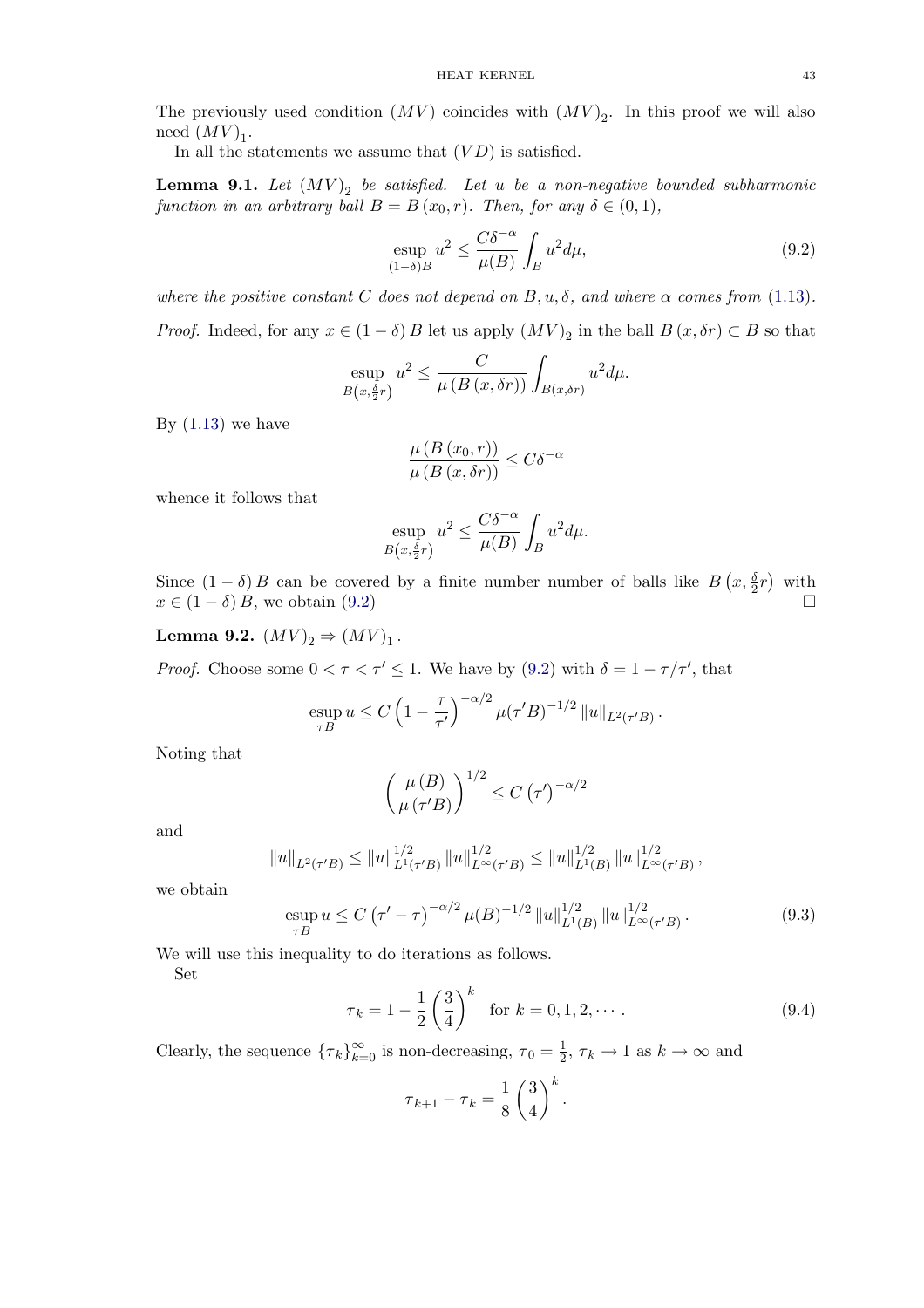<span id="page-43-0"></span>Applying (9.3) with  $\tau = \tau_k$  and  $\tau' = \tau_{k+1}$ , we obtain

$$
\|u\|_{L^{\infty}(\tau_{k}B)} \leq C \left(\frac{1}{8} \left(\frac{3}{4}\right)^{k}\right)^{-\alpha/2} \mu(B)^{-1/2} \|u\|_{L^{1}(B)}^{1/2} \|u\|_{L^{\infty}(\tau_{k+1}B)}^{1/2}
$$

$$
= A \left(\frac{3}{4}\right)^{-k\alpha/2} \|u\|_{L^{\infty}(\tau_{k+1}B)}^{1/2},
$$

where

$$
A := C'\mu(B)^{-1/2} ||u||_{L^1(B)}^{1/2}.
$$

Iterating this inequality, we obtain

$$
||u||_{L^{\infty}(\tau_{0}B)} \leq A ||u||_{L^{\infty}(\tau_{1}B)}^{1/2} \leq A \left\{ A \left(\frac{3}{4}\right)^{-\alpha/2} ||u||_{L^{\infty}(\tau_{2}B)}^{1/2} \right\}^{1/2} \leq \cdots
$$
  

$$
\leq A^{1+\frac{1}{2}+\frac{1}{2^{2}}+\cdots} \left(\frac{3}{4}\right)^{-\frac{\alpha}{2}\sum_{k=0}^{\infty}\frac{k}{2^{k}}} ||u||_{L^{\infty}(\tau_{k}B)}^{2-k}
$$
  

$$
= C'' A^{2} ||u||_{L^{\infty}(\tau_{k}B)}^{2-k}.
$$

Setting  $k \to \infty$  and noticing that  $||u||_{L^{\infty}(\tau_kB)}^{2^{-k}} \to 1$ , we obtain

$$
||u||_{L^{\infty}(\frac{1}{2}B)} \leq C''A^2 = C\mu(B)^{-1} ||u||_{L^1(B)},
$$

which is equivalent to  $(MV)_1$ .

For any measurable f, we say that  $u \in \mathcal{F}(\Omega)$  satisfies

$$
-\Delta u \le f \quad \text{weakly in } \Omega \tag{9.5}
$$

if, for any non-negative function  $\varphi \in \mathcal{F}(\Omega)$ ,

$$
\mathcal{E}\left(u,\varphi\right) \le \int_{\Omega} f\varphi d\mu. \tag{9.6}
$$

**Proposition 9.3.** Let  $(\mathcal{E}, \mathcal{F})$  be a regular Dirichlet form in  $L^2$  and let  $\Omega \subset M$  be an open set with  $\mu(\Omega) < \infty$ . If  $u \in \mathcal{F}(\Omega)$  is a non-negative solution to (9.5) for some  $f \in L^p(\Omega)$ with  $p \geq 2$ , then, for any  $s \geq 0$ ,

$$
\left\| (u-s)_+ \right\|_1 \le \frac{\mu \left( E_s \right)^{1-1/p}}{\lambda_{\min} \left( E_s' \right)} \left\| f \right\|_p, \tag{9.7}
$$

where  $E_s = \{x \in \Omega : u \ge s\}$  and  $E'_s$  is any open neighborhood of  $E_s$ .

*Proof.* Without loss of generality, we can assume that  $u$  is quasi-continuous. Using the properties of Dirichlet forms, (9.6) with  $\varphi = (u - s)_+ \in \mathcal{F}(\Omega)$ , and the Hölder inequality, we obtain

$$
\mathcal{E}((u-s)_+) \leq \mathcal{E}(u,(u-s)_+)
$$
  
\n
$$
\leq \int_{\Omega} (u-s)_+ f d\mu
$$
  
\n
$$
\leq ||(u-s)_+||_{p'} ||f||_p
$$
  
\n
$$
\leq \mu (E_s)^{\frac{1}{p'}-\frac{1}{2}} ||(u-s)_+||_2 ||f||_p,
$$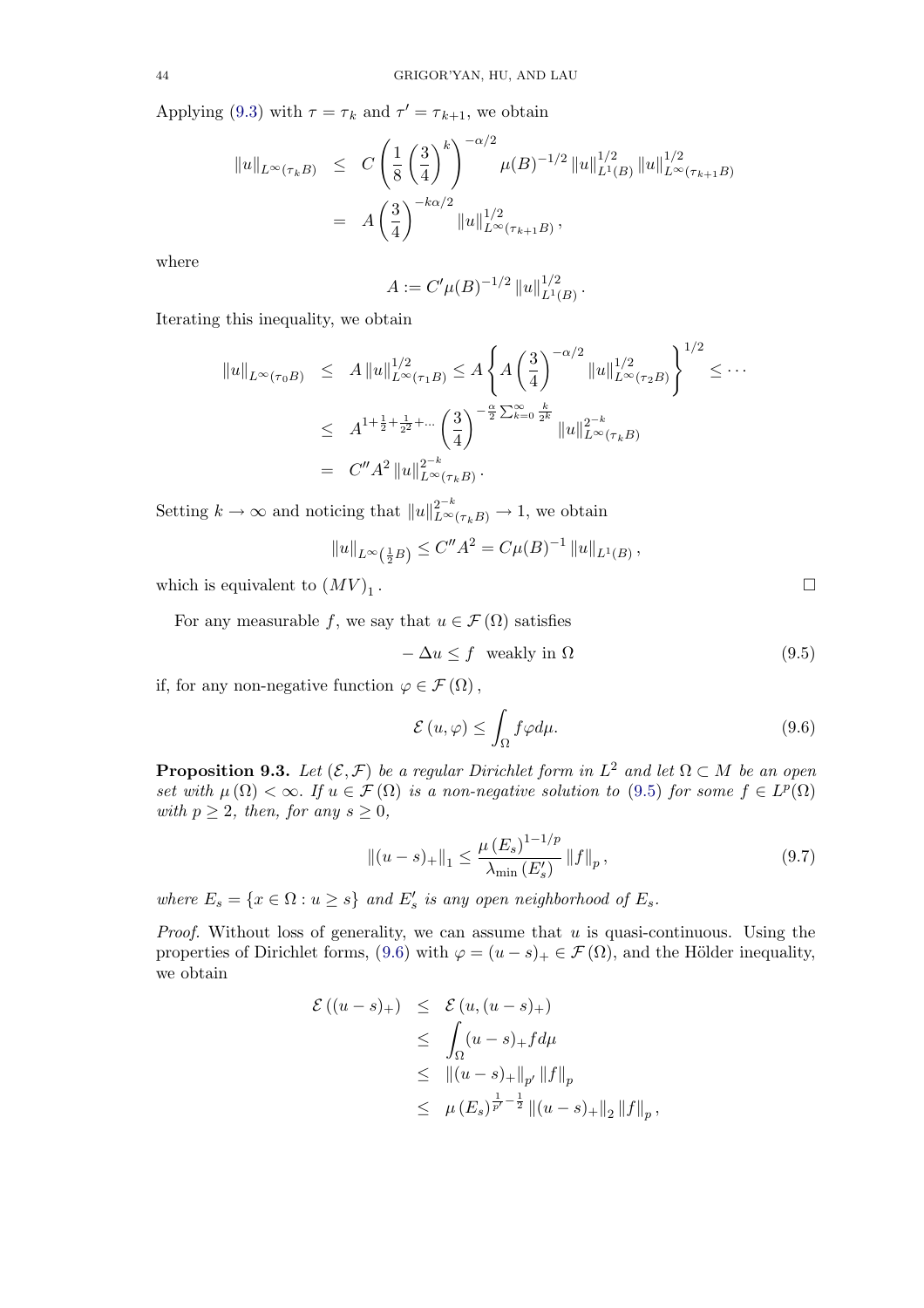<span id="page-44-0"></span>where  $p' = \frac{p}{p-1}$  is the Hölder conjugate of p. Since  $(u - s)_+ = 0$  q.e. outside  $E_s$  and, hence, outside  $E_s'$ , we obtain by definition of  $\lambda_{\min}(E_s')$  that

$$
||(u-s)_+||_2^2 \leq \frac{\mathcal{E}((u-s)_+)}{\lambda_{\min}(E'_s)}.
$$

By the Cauchy-Schwarz inequality we have

$$
||(u-s)_+||_1 \leq \mu (E_s)^{1/2} ||(u-s)_+||_2.
$$

Combining all the above inequalities, we obtain  $(9.7)$ .

We now derive an  $L^{\infty}$ -estimate for any non-negative function u satisfying (9.5).

**Theorem 9.4.** Let  $(\mathcal{E}, \mathcal{F})$  be a regular Dirichlet form in  $L^2$ . For any ball B of radius  $r > 0$  and for any non-empty open s[et](#page-43-0)  $\Omega \subset B$ , let  $u \in \mathcal{F}(\Omega)$  be non-negative and satisfy (9.5) for some  $f \in L^p(B)$ . If condition  $(FK)_{\Psi}$  holds, then for any  $p > \max\{2, \nu^{-1}\},$ 

$$
||u||_{\infty} \le \left(\frac{\nu+1-1/p}{\nu-1/p}\right)^{\nu+1-1/p} \frac{\Psi(r)}{C_F} \left(\frac{\mu(\Omega)}{\mu(B)}\right)^{\nu} \left\{\int_{\Omega} |f|^p d\mu\right\}^{1/p},\tag{9.8}
$$

[wher](#page-43-0)e constants  $\nu$ ,  $C_F$  and function  $\Psi$  come from condition  $(FK)_{\Psi}$ . In particular, we have

$$
(FK)_{\Psi} \Rightarrow (E_{\leq})_{\Psi}, \tag{9.9}
$$

where  $(E_{\leq})_{\Psi}$  refers to the first condition in (1.28).

*Proof.* The proof is motivated by the argument in [40, Lemmas 5.1 and 5.2, p.71] and [45, Lemma 4].

If  $||u||_{\infty} = 0$  then (9.8) is trivially satisfi[ed.](#page-8-0) If  $||f||_{p} = 0$  then it follows from (9.6) with  $\phi = u$  that  $u = 0$  and again (9.8) is satisfied. Hence, in the sequel we assume that  $||u||_{\infty} > 0$  and  $||f||_{p} > 0$ . Let  $E_s = \{x \in \Omega : u \geq s\}$  [as](#page-48-0) before. Note that

$$
\phi(s) := ||(u - s)_+||_1 = \int_s^\infty \mu(E_t) dt
$$

(see for example [46, P.36]), and that

$$
\phi'(s) = -\mu(E_s), \quad \phi(0) = ||u||_1,
$$

and  $\phi(s) = 0$  for any  $s > ||u||_{\infty}$  while  $\phi(s) > 0$  for  $s < ||u||_{\infty}$ . Let  $E'_s$  be an open neighborhood of  $E_s$  $E_s$ . It follows from (9.7) and  $(FK)_{\Psi}$  that

$$
\begin{array}{rcl}\n\phi(s) & = & \|(u-s)_+\|_1 \le \frac{\mu\left(E_s\right)^{1-1/p}}{\lambda_{\min}\left(E'_s\right)} \, \|f\|_p \\
& \le \frac{\Psi(r)}{C_F} \left(\frac{\mu\left(E'_s\right)}{\mu\left(B\right)}\right)^{\nu} \mu\left(E_s\right)^{1-1/p} \|f\|_p\,. \n\end{array}
$$

Since  $\mu(E_s)$  can be taken arbitrarily close to  $\mu(E_s)$ , we obtain that

$$
\phi(s) \le \frac{\Psi(r)}{C_F \mu(B)^{\nu}} \mu(E_s)^{1+\nu-1/p} ||f||_p = A \left\{-\phi'(s)\right\}^{q+1},
$$

where

$$
A = \frac{\Psi(r)}{C_F \mu(B)^{\nu}} \|f\|_p \text{ and } q = \nu - 1/p > 0.
$$

Assuming that  $s < ||u||_{\infty}$  and dividing by  $\phi(s)$ , we obtain

$$
A^{-1/(q+1)} \le -\phi'(s)\phi(s)^{-1/(q+1)} = -\frac{q+1}{q}\frac{d}{ds}\left\{\phi(s)^{q/(q+1)}\right\}.
$$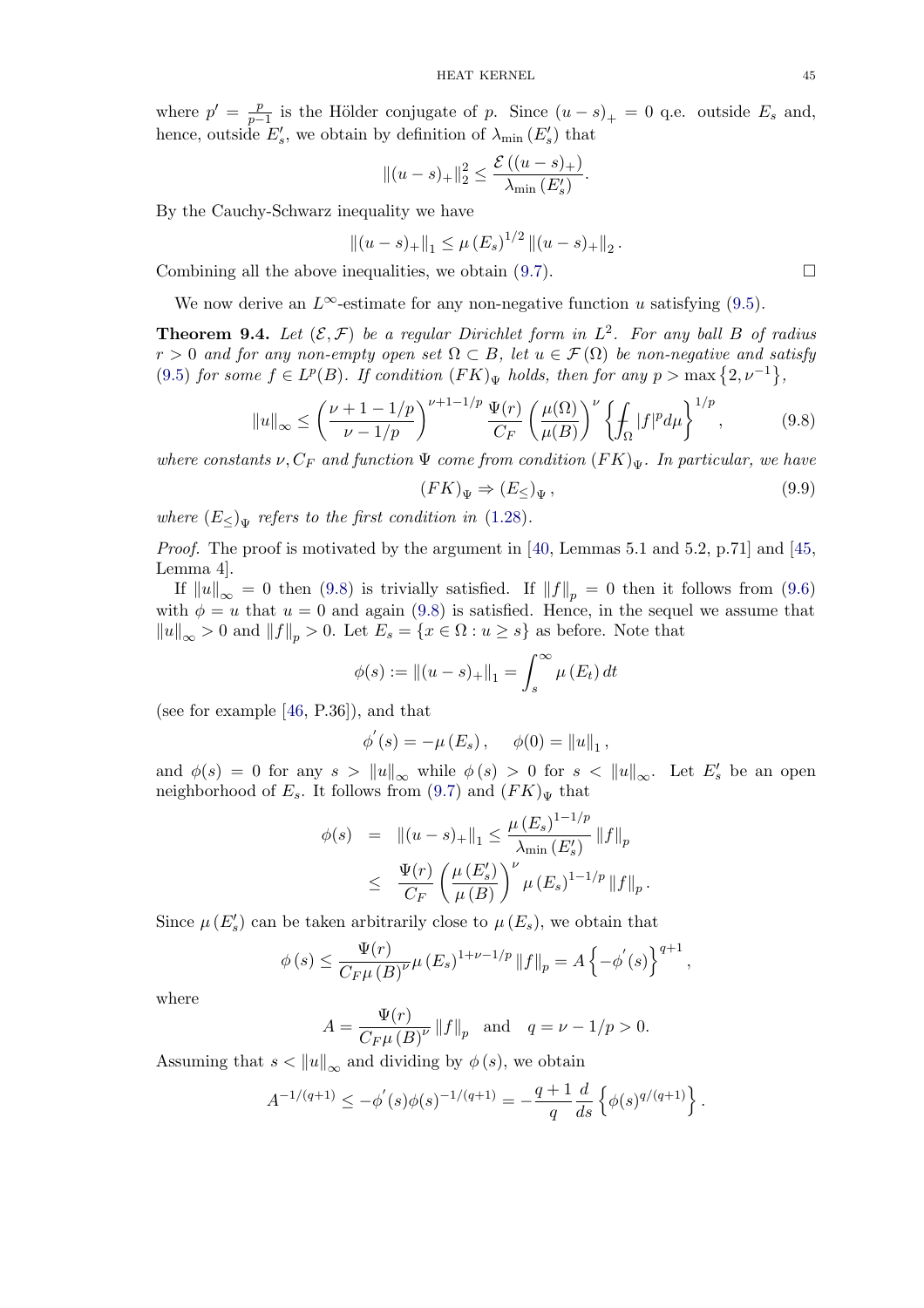Integrating this inequality over  $[0, s]$ , we obtain

$$
A^{-1/(q+1)}s \le \frac{q+1}{q} \left\{ \phi(0)^{q/(q+1)} - \phi(s)^{q/(q+1)} \right\}
$$
  

$$
\le \frac{q+1}{q} \phi(0)^{q/(q+1)} = \frac{q+1}{q} ||u||_1^{q/(q+1)},
$$

which yields

$$
s\leq \frac{q+1}{q}A^{1/(q+1)}\, \|u\|_1^{q/(q+1)}\,.
$$

Letting  $s \uparrow ||u||_{\infty}$  and using  $||u||_1 \leq ||u||_{\infty} \mu(\Omega)$ , we obtain

$$
||u||_{\infty} \le \frac{q+1}{q} A^{1/(q+1)} ||u||_{\infty}^{q/(q+1)} \mu(\Omega)^{q/(q+1)},
$$

which implies

$$
\|u\|_{\infty} \leq \left(\frac{q+1}{q}\right)^{q+1} A\mu(\Omega)^q
$$
  
= 
$$
\left(\frac{\nu+1-1/p}{\nu-1/p}\right)^{\nu+1-1/p} \frac{\Psi(r)}{C_F} \left(\frac{\mu(\Omega)}{\mu(B)}\right)^{\nu} \mu(\Omega)^{-1/p} \|f\|_p,
$$

thus proving (9.8).

Finally, as the function  $E^B$  satisfies (9.5) with  $f = 1$  and  $\Omega = B$ , we obtain by letting  $p \rightarrow \infty$  in (9.8) that

$$
\left\| E^{B} \right\|_{\infty} \le \left( 1 + \frac{1}{\nu} \right)^{\nu+1} \frac{\Psi(r)}{C_F},\tag{9.10}
$$

.

thus provi[ng c](#page-44-0)ondition  $(E_{\leq})_{\Psi}$ .

Remark. The implication (9.9) can also be proved by combining two arguments in [24] as follows. By [24, Lemma 5.5],  $(FK)_{\Psi}$  implies the following estimate of the heat kernel  $p_t^B(x, y)$  in any ball B of radius r:

$$
\sup_{x,y\in B} p_t^B(x,y) \le \frac{C}{\mu(B)} \left(\frac{\Psi(r)}{t}\right)^{1/\nu}
$$

Then we use the argument from [24, p.557] in the following simplified form. Integrating this inequality in y over B and then in t from 0 to  $\infty$ , we obtain, for any  $T \in (0, \infty)$ 

$$
E^{B} = \int_{0}^{\infty} P_{t}^{B} 1_{B} dt = \int_{0}^{T} P_{t}^{B} 1_{B} dt + \int_{T}^{\infty} P_{t}^{B} 1_{B} dt
$$
  
\n
$$
\leq T + C \int_{T}^{\infty} \left(\frac{\Psi(r)}{t}\right)^{1/\nu} dt
$$
  
\n
$$
= T + C' \Psi(r)^{1/\nu} T^{1-1/\nu},
$$

where we have used that  $\nu < 1$  (note that, without loss of generality,  $\nu$  can be assumed arbitrarily small). Setting  $T = \Psi(r)$  we obtain

$$
E^{B} \leq C \Psi(r) \,,
$$

which finishes the proof.

$$
\Box
$$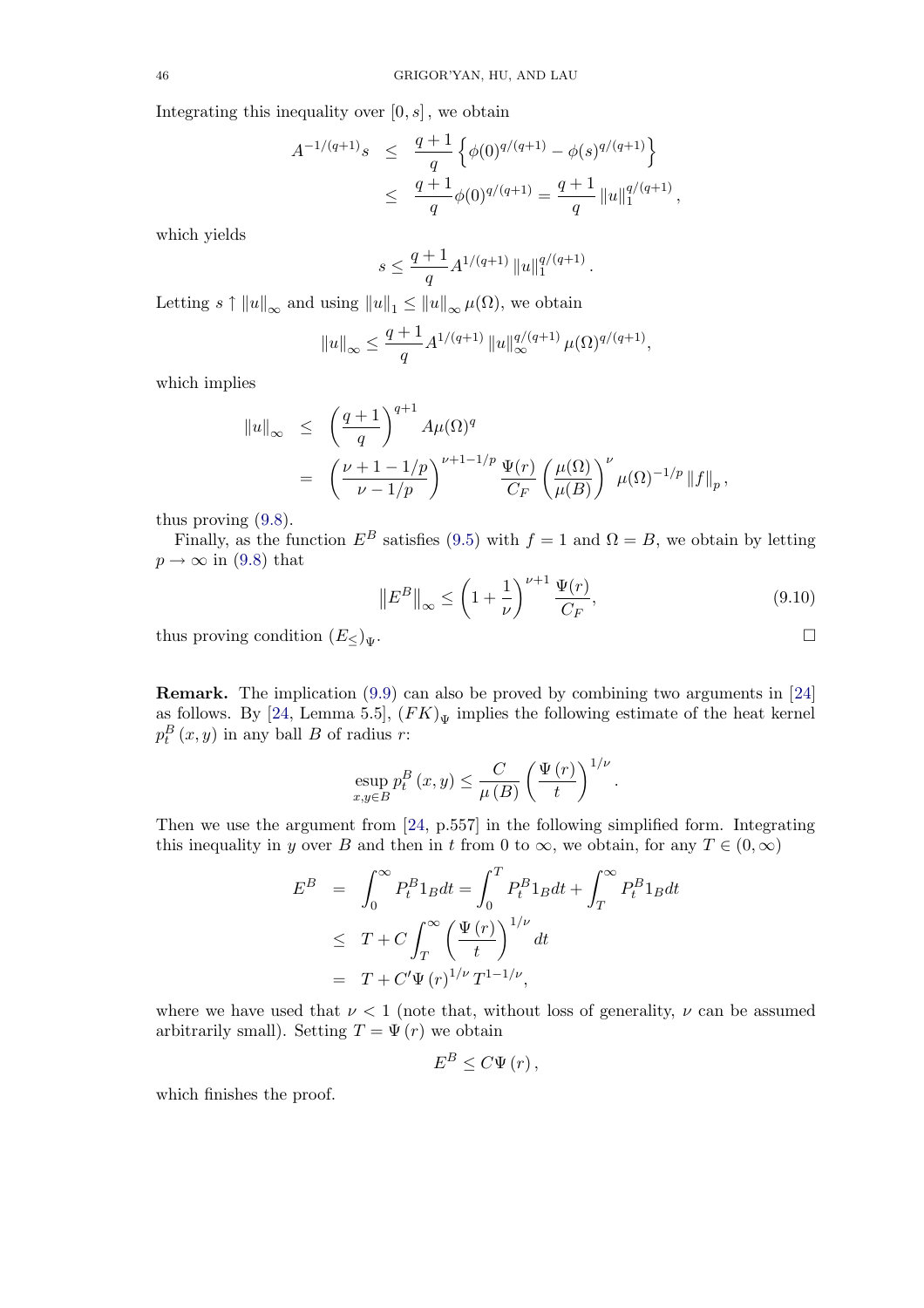<span id="page-46-0"></span>Proof of Theorem 1.3. The statement will follow from the following sequence of implications:

$$
(FK)_{\Psi} + (\text{Gcap}_{\leq})_{\Psi} \Rightarrow (FK)_{\Psi} + (E_{\geq})_{\Psi}
$$
\n
$$
(9.11)
$$

$$
\Rightarrow (FK)_{\Psi} + (E)_{\Psi} \tag{9.12}
$$

$$
\Rightarrow (UE)_{\Psi} + (C) \tag{9.13}
$$

$$
\Rightarrow (FK)_{\Psi} + (S)_{\Psi} \tag{9.14}
$$

$$
\Rightarrow (FK)_{\Psi} + (\text{Gcap}_{\leq})_{\Psi}.
$$
\n(9.15)

As follows from Theorem 6.3 and Lemma 9.2, we have

$$
(FK) + (\text{Gcap}_\leq)_{\Psi} \Rightarrow (MV)_1
$$

By Theorem 9.4 we have

$$
(FK) \Rightarrow (E_{\leq})_{\Psi}.
$$
\n
$$
(9.16)
$$

Let us show that

$$
(MV)_1 + (\text{cap}_{\leq})_{\Psi} \Rightarrow (E_{\geq})_{\Psi},
$$

which will give us the implication (9.11) and, by combining with (9.16), also (9.12).

Recall that  $(E_{\geq})_{\Psi}$  refers to the second condition in (1.28), which we state as follows:

$$
\underset{\frac{1}{8}B}{\text{einf}}\,E^B \geq c\Psi\left(r\right)
$$

where B is any ball,  $E^B := G^B1$  and c is a positive [const](#page-8-0)ant. Note that the function  $u = E^{B} = G^{B}$  is superharmonic in B. This function is also bounded by Proposition 9.4. Set  $u_{\varepsilon} = u + \varepsilon$  for any  $\varepsilon > 0$  and note that, by the strong locality,  $u_{\varepsilon}$  is also superharmonic in B. By (2.47) we obtain that, for any non-negative function  $\varphi \in \text{cutoff}\left(\frac{1}{4}B, \frac{1}{2}B\right)$ 

$$
\mathcal{E}(u_{\varepsilon}, u_{\varepsilon}^{-1}\varphi) = \int_{B} d\Gamma \langle \log u_{\varepsilon}, \varphi \rangle - \int_{B} \varphi u_{\varepsilon}^{-2} d\Gamma \langle u_{\varepsilon} \rangle
$$
  

$$
\leq \left( \int_{\frac{1}{2}B} d\Gamma \langle \log u_{\varepsilon} \rangle \right)^{1/2} \left( \int_{\frac{1}{2}B} d\Gamma \langle \varphi \rangle \right)^{1/2} .
$$
 (9.17)

By Lemma 7.1 that uses only  $(\text{cap}_{<})_{\Psi}$ , we have

$$
\int_{\frac{1}{2}B} d\Gamma \langle \log u_{\varepsilon} \rangle \leq \frac{C}{\Psi(r)} \mu (B)
$$

w[he](#page-29-0)re r is the radius of B. By  $(\text{cap}_{\leq})_{\Psi}$ , the function  $\varphi$  can be chosen so that

$$
\mathcal{E}(\varphi) \leq \frac{C}{\Psi(r)} \mu(B).
$$

Hence, we obtain from (9.17) that

$$
\mathcal{E}(u_{\varepsilon}, u_{\varepsilon}^{-1}\varphi) \leq \frac{C}{\Psi(r)}\mu(B).
$$

Since by the strong locality  $\mathcal{E}(u+\varepsilon, u_{\varepsilon}^{-1}\varphi) = \mathcal{E}(u, u_{\varepsilon}^{-1}\varphi)$ , we obtain

$$
\mathcal{E}(u, u_{\varepsilon}^{-1} \varphi) \leq \frac{C}{\Psi(r)} \mu(B).
$$

On the other hand, by  $u = G<sup>B</sup>1$ , we have

$$
\mathcal{E}(u, u_{\varepsilon}^{-1} \varphi) = \left(1, u_{\varepsilon}^{-1} \varphi\right) = \int_{B} u_{\varepsilon}^{-1} \varphi d\mu \ge \int_{\frac{1}{4}B} u_{\varepsilon}^{-1} d\mu,
$$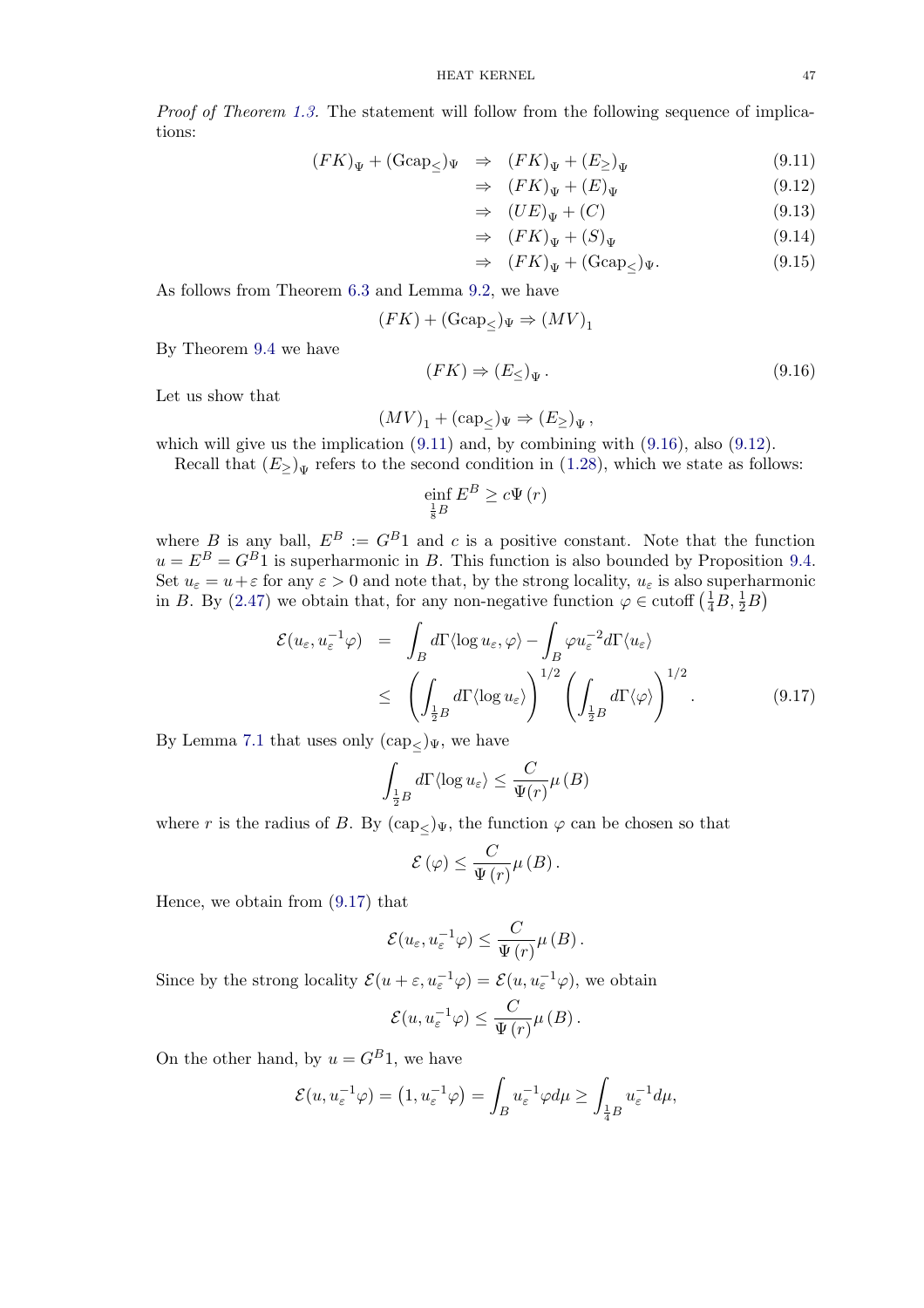<span id="page-47-0"></span>so that

$$
\int_{\frac{1}{4}B} u_{\varepsilon}^{-1} d\mu \leq \frac{C}{\Psi(r)} \mu(B).
$$

By Lemma 2.5, the function  $u_{\varepsilon}^{-1}$  is subharmonic. Applying  $(MV)_1$  to this function in  $\frac{1}{4}B$ , we obtain

$$
\operatorname*{\mathrm{exp}}_{\frac{1}{8}B} u_{\varepsilon}^{-1} \leq C\mu\left(B\right)^{-1} \int_{\frac{1}{4}B} u_{\varepsilon}^{-1} d\mu \leq \frac{C'}{\Psi\left(r\right)},
$$

whence

$$
\underset{\frac{1}{8}B}{\text{einf}} u_{\varepsilon} \geq c\Psi\left(r\right).
$$

Letting  $\varepsilon \to 0$ , we obtain  $(E_{\geq})_{\leq y}$ , and, hence, finish the proof of (9.11) and (9.12). By [30, Lemma 7.3] we have

$$
(E)_{\Psi} \Rightarrow (C).
$$

Under the standing assumption  $(C)$ , the following equivalences [were p](#page-46-0)roved [in \[2](#page-46-0)4, Theo-rems 2[.1,](#page-48-0)  $2.2$ <sup>3</sup>:

$$
(FK)_{\Psi} + (E)_{\Psi} \Leftrightarrow (UE)_{\Psi} \Leftrightarrow (FK)_{\Psi} + (S)_{\Psi}.
$$

Hence, the i[m](#page-48-0)plications (9.13) and (9.14) follow. Finally (9.15) holds by Theorem 3.2.  $\Box$ 

Acknowledgement. The authors are grateful to Zhen-Qing Chen and Takashi Kumagai for help with the matters related to reflecting Dirichlet forms, and to an anonymous referee for a useful rema[rk.](#page-46-0)

#### **REFERENCES**

- [1] S. Andres and M. Barlow, Energy inequalities for cutoff fucntions and some applications, J. Reine Angew. Math., 2015, 699, 183-215.
- [2] D. Aronson, Non-negative solutions of linear parabolic equations, Ann. Scuola Norm. Sup. Pisa. Cl. Sci., 22 (1968. Addendum 25:221–228, 1971), pp. 607–694.
- [3] M. Barlow, Diffusions on fractals, vol. 1690 of Lect. Notes Math., Springer, 1998, pp. 1–121.
- [4] M. Barlow and R. Bass, The construction of Brownian motion on the Sierpinski carpet, Ann. Inst. H. Poincar´e Probab. Statist., 25 (1989), pp. 225–257.
- [5] , Brownian motion and harmonic analysis on Sierpínski carpets, Canad. J. Math., 51 (1999), pp. 673–744.
- [6]  $\qquad \qquad$ , Stability of parabolic Harnack inequalities, Tran. Amer. Math. Soc., 356 (2003), pp. 1501–1533.
- [7] M. BARLOW, R. BASS, AND T. KUMAGAI, Stability of parabolic Harnack inequalities on metric measure spaces, J. Math. Soc. Japan, 58 (2006), pp. 485–519.
- [8] M. BARLOW, A. GRIGOR'YAN, AND T. KUMAGAI, Heat kernel upper bounds for jump processes and the first exit time, J. Reine Angew. Math.,  $626$  (2009), pp. 135–157.
- [9]  $\_\_\_\_\_$  On the equivalence of parabolic Harnack inequalities and heat kernel estimates, J. Math. Soc. Japan, 64 (2012), pp. 1091–1146.
- [10] M. BARLOW AND E. PERKINS, *Brownian motion on the Sierpínski gasket*, Probab. Theory Related Fields, 79 (1988), pp. 543–623.
- [11] I. Chavel, Eigenvalues in Riemannian geometry, Academic Press, New York, 1984.
- [12] Z.-Q. Chen and M. Fukushima, Symmetric Markov processes, time change, and boundary theory, vol. 35 of London Mathematical Society Monographs Series, Princeton University Press, Princeton, NJ, 2012.
- [13] T. Coulhon, Heat kernel and isoperimetry on non-compact Riemannian manifolds, in Heat kernels and analysis on manifolds, graphs, and metric spaces, vol. 338, Contemp. Math., Amer. Math. Soc., Providence, 2003, pp. 65–99.
- [14] E. DAVIES, *Heat kernels and spectral theory*, Cambridge Univ. Press, 1990.
- [15] E. DE GIORGI, Sulla differenziabilità e l'analiticità delle estremali degli integrali multipli regolari, Mem. Accad. Sci. Torino. Cl. Sci. Fis. Mat. Nat. (3), 3 (1957), pp. 25–43.

<sup>&</sup>lt;sup>3</sup>Note that the result in [24] was proved for  $\Psi(r) = r^{\beta}$  but the same method goes through verbatim for any  $\Psi(r)$  satisfying (1.15). Note also that the proof of  $(UE)_{\Psi} \Rightarrow (S)_{\Psi}$  uses the conservativeness of  $(\mathcal{E}, \mathcal{F})$ .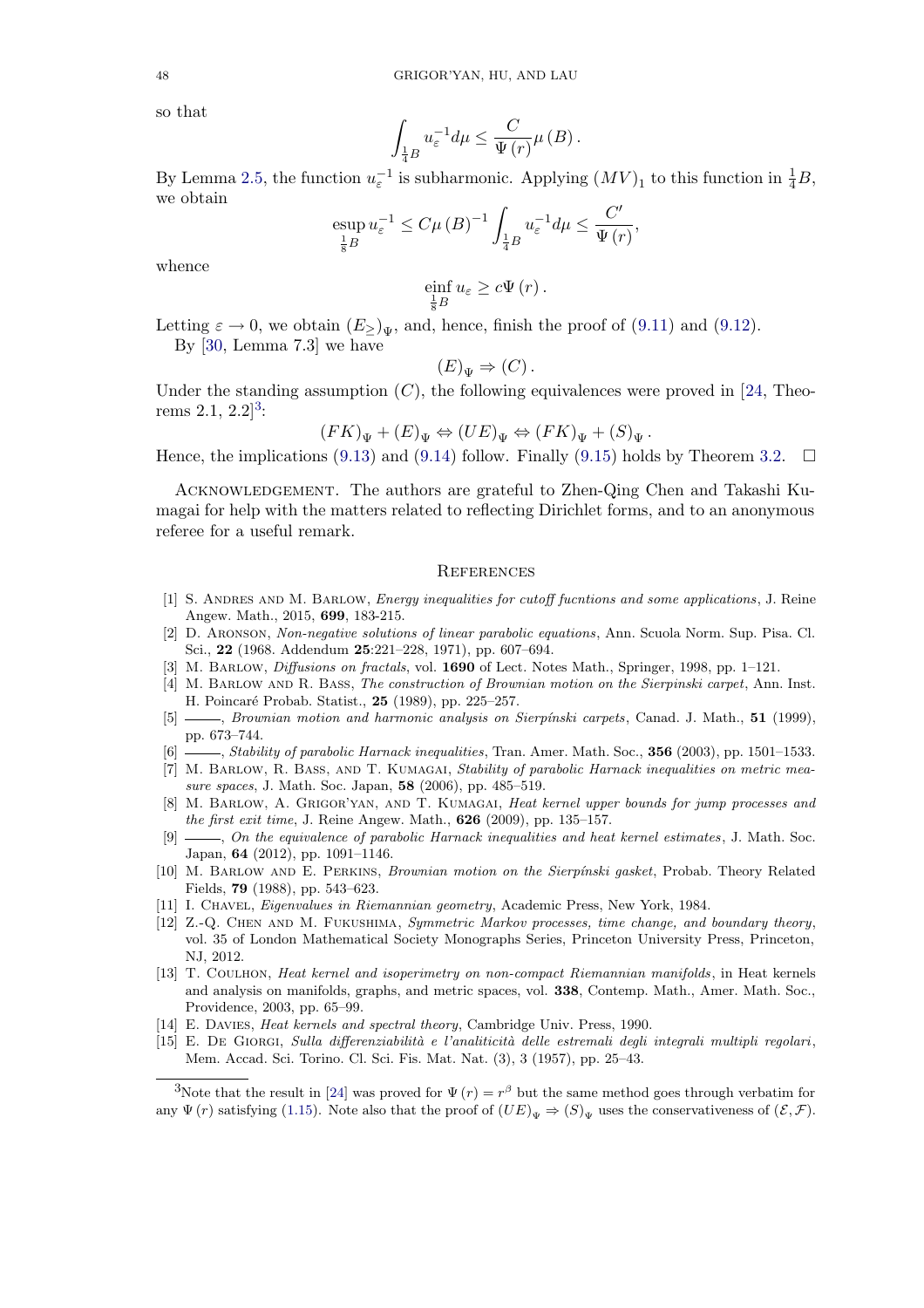- <span id="page-48-0"></span>[16] M. FUKUSHIMA, Y. OSHIMA, AND M. TAKEDA, *Dirichlet forms and symmetric Markov processes*, Walter de Gruyter, Studies in Mathematics, 19, Berlin, second revised and extended edition ed., 2011.
- [17] A. GRIGOR'YAN, The heat equation on noncompact Riemannian manifolds, Mat. Sb., 182. (1991), no. 1, 55–87; translation in Math. USSR-Sb. 72 (1992), no. 1, 47–77.
- [18]  $\qquad \qquad$ , Heat kernel upper bounds on a complete non-compact manifold, Rev. Mat. Iberoamericana, 10 (1994), pp. 395–452.
- [19]  $\_\_\_\_\$ . Estimates of heat kernels on Riemannian manifolds, in London Math. Soc. Lecture Note Ser., vol. 273, 1999, pp. 140–225.
- [20]  $\_\_\_\_\_\$  Heat kernels on weighted manifolds and applications, Contemporary Math., 398 (2006), pp. 93– 191.
- [21]  $\_\_\_\_\$ , Heat kernel and analysis on manifolds, International Press, Amer. Math. Soc., Vol. 47, 2009.
- [22] A. GRIGOR'YAN AND J. HU, Off-diagonal upper estimates for the heat kernel of the Dirichlet forms on metric spaces, Invent. Math., 174 (2008), pp. 81–126.
- [23] , Heat kernels and Green functions on metric measure spaces, Canad. J. Math., 66 (2014), pp. 641–699.
- [24] , Upper bounds of heat kernels on doubling spaces, Mosco Math. J., 14 (2014), pp. 505–563.
- [25] A. Grigor'yan, J. Hu, and K.-S. Lau, Heat kernels on metric-measure spaces and an application to semilinear elliptic equations, Trans. Amer. Math. Soc., 355 (2003), pp. 2065–2095.
- [26] , Obtaining upper bounds of heat kernels from lower bounds, Comm. Pure Appl. Math., 61 (2008), pp. 639–660.
- [27] , Heat kernels on metric spaces with doubling measure, in Fractal Geometry and Stochastics IV, Progress in Probability, C. Bandt, P. Mörters, and M. Zähle, eds., vol. 61, Birkhäuser, Basel, 2009, pp. 3–44.
- [28] Comparison inequalities for heat semigroups and heat kernels on metric measure spaces, J. Funct. Anal., 259 (2010), pp. 2613–2641.
- [29] , Estimates of heat kernels for non-local regular Dirichlet forms, Trans. Amer. Math. Soc., 366 (2014), pp. 6397–6441.
- [30] A. GRIGOR'YAN AND A. TELCS, Two-sided estimates of heat kernels on metric measure spaces, Annals of Probability, 40 (2012), pp. 1212–1284.
- [31] B. HAMBLY AND T. KUMAGAI, Transition density estimates for diffusion processes on post critically finite self-similar fractals, Proc. London Math. Soc., 79 (1999), pp. 431–458.
- [32] W. HEBISCH AND L. SALOFF-COSTE, On the relation between elliptic and parabolic Harnack inequalities, Ann. Inst. Fourier (Grenoble), 51 (2001), pp. 1437–1481.
- [33] Y. L. JAN, Yves mesures associées à une forme de Dirichlet. applications. (French), Bull. Soc. Math. France, 106 (1978), pp. 61–112.
- [34] J. KIGAMI, Analysis on Fractals, Cambridge Univ. Press, 2001.
- [35] , Local Nash inequality and inhomogeneity of heat kernels, Proc. London Math. Soc., 89 (2004), pp. 525–544.
- [36] , Volume doubling measures and heat kernel estimates on self-similar sets, Mem. Amer. Math. Soc. Vol. 199, no. 932., 2009.
- [37] , Resistance forms, quasisymmetric maps and heat kernel estimates, Mem. Amer. Math. Soc. Vol. 216, no. 1015, 2012.
- [38] V. KONDRAT'EV AND E. LANDIS, Qualitative theory of linear second-order partial differential equations, Vol. 32 of Encyclopedia of Math. Sci., Springer, 1990.
- S. KUSUOKA, A diffusion process on a fractal, in Symposium on Probabilistic Methods in Mathematical Physics, Taniguchi, Katata, Academic Press, Amsterdam, 1987, pp. 251–274.
- [40] O. LADYZHENSKAYA AND N. URAL'TSEVA, Linear and quasilinear elliptic equations, Academic Press, New York-London, 1968.
- [41] E. LANDIS, The second order equations of elliptic and parabolic type, Vol. 171 of Transl. of Mathematical Monographs, AMS publications, 1998.
- [42] E. M. Landis, A new proof of E. De Giorgi's theorem, Trudy Moskov. Mat. Obšč., 16 (1967), pp. 319– 328.
- [43]  $\_\_\_\_\_\_\_\_\_\_\.\$  Second order equations of elliptic and parabolic type, vol. 171 of Translations of Mathematical Monographs, American Mathematical Society, Providence, RI, 1998. Translated from the 1971 Russian original by Tamara Rozhkovskaya, With a preface by Nina Ural'tseva.
- [44] P. Li AND S. YAU, On the parabolic kernel of the Schrödinger operator, Acta Math., 156 (1986), pp. 153–201.